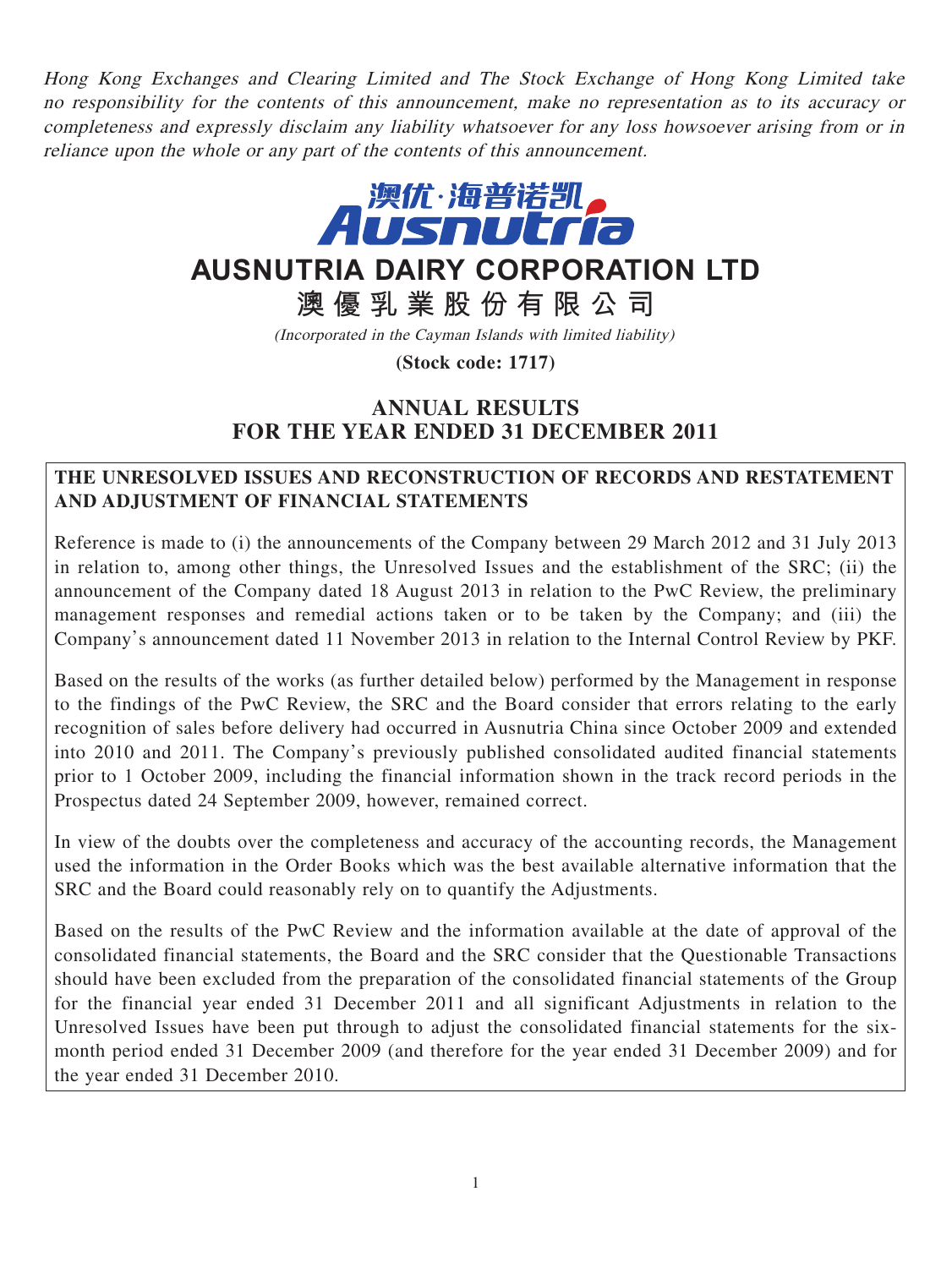The SRC and the Board regret for the acts or failings of certain personnel that have caused serious harm to the Group. Notwithstanding the above, the SRC and the Board consider that the business of the Group is sound and they have not identified any material asset misappropriation in the Group. In view of the results of the Internal Control Review and all the rectification actions taken by the Company and Ausnutria China, the SRC and the Board consider that the material internal control weaknesses that might have given rise to the Unresolved Issues and covered in the PwC Report have been rectified.

# **FINANCIAL HIGHLIGHTS**

The Group's revenue amounted to approximately RMB629.2 million for the year ended 31 December 2011, representing an increase of approximately RMB115.3 million, or approximately 22.4% as compared to approximately RMB513.9 million (as restated) for the year ended 31 December 2010.

The profit attributable to owners of the parent for the year ended 31 December 2011 was approximately RMB44.3 million, representing a decrease of approximately RMB15.7 million, or approximately 26.1% as compared to approximately RMB60.0 million (as restated) for the year ended 31 December 2010.

The earnings per share of the Company attributable to ordinary equity holders of the parent amounted to approximately RMB4.45 cents for the year ended 31 December 2011, as compared to approximately RMB5.74 cents (as restated) for the year ended 31 December 2010.

# **DIVIDEND**

In view of the Proposed Transaction and the warranty given by the Company as set out in the COA, the Directors do not recommend the payment of a dividend for the year ended 31 December 2011 (year ended 31 December 2010: HK\$3 cents; year ended 31 December 2009: HK\$6 cents).

### **BUSINESS HIGHLIGHTS**

The Year 2011 and the periods thereafter were complicated and challenging. While it is the Board's priority to deal with the Unresolved Issues and to seek the Resumption, the Board has taken strategic moves to build our upstream production and procurement capability and to capture the growing markets in the PRC and other overseas markets through the completion of the Subscription and the Acquisition of 51% equity interests in the Ausnutria Hyproca Group, which is principally engaged in the dairy industry with production facilities with its milk sources based in the Netherlands.

Furthermore, on 7 June 2013, the Group entered into the COA to secure its right to acquire the remaining 49% equity interests in Ausnutria Hyproca, to be settled by the issuance of 202,125,000 new Shares.

With the relaxation of the one-child policy that was announced on 15 November 2013, the Group believes that these new policies will lead to a boost in the demand of the paediatric milk powder, benefiting in the long run the paediatric milk powder manufacturers, including the Group, who have met the national standard of the New Policies.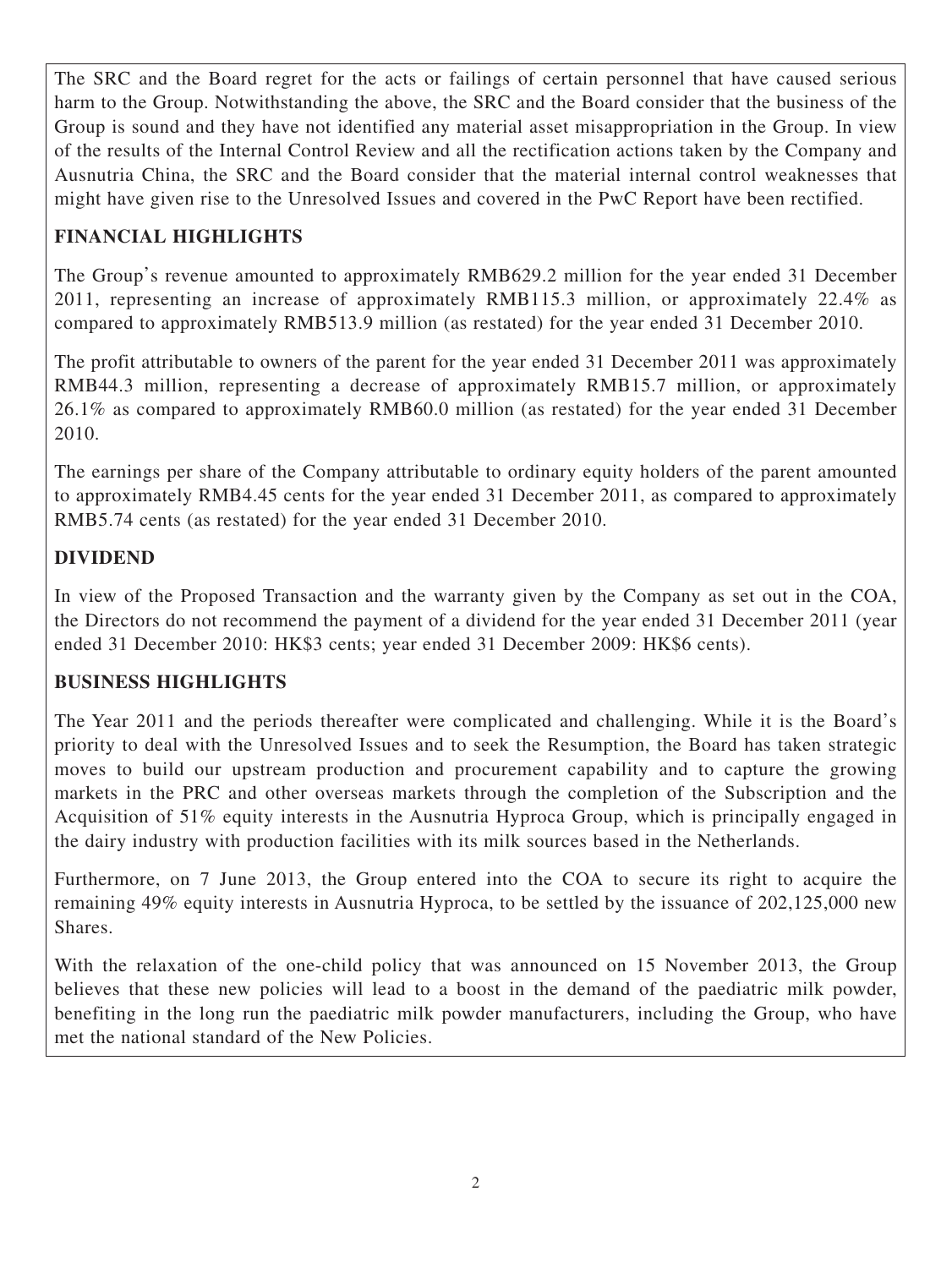### **CHAIRMAN'S STATEMENT**

### **To all shareholders:**

I hereby present the annual results (the "**2011 Annual Results**") of Ausnutria Dairy Corporation Ltd (the "**Company**") and its subsidiaries (the "**Group**") for the year ended 31 December 2011 together with the comparative figures (restated) for the corresponding years in 2010 and 2009.

First of all, on behalf of the board (the "**Board**") of directors (the "**Directors**") of the Company, I would like to take this opportunity to express our sincere apologies to all shareholders of the Company (the "**Shareholders**"), potential investors, business partners and other stakeholders for the suspension of the trading of the shares of the Company (the "**Shares**") on The Stock Exchange of Hong Kong Limited (the "**Stock Exchange**") since 29 March 2012 (the "**Suspension**") due to the delay in publishing the 2011 Annual Results as a result of the Unresolved Issues (as defined below) identified by Ernst & Young ("**EY**"), the auditors of the Company. The Company is working towards the resumption in trading of the Shares (the "**Resumption**").

### **UNRESOLVED ISSUES IDENTIFIED BY EY**

The major events relevant to the Unresolved Issues are set out below:

| <b>Date</b>   | <b>Events</b>                                                                                                                                                                                                                                                                                                                                                                                                                                                                                                                                                                             |
|---------------|-------------------------------------------------------------------------------------------------------------------------------------------------------------------------------------------------------------------------------------------------------------------------------------------------------------------------------------------------------------------------------------------------------------------------------------------------------------------------------------------------------------------------------------------------------------------------------------------|
| 29 March 2012 | a letter (the "EY Letter") issued by EY to the Board in respect of<br>various certain unresolved issues relating to, among other things, the<br>amount of sales of Ausnutria Dairy (China) Co., Ltd. ("Ausnutria<br><b>China</b> ", a major indirect wholly-owned subsidiary of the Company)<br>for the financial year ended 31 December 2011 (in particular for the<br>month of December 2011), and accordingly its inventories and trade<br>receivables as at 31 December 2011 (the "Unresolved Issues", and as<br>set out in details the section headed "The Unresolved Issues" below) |
| 29 March 2012 | suspension of trading of the Shares due to the expected delay in<br>publishing the 2011 Annual Results and despatch of the relevant annual<br>report for the financial year ended 31 December 2011 as a result of the<br>Unresolved Issues identified by EY                                                                                                                                                                                                                                                                                                                               |
| 29 March 2012 | establishment of the special review committee (which comprised two of<br>the independent non-executive Directors, namely Mr. Qiu Weifa and Mr.<br>Chan Yuk Tong) (the "SRC") by the Board to look into the Unresolved<br>Issues                                                                                                                                                                                                                                                                                                                                                           |
| 29 March 2012 | engagement of King & Wood Mallesons ("KWM") by the SRC as its<br>legal advisors to advise on the matters relating to the Unresolved Issues                                                                                                                                                                                                                                                                                                                                                                                                                                                |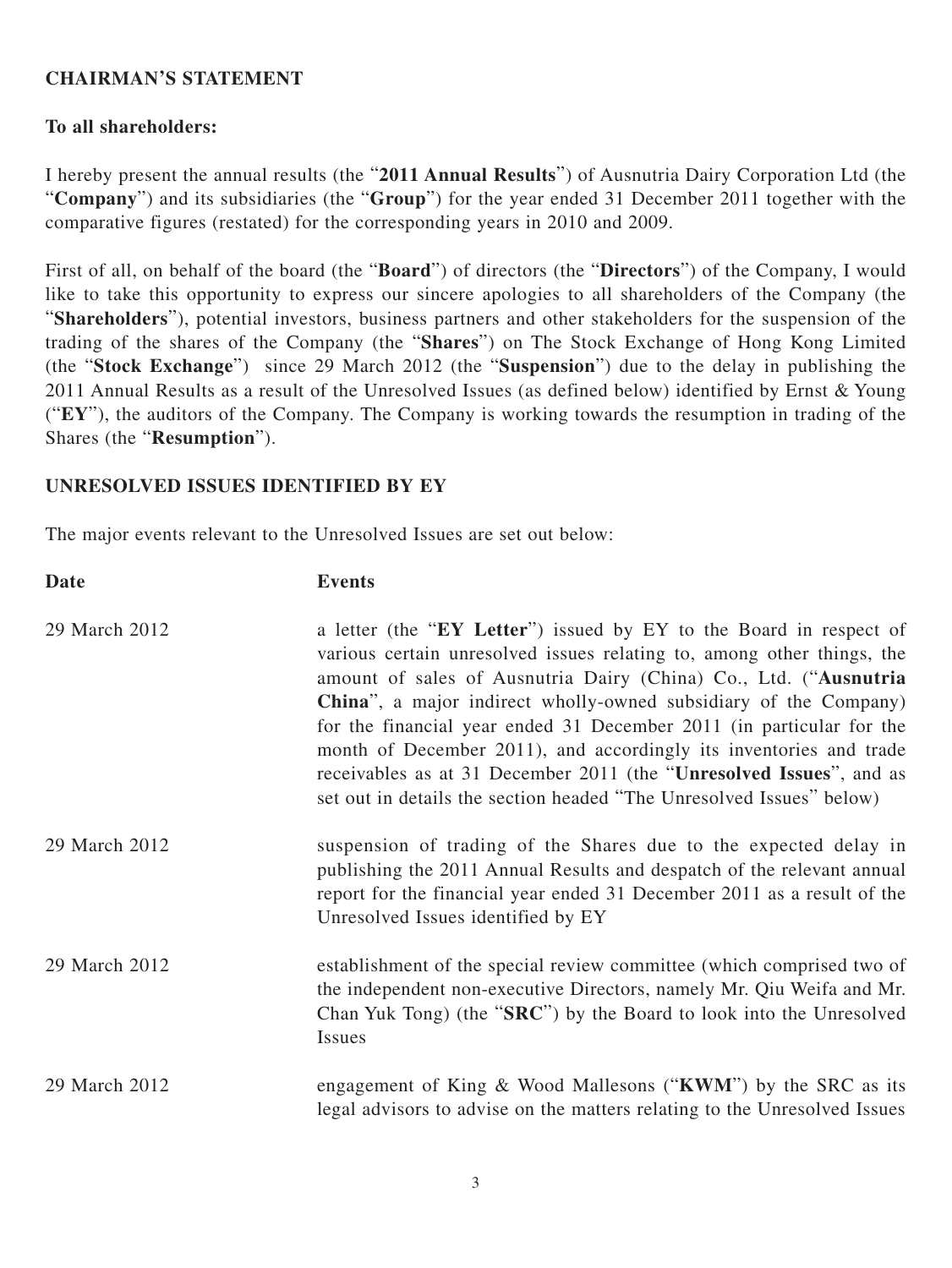| Date             | <b>Events</b>                                                                                                                                                                                                                                                                                                                                                            |
|------------------|--------------------------------------------------------------------------------------------------------------------------------------------------------------------------------------------------------------------------------------------------------------------------------------------------------------------------------------------------------------------------|
| 7 May 2012       | appointment of PKF Consulting Inc. ("PKF"), an internal control<br>adviser, by the SRC to assist in the review (the "Internal Control<br><b>Review</b> ") of the internal control systems of the Company and Ausnutria<br>China which might have given rise to the Unresolved Issues                                                                                     |
| 4 June 2012      | appointment of PricewaterhouseCoopers Limited ("PwC") as an<br>independent professional advisor by KWM, in their capacity as the legal<br>advisors to the SRC, to conduct a forensic review (the "PwC Review")<br>on certain observations by EY in respect of the Unresolved Issues                                                                                      |
| 26 June 2012     | letter from the Stock Exchange where the Stock Exchange stated the<br>resumption conditions for the Company                                                                                                                                                                                                                                                              |
| 3 May 2013       | appointment of Asian Capital (Corporate Finance) Limited as the<br>financial advisor for the Resumption by KWM, in their capacity as the<br>legal advisors to the SRC                                                                                                                                                                                                    |
| 7 June 2013      | restructuring of the Board and senior management of Ausnutria China<br>with the appointment of (a) Mr. Yan Weibin ("Mr. Yan", an executive<br>Director) as chairman of the Company; (b) Mr. Bartle van der Meer<br>("Mr. van der Meer") as chief executive officer of the Company and<br>executive Director; and (c) Mr. Dai Li ("Mr. Dai") as non-executive<br>Director |
| 12 August 2013   | the issuance of the PwC forensic review report (the "PwC Report") in<br>relation to the Unresolved Issues                                                                                                                                                                                                                                                                |
| 18 August 2013   | announcement made by the Company in respect of the key findings<br>of the PwC Review and the preliminary management responses to the<br>findings of PwC Review as well as certain remedial actions carried out<br>by the Company and Ausnutria China                                                                                                                     |
| 1 November 2013  | completion of the Internal Control Review and the issuance of the<br>internal control review report by PKF in relation to weaknesses in the<br>internal control systems of the Company and Ausnutria China which<br>might have given rise to the Unresolved Issues                                                                                                       |
| 11 November 2013 | announcement made by the Company in respect of the results of the<br>Internal Control Review of PKF                                                                                                                                                                                                                                                                      |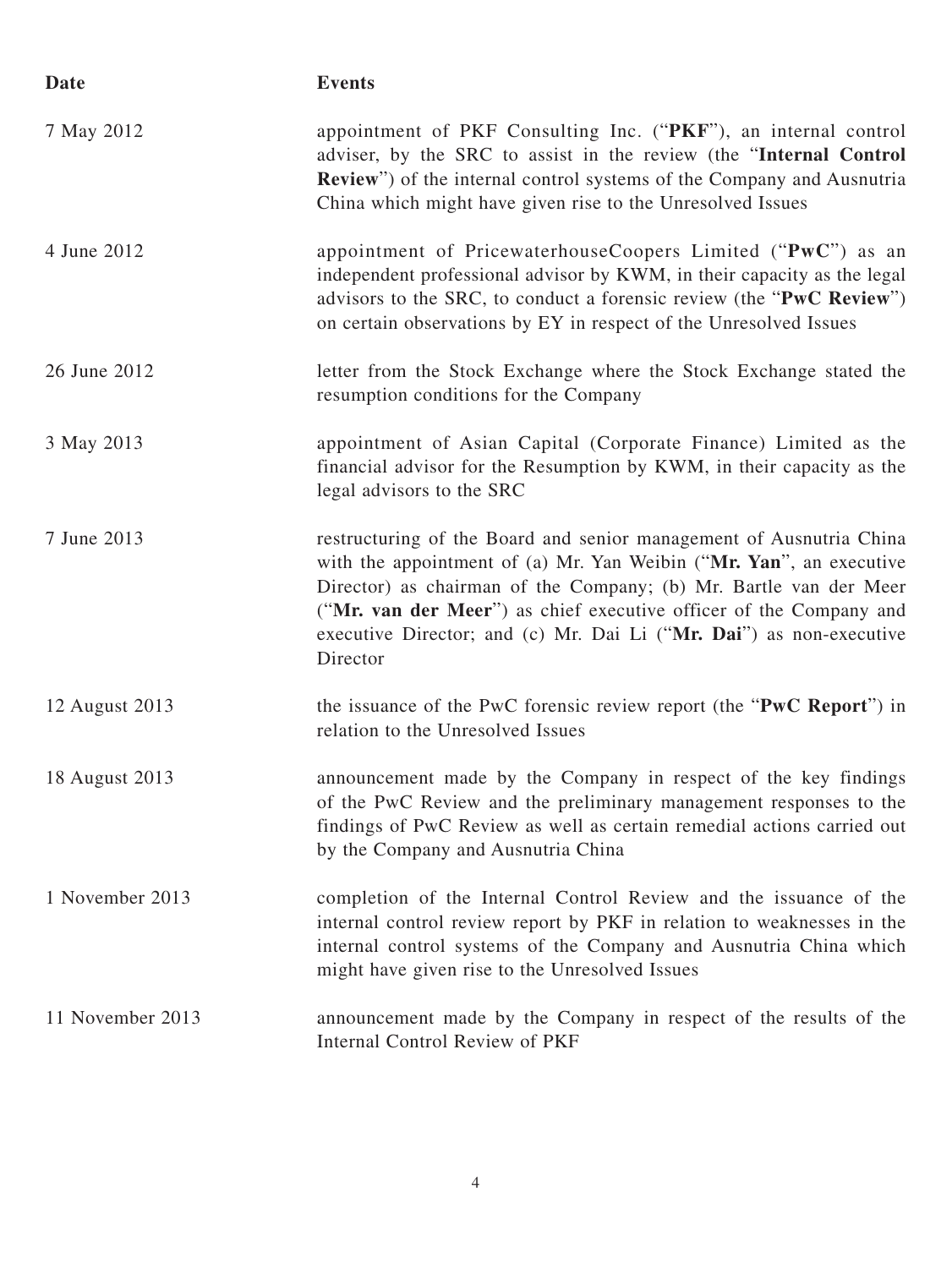#### **The Unresolved Issues**

During the course of the audit of the 2011 Annual Results, EY reported the Unresolved Issues to the Board by way of the EY Letter on 29 March 2012.

According to the EY Letter, EY were unable to carry out an effective audit work of the Group for the financial year ended 31 December 2011 primarily in respect of the revenue, inventory and accounts receivable due to the failure of Ausnutria China to provide accurate sales and goods delivery information.

The Unresolved Issues relating to Ausnutria China as identified by EY in the EY letter mainly include the following:

- i) the authenticity of delivery notes relating to certain sale transactions in December 2011;
- ii) the integrity of the original sales order system and the barcode system; and
- iii) the discrepancy in the quantity of goods sold and delivered during January to November 2011 between Ausnutria China's records and those provided by the independent logistic service provider engaged by Ausnutria China (the "**Logistic Service Provider**").

On 29 March 2012, in the interest of the Company and the Shareholders as a whole, the Company applied for the Suspension with the Stock Exchange. Details in relation to the Unresolved Issues are set out in the announcement of the Company dated 28 June 2013.

### **Establishment of the SRC**

In view of the Unresolved Issues identified by EY, the Board established the SRC (which comprised two of the independent non-executive Directors, namely Mr. Qiu Weifa and Mr. Chan Yuk Tong) on 29 March 2012 to, among other things, look into the Unresolved Issues.

The SRC was concerned with the Unresolved Issues and, accordingly, took initiative to request the management (the "**Management**") of the Company (which comprised the chief financial officer of the Company and several senior managers of Ausnutria China who were not associated in any way with the Unresolved Issues) to carry out reviews to, among other things, quantify the financial impact in relation to the Unresolved Issues. Based on its review, the Management informed the SRC that certain sale transactions of Ausnutria China in December 2011 (amounted to approximately RMB123 million (equivalent to approximately RMB143.5 million inclusive of 17% value-added-tax in the PRC (the "VAT")) (the "Questionable December Transactions") with order numbers starting with "6", in which the underlying documents including but not limited to warehouse packing lists, delivery notes, return receipts and subcontractors' delivery notes appeared to be different from the samples of the transactions for other months in 2011. The Questionable December Transactions should not have been recognised as sales in December 2011 as it transpired that the relevant goods involved in the Questionable December Transactions had not been delivered to the distributors on or before 31 December 2011.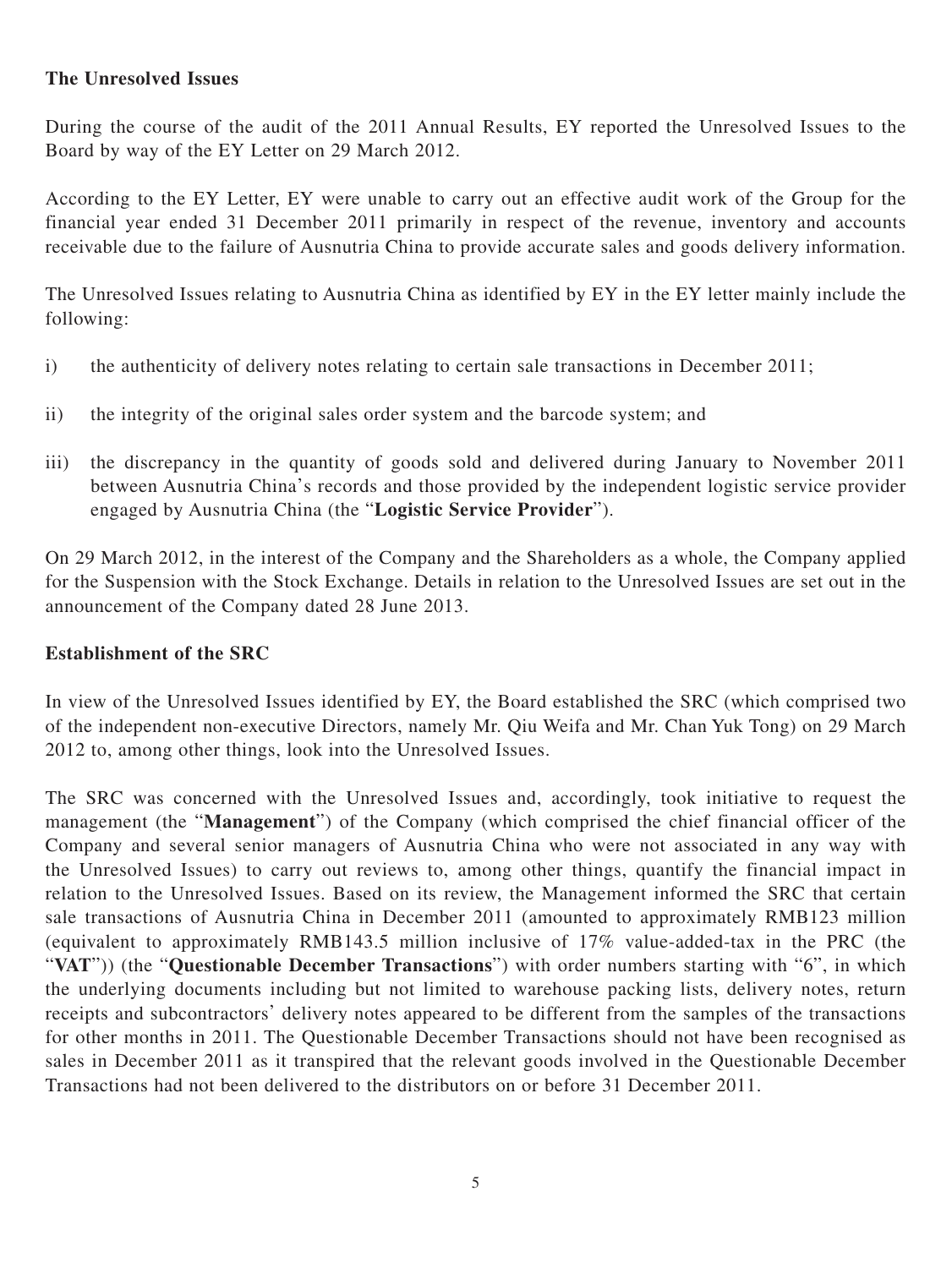### **Forensic Review by PwC**

In view of the Unresolved Issues, the Company and the SRC have promptly resolved to carry out an independent forensic review on certain observations made by EY in the EY Letter in respect of the Unresolved Issues. The SRC appointed KWM as its legal advisors to advise on matters arising from the Unresolved Issues. In their capacity as the legal advisors to the SRC, KWM appointed PwC on 4 June 2012 as an independent professional adviser to carry out the PwC Review. Upon the commencement of the PwC Review, the Management provided PwC with a list of the Questionable December Transactions.

The key findings of the PwC Review include the following:

- (i) the Questionable December Transactions should not have been recognised as sales of Ausnutria China in December 2011 as the goods involved were not delivered to the relevant distributors in December 2011. Further, there were other questionable transactions for the period from January to November 2011 bearing similar patterns to the Questionable December Transactions (collectively, the "**Questionable Transactions**");
- (ii) the integrity of the old sales order system (the "**Old Sales Order System**") and the warehouse barcode system of Ausnutria China is questionable;
- (iii) there were discrepancies between the monthly quantity of goods delivered kept by the accounting department of Ausnutria China (the "**Accounting Records**") and information provided by the Logistic Service Provider involved in the Unresolved Issues during January to November 2011 as well as the discrepancies in the inventory movement records between the Accounting Records and Ausnutria China's warehouse records (the "**Warehouse Records**") in 2011;
- (iv) certain material differences between reported sales and the value amounts of VAT invoices issued; and
- (v) certain observations in relation to electronic data review.

In respect of the material differences as identified by PwC between the reported sales and the value amounts of the VAT invoices issued, the Management confirmed that Ausnutria China's monthly sales revenue as set out in its financial statements were consistent with the sales amounts reported and taxes paid to the PRC tax authorities as set out in its monthly VAT returns.

As advised by the PRC statutory auditors of Ausnutria China, (i) the reported sales without VAT invoices issued had in fact also been properly disclosed in the monthly VAT returns in accordance with the format as set out in the VAT returns and Ausnutria China had paid the relevant VAT to the PRC tax authorities; and (ii) the above reporting of VAT and non-issuance of VAT invoices is a widespread practice in the PRC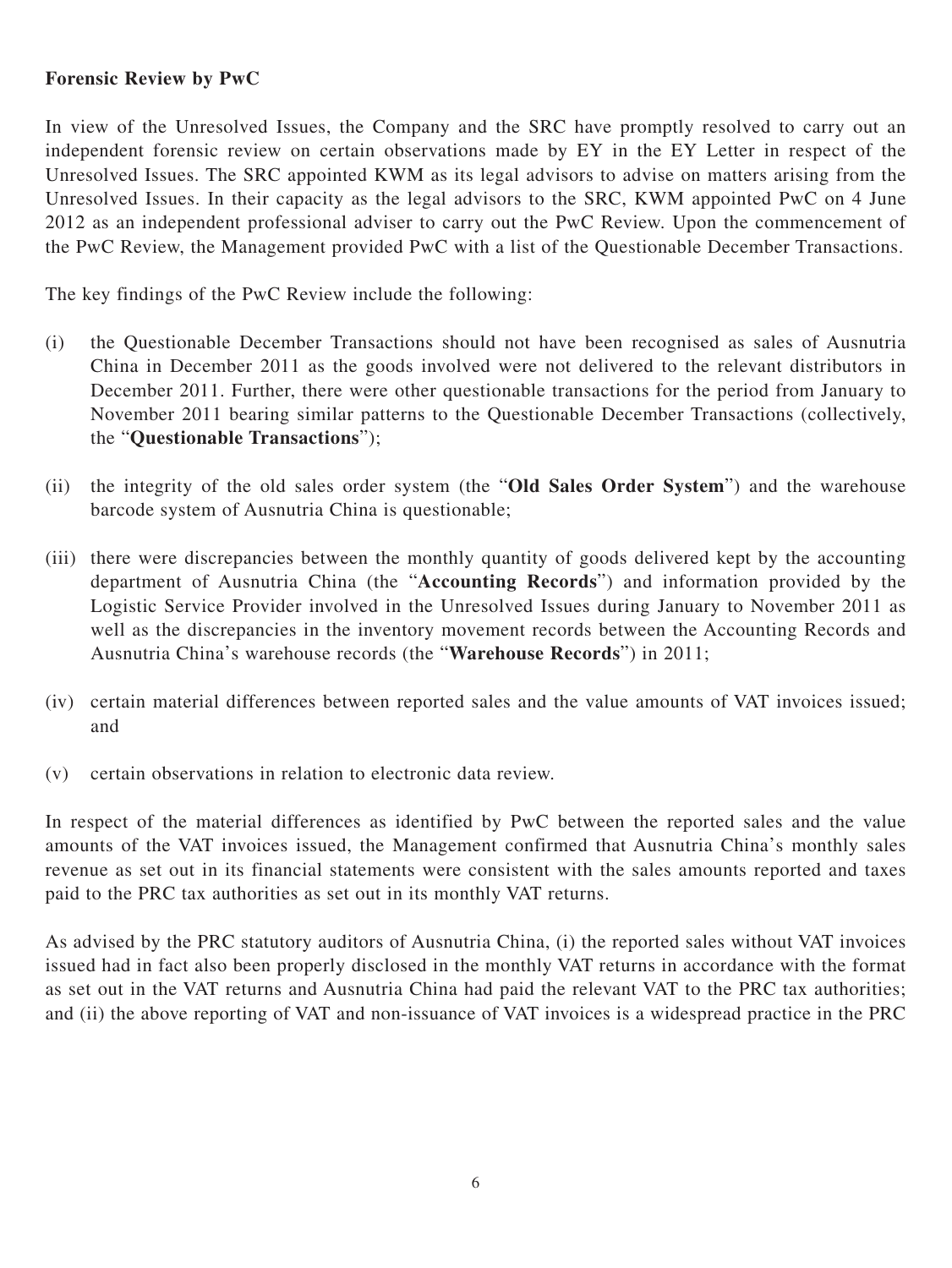and under such circumstances, the PRC tax authorities have not challenged the same. Further, the relevant PRC tax authorities raised no objection during the course of Ausnutria China's monthly submission and filing of the VAT returns with the PRC tax authority. In addition, the PRC statutory auditors of Ausnutria China are of the view that there has been no under-reporting nor under-payment of VAT or other taxes arising from the non-issuance of the official VAT invoices that were not requested by the distributors for the year ended 31 December 2011.

Further details of the above key findings of the PwC Review and the Company's preliminary management responses were set out in the Company's announcement dated 18 August 2013.

The SRC and the Board are deeply concerned with the findings of the PwC Review and acknowledge the weaknesses in the internal control systems of Ausnutria China. Details of the Internal Control Review conducted by PKF are set out in the section headed "Internal Control Review by PKF" below.

Further, the SRC and the Board had doubts over the completeness and accuracy of the accounting records in relation to certain sales transactions and the corresponding cost of sales of Ausnutria China for the year 2011 under review. In addition, the Management attempted to substantiate and ascertain explanations in respect of the Questionable Transactions. However, the Management was not able to conclude its findings with satisfactory explanation in respect of the Questionable Transactions due to (i) the departure of certain employees of Ausnutria China who might have been involved in the Questionable Transactions and the information gathered from other employees did not appear to be conclusive; (ii) some of the Accounting Records, the Warehouse Records and certain other supporting documents of Ausnutria China had been manually altered; and (iii) the lack of complete and accurate records of Ausnutria China, as the hard disk which hosted the Old Sales Order System had been inoperable since March 2012 and there was no back up data available. The Management has exhausted its resources to reconstruct the records relating to revenue and related accounts for the period from 1 January 2006 to 31 December 2011, details of which are set out in the section headed "Reconstruction of Records and Restatement and Adjustment of Financial Statements" below.

### **Remedial actions taken by the Company to address the matters arising from the Unresolved Issues**

In view of the above, the Company has implemented remedial measures with a view to ensuring that situations similar to the Unresolved Issues would not arise in the future, including but not limited to the following:

(i) strengthening the information technology system (the "**IT System**") by (a) installing a bastion host (an equipment that keeps track the access and changes made to the servers which store all the critical business information of Ausnutria China) to monitor operation on the IT System; (b) implementing daily and monthly backup of the data in the IT System and engaged an independent IT consultant to test data restoration on a monthly basis; (c) backing up all the emails of Ausnutria China to a separate hard disk on a timely basis and all data in computers before they are reformatted and reassigned to new users; and (d) updating the IT system constantly so as to provide a better service and platform to its distributors as well as end customers, to improve its control in the distribution channels and the overall operational efficiency and to ensure its data integrity including that of production, distribution, inventory and sales orders;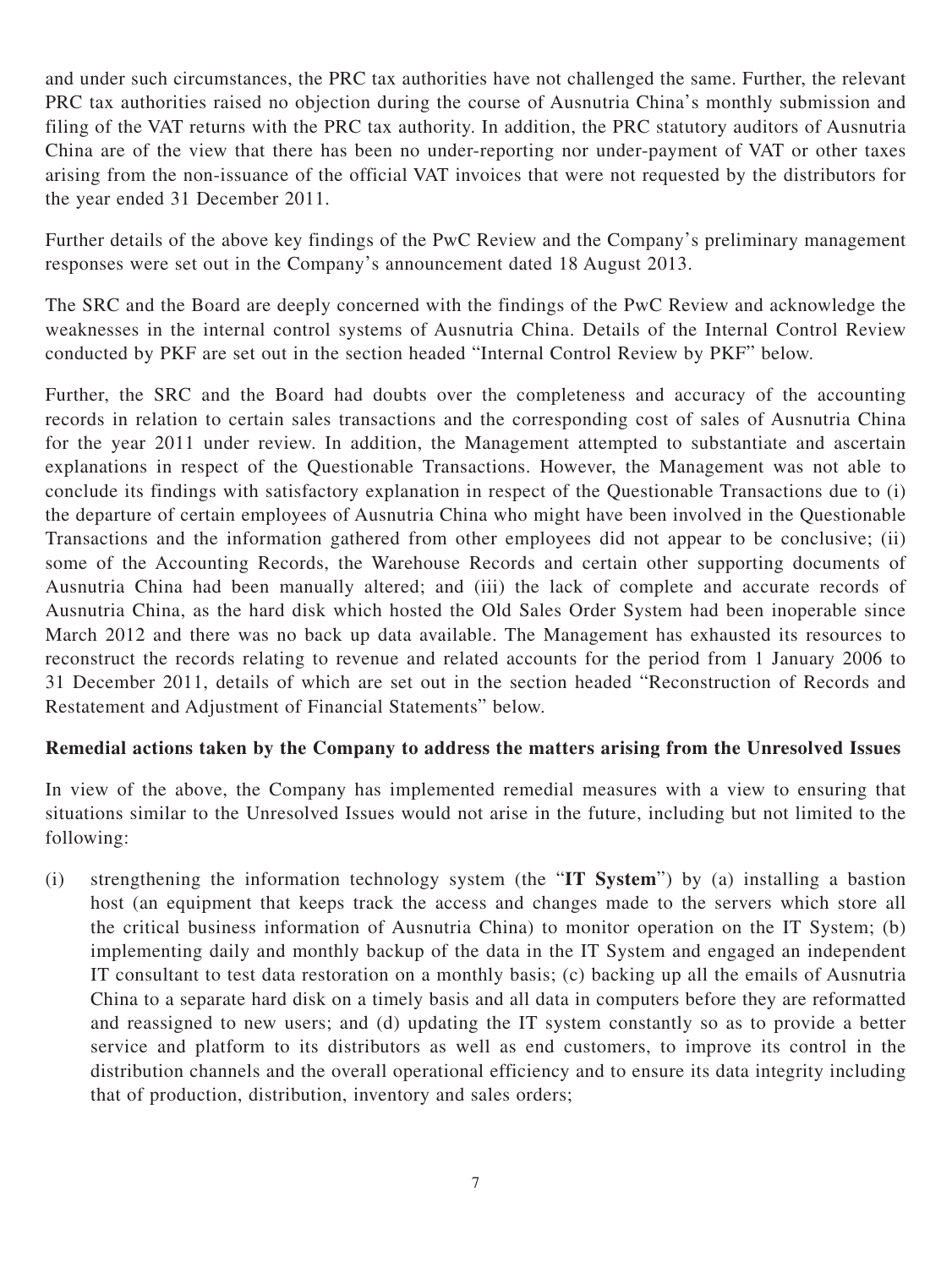- (ii) strengthening the new sales order system (the "**New Sales Order System**") by requiring the distributors to acknowledge the receipt of goods online, and to ensure the distributors' free access to online review and check their order status and account balances with Ausnutria China;
- (iii) strengthening the internal controls of Ausnutria China through monthly reconciliation of the records in the New Sales Order System, the Accounting Records, the Warehouse Records and the external records from the Logistic Service Provider in order to verify the quantity of goods delivered to the distributors recorded in the Accounting Records;
- (iv) strengthening the accounts receivable management policies, including:
	- (a) requesting those distributors which have transactions with Ausnutria China in the month to confirm the month-end balances online. An accountant of Ausnutria China follows up the outstanding confirmations at the beginning of the following month; and
	- (b) collecting confirmations from the distributors by Ausnutria China and carrying out of the reconciliation with the distributors with a granted credit limit on a quarterly basis and with all distributors on an annual basis;
- (v) amending the code of conduct and establishing the anti-fraud and whistleblowing policies and procedures, as well as communicating the above policies and procedures to all staff of the Company and Ausnutria China; obtaining undertakings for compliance with code of conduct from all the staff of the Company and Ausnutria China; and training on anti-fraud and whistleblowing policies and procedures has been provided to all the staff of the Company and Ausnutria China;
- (vi) restructuring the Board and the senior management of Ausnutria China, including: (a) the resignation of Mr. Chen Yuanrong ("**Mr. Chen**"), being the former chief executive officer of the Company and Ausnutria China; (b) the appointment of Mr. Yan as chairman of the Company; and (c) the appointment of Mr. van der Meer as executive Director and chief executive officer of the Company, all with effect from 7 June 2013; and
- (vii) reporting the matters relating to the Unresolved Issues and the Questionable Transactions to the Bureau of Public Security in Changsha Municipal of Changsha (長沙市公安局) and the Bureau of Finance in Hunan Province(湖南省財政廳). According to the officers of the Bureau of Public Security in Changsha Municipal of Changsha, they would not deal with the reported matters and commence any investigation into them at this stage as there was no report of misappropriation of assets of Ausnutria China arising from such reported matters. On the other hand, with the full cooperation of the Management, the Bureau of Finance has already commenced an investigation into the matter.

### **Internal Control Review by PKF**

Upon EY raising the Unresolved Issues, the SRC was formed and took steps to look into the Unresolved Issues, and to ascertain if there were weaknesses in the internal control systems of the Company and Ausnutria China which might have given rise to the Unresolved Issues. In this connection, the SRC appointed PKF on 7 May 2012 as the internal control advisor to assist the SRC in reviewing the internal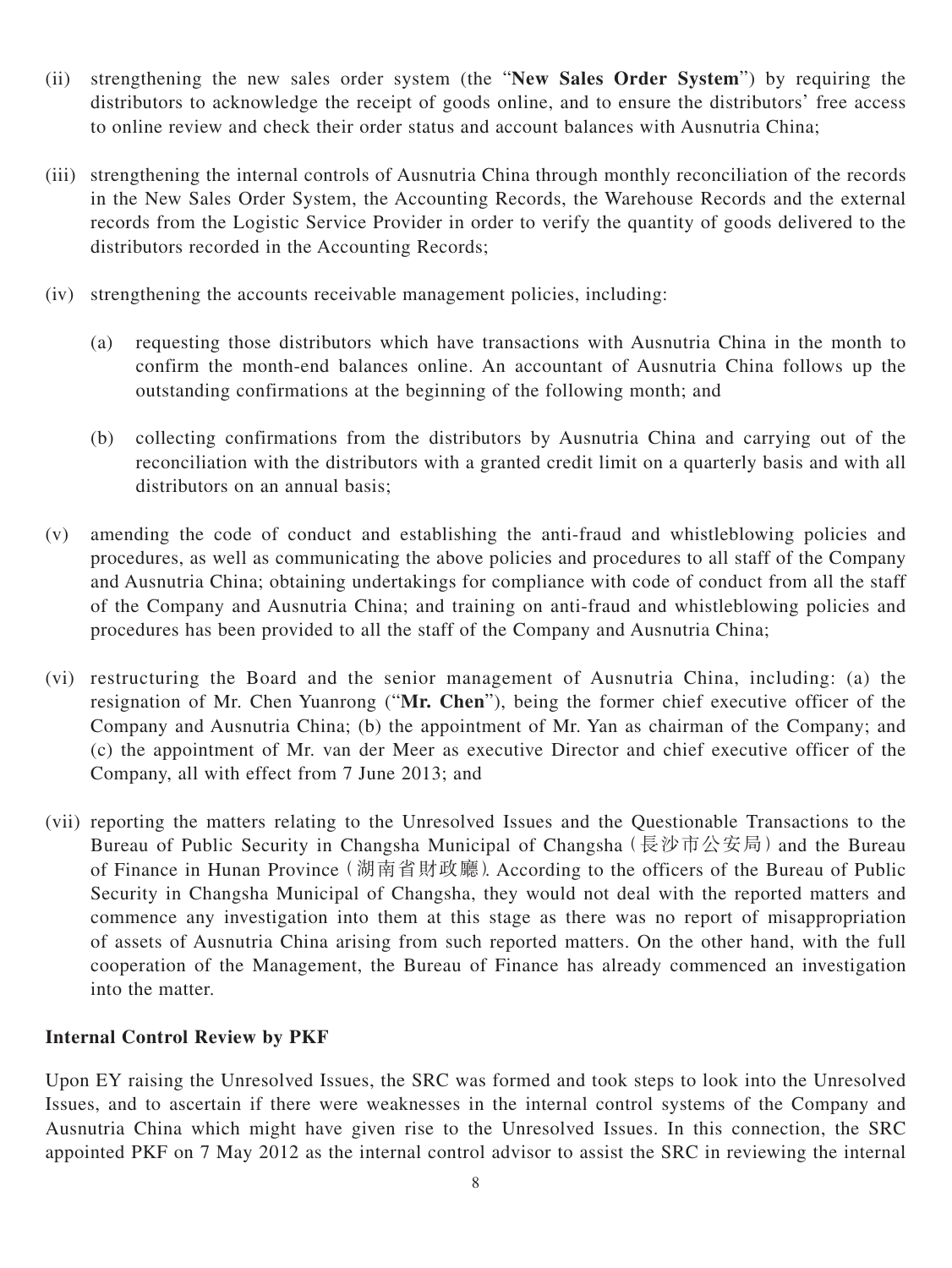control systems of the Company and Ausnutria China which might be relevant to the weaknesses that might have given rise to the Unresolved Issues, particularly the sales cycle of Ausnutria China (the "**Internal Control Review**"). The SRC has subsequently instructed PKF to address the internal control deficiencies raised by EY and covered in the PwC Report.

PKF completed the review and follow-up review of the internal control systems of the Company and Ausnutria China and submitted the report of the Internal Control Review to the SRC and the Board on 1 November 2013.

The objectives of the Internal Control Review are to (a) assist the SRC and the Board in identifying the weaknesses in the internal control systems of the Company and Ausnutria China which might have given rise to the Unresolved Issues; and (b) make recommendations to rectify the above weaknesses and/or enhance the procedures, systems and controls (including accounting and management policies) of the Company and Ausnutria China which might have given rise to the Unresolved Issues, with a view to prevent the Unresolved Issues from occurring again in the future.

PKF has made specific recommendations and rectification measures relating to certain components of the internal control systems at both entity-level and process-level of the Company and Ausnutria China during the Internal Control Review. PKF has reviewed the rectifications (including the quarterly reconciliation of balances with distributors with granted credit limits carried out by the Company and Ausnutria China. Ausnutria China plans to perform annual reconciliation of balances with all distributors in January 2014 after the end of financial year 2013.

Based on the final results of its Internal Control Review during the second phase of the Internal Control Review between 27 May 2013 and 9 June 2013, PKF did not notice any material deficiencies in the entity-level and process-level components of internal control systems of the Company and Ausnutria China identified in the first phase of the Internal Control Review which have not been rectified, and considers that the material internal control weaknesses that might have given rise to the Unresolved Issues raised by EY and covered in the PwC Report have been rectified.

Further details of the results of PKF's Internal Control Review were set out in the Company's announcement dated 11 November 2013.

### **Reconstruction of Records and Restatement and Adjustment of Financial Statements**

Based on the results of the works (further detailed below) performed by the Management in response to the findings of the PwC Review, the SRC and the Board consider that the errors relating to the early recognition of sales before delivery had occurred in Ausnutria China since October 2009 and extended into 2010 and 2011. The Company's previous published consolidated audited financial statements prior to 1 October 2009, including the financial information shown in the track record periods in the Company's prospectus dated 24 September 2009 (the "**Prospectus**") remained correct.

The SRC and the Board noted that each of the staff in the sales accounting department (營銷財務部) of Ausnutria China had kept an order book (the "**Order Books**") for the distributors, and for which that he/she had been responsible for since around 2005. The Order Books were prepared so as to keep track of the sales order status of and the cash receipts from Ausnutria China's distributors.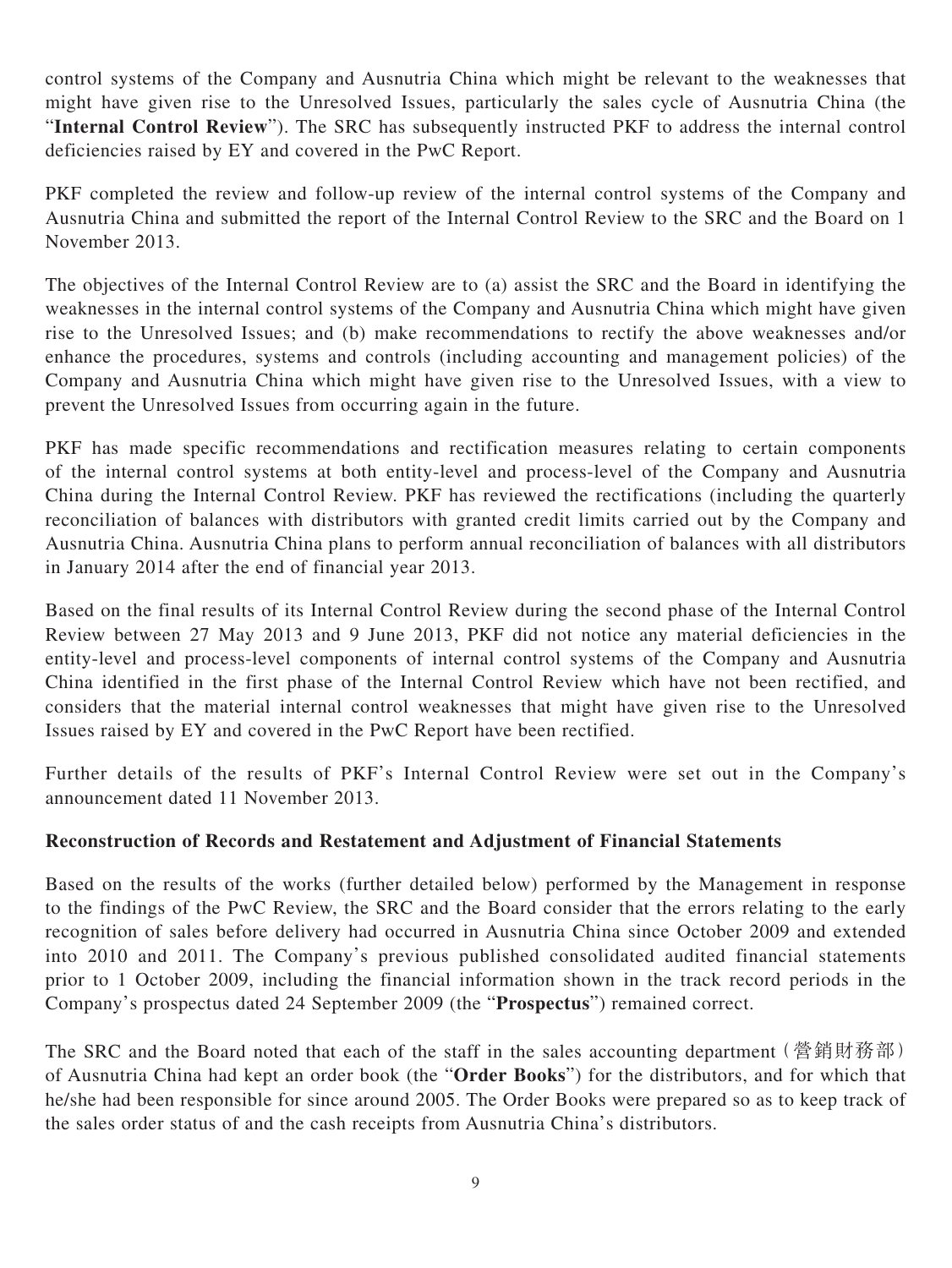In view of the doubts over the completeness and accuracy of the afore-mentioned accounting records, as the Order Books were the best available alternative information that the SRC and the Board could reasonably rely on, the Management used the information maintained by the sales accounting department in the Order Books to summarise all the orders and cash receipt information and compared them to the financial statements of Ausnutria China from 1 January 2006 to 31 December 2011. Certain additional procedures were also carried out by the Management, including, but not limited to, the confirmation and reconciliation of balances with the distributors as at 30 June 2013, certain roll-back procedures based on the confirmed balances of trade receivables and reconciling the cash receipts as set out in the Order Books with Ausnutria China's bank statements for the relevant years.

Based on the results of the PwC Review and the information available at the date of approval of the consolidated financial statements for the year under review, the Board and the SRC consider that the Questionable Transactions should be excluded from the preparation of the consolidated financial statements of the Group for the financial year ended 31 December 2011 and all significant adjustments (the "**Adjustments**") in relation to the Unresolved Issues should be put through to adjust the consolidated financial statements for the six-month period ended 31 December 2009 (and therefore for the year ended 31 December 2009) and for the year ended 31 December 2010 so as to reflect the errors due to the early recognition of revenue which had occurred since October 2009. Details of the basis of preparation of these consolidated financial statements for the years ended 31 December 2009, 2010 and 2011 and the Adjustments are set out in notes 2 and 6 to the financial statements in this announcement, respectively.

#### **Observations of the SRC and the Board**

The SRC and the Board regret for the acts or failings of certain personnel have caused serious harm to the Group. Notwithstanding the above, the SRC and the Board consider that the business of the Group is sound and they have not identified any material asset misappropriation in the Group. In view of the results of the Internal Control Review and all the rectification actions taken by the Company and Ausnutria China, the SRC and the Board consider that the material internal control weaknesses that might have given rise to the Unresolved Issues raised by EY and covered in the PwC Report have been rectified. The SRC and the Board are committed to (i) supervising the management of the Company and Ausnutria China to complete the implementation of PKF's recommendations to rectify the outstanding medium risk internal control weaknesses, and (ii) maintaining sound and effective internal controls to safeguard shareholders' investment and the Group's assets. The Group is in the process of engaging PKF to conduct a review of the other internal control components of the Group not yet covered by the Internal Control Review. Further announcement(s) will be made by the Company when this further internal control review is completed.

#### **Resumption conditions imposed by the Stock Exchange**

As set out in the Company's announcement dated 3 July 2012, on 26 June 2012, the Company received a letter from the Stock Exchange, in which the Stock Exchange stated the following resumption conditions for the Company:

(a) ensure the independent professional adviser engaged by the SRC to conduct forensic audit and investigation to address all the Unresolved Issues raised in the EY Letter;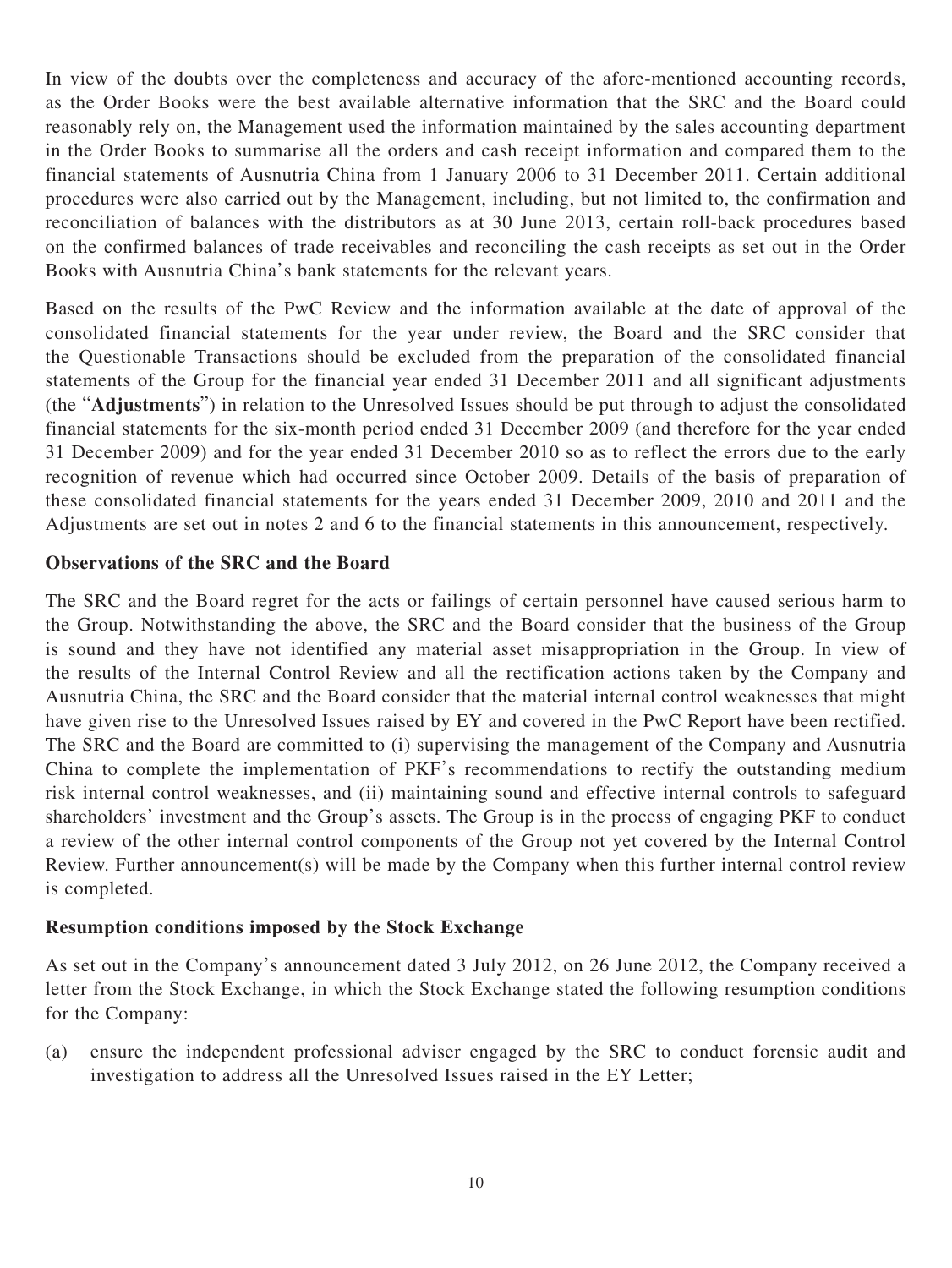- (b) inform the market of all information (including those matters highlighted in the EY Letter and the findings of the independent professional adviser in this regard) that is necessary to appraise the Group's position, including their implications to the Group's assets, financial and operational position;
- (c) publish all outstanding financial results and reports, and address any concerns raised by the Company's auditors through qualifications in their audit report or otherwise; and
- (d) demonstrate that there are no significant deficiencies in the Group's corporate governance, and that the Company has put in place adequate financial reporting procedures and internal control systems to meet obligations under the Rules Governing the Listing of Securities on the Stock Exchange (the "**Listing Rules**").

The Company should also comply with the Listing Rules and all applicable laws and regulations in Hong Kong and its place of incorporation before the Resumption. The Stock Exchange may modify any of the above and/or impose further conditions at its discretion.

Apart from the issue of the PwC Report to KWM on 12 August 2013 which fulfills condition (a) set out above, the Company is taking active steps including the publication of the 2011 Annual Results to satisfy the other conditions to seek the Resumption as soon as possible.

### **BUSINESS OVERVIEW**

The global dairy market has continued to grow over the past few years, particularly in the PRC which was driven by macro factors such as strong economic growth, increasing disposable income and rising rates of urbanisation, as well as industry-specific factors including rising health awareness and consumer preferences.

As one of the key components of the PRC dairy market, the paediatric milk formula market has been expanding rapidly as well. The increasing number of working mothers in the PRC, coupled with the convenience and comprehensive nutritional benefits offered by infant formula products, have resulted in growing popularity among mothers in the PRC to choose infant formulas for their children. In recent years, paediatric milk formula powder brands with high quality raw milk sourced from overseas have gained increasing market shares.

The year ended 31 December 2011 (the "**Year 2011**") and the periods thereafter were complicated and challenging. While it is the Board's priority to deal with the Unresolved Issues and to seek for the Resumption, the Board has taken strategic moves to build the Group's upstream production and procurement capability and to capture the growing markets in the PRC and other overseas markets. A summary of the key developments of the Group that took place during and subsequent to the Year 2011 is set out below: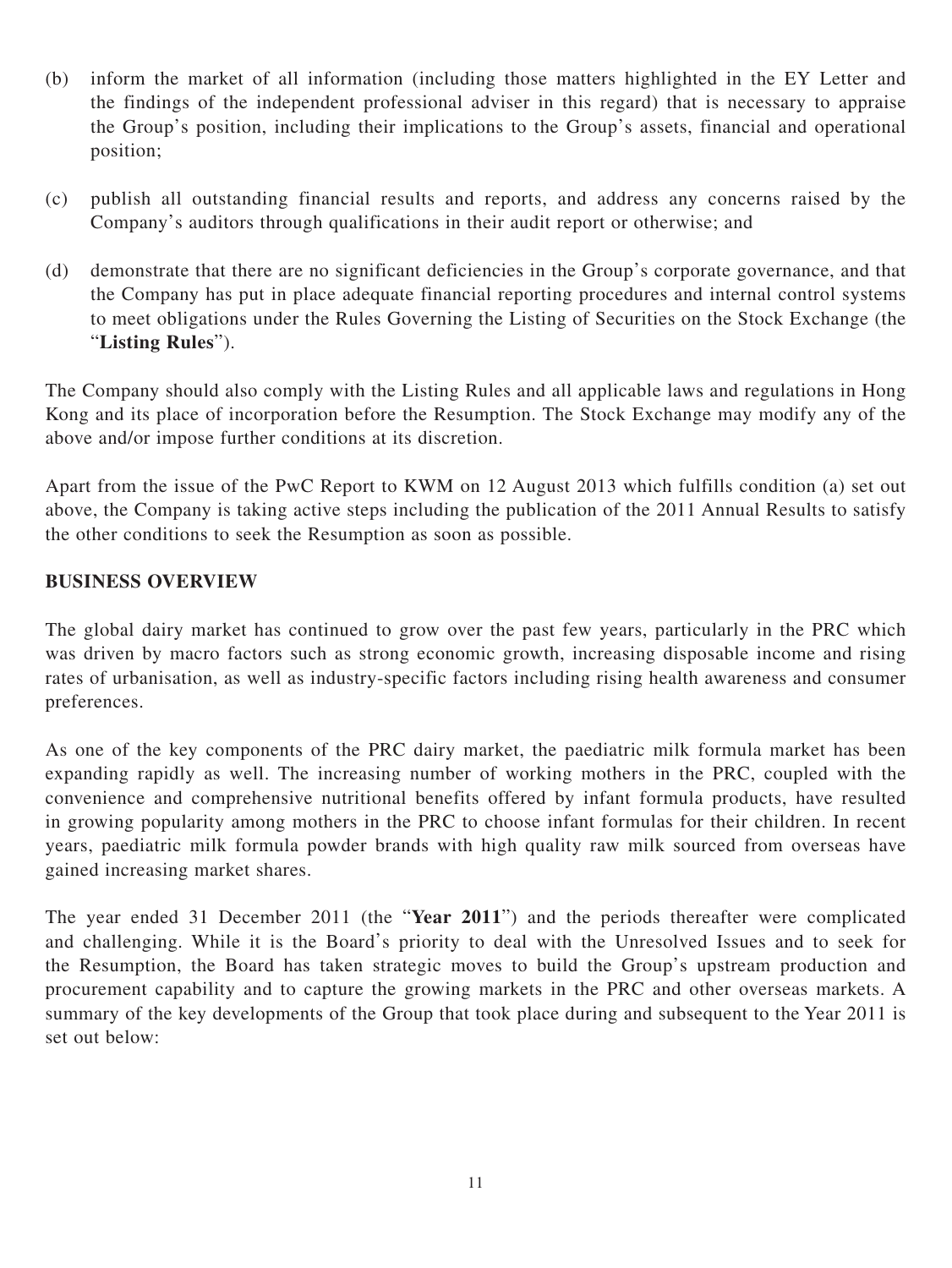| Date       | <b>Events</b>                                                                                                                                                                                                                                                                                                                                                                                                                                      |
|------------|----------------------------------------------------------------------------------------------------------------------------------------------------------------------------------------------------------------------------------------------------------------------------------------------------------------------------------------------------------------------------------------------------------------------------------------------------|
| 2011       |                                                                                                                                                                                                                                                                                                                                                                                                                                                    |
| 29 March   | The Company entered into a binding letter of intent with Dutch Dairy<br>Investments B.V. ("DDI"), in respect of the proposed acquisition of<br>51% equity interests in Ausnutria Hyproca B.V. (formerly Hyproca<br>Dairy Group B.V.) ("Ausnutria Hyproca", together with its<br>subsidiaries, the "Ausnutria Hyproca Group").                                                                                                                      |
| 14 May     | Ausnutria China set up a membership loyalty sales system to allow the<br>Group to track its products to end-customers as well as to capture the<br>consumer behavior patterns and encourage loyalty of end-customers.                                                                                                                                                                                                                              |
| 28 May     | Ausnutria China started upgrading its IT System based on the Oracle<br>Enterprise Resource Planning (ERP), Customer Data Management<br>(CDM) and Customer Relationship Management (CRM) platforms with<br>the assistance of IBM.                                                                                                                                                                                                                   |
| 30 June    | The Group and DDI (and others) entered into a subscription agreement<br>(the "Subscription Agreement") to subscribe for approximately<br>19.44% of the equity interests in Ausnutria Hyproca from DDI at<br>a consideration of EURO 6,282,500 (equivalent to approximately<br>RMB59.5 million) as adjusted for the contingent consideration (the<br>"Subscription") (please refer to note 18 of the financial statements in<br>this announcement). |
| 19 July    | The Group and DDI entered into an acquisition agreement (the<br>"Acquisition Agreement") to acquire approximately 31.56% of the<br>equity interests in Ausnutria Hyproca from DDI at a consideration of<br>EURO 10,369,000 (equivalent to approximately RMB94.7 million) as<br>adjusted for the contingent consideration (the "Acquistion") (please<br>refer to note 18 of the financial statements in this announcement).                         |
| 14 October | The Acquisition was approved by the Shareholders at the extraordinary<br>general meeting of the Company.                                                                                                                                                                                                                                                                                                                                           |
| 2012       |                                                                                                                                                                                                                                                                                                                                                                                                                                                    |
| 21 March   | The Group entered into an agreement with the Medical School of<br>Beijing University to form a 10-year strategic cooperation for the joint<br>research and development of paediatric milk formula in the PRC.                                                                                                                                                                                                                                      |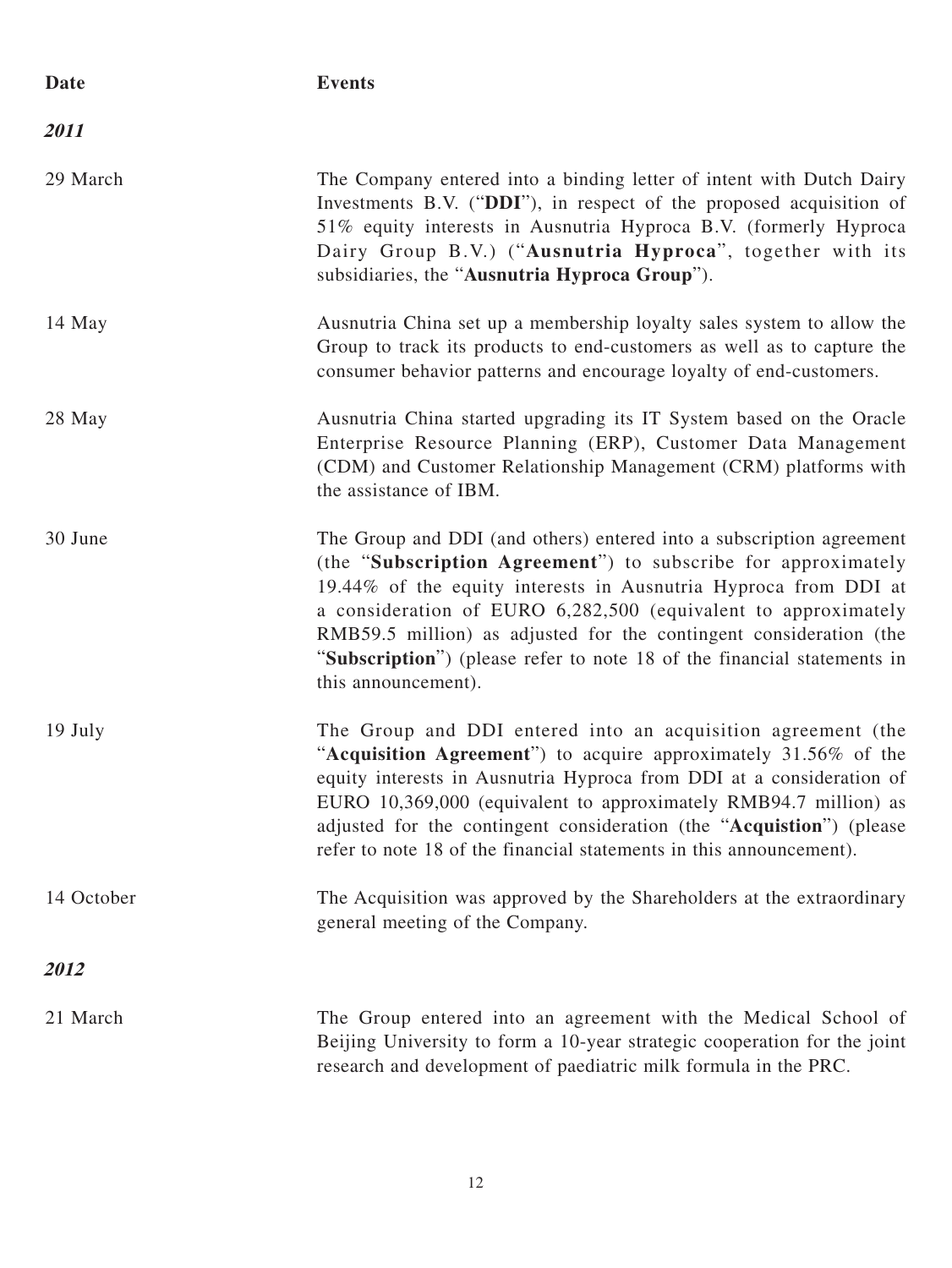| Date        | <b>Events</b>                                                                                                                                                                                                                                                                                                                                                     |
|-------------|-------------------------------------------------------------------------------------------------------------------------------------------------------------------------------------------------------------------------------------------------------------------------------------------------------------------------------------------------------------------|
| 11 May      | Ausnutria China established a new business unit (the Puredo division)<br>with an aim to penetrating its sales and distribution of a series of new<br>paediatric milk formula into second and third tier cities in the PRC<br>under the brand name of "Puredo".                                                                                                    |
| 24 July     | The Ausnutria Hyproca Group set up a 51% joint venture, namely<br>Hyproca Nutrition East Limited, for the distribution of the products of<br>the goat milk based paediatric milk formula (the "Kabrita Series") in<br>Russia.                                                                                                                                     |
| 19 October  | The Ausnutria Hyproca Group acquired the remaining 8.4% equity<br>interests in Lyempf Kampen B.V. (formerly Hyproca Lyempf B.V.)<br>("Hyproca Lyempf"), a 91.6% owned subsidiary of Ausnutria Hyproca.                                                                                                                                                            |
| 30 November | The Company, Ausnutria Dairy (Dutch) Coöperatief U.A. ("Ausnutria<br>Dutch", a wholly-owned subsidiary of the Group), DDI and Ausnutria<br>Hyproca entered into a letter of intent in relation to the proposed<br>purchase by Ausnutria Dutch from DDI the remaining 49% equity<br>interests in Ausnutria Hyproca to be settled by the issuance of new<br>Shares. |
| 2013        |                                                                                                                                                                                                                                                                                                                                                                   |
| 18 March    | The Group commenced the preparation of a comprehensive feasibility<br>study of building the headquarters and a new factory of the Ausnutria<br>Hyproca Group (the "New Factory") for the processing, production<br>and packaging of paediatric nutrition products in Heerenveen in the<br>Netherlands.                                                            |
| 28 March    | Ausnutria China launched a new product line, namely, the 1897 Series,<br>the formula of which was jointly developed with and manufactured by<br>the Ausnutria Hyproca Group specifically for the PRC market.                                                                                                                                                      |
| 22 April    | The Ausnutria Hyproca Group set up a 60% owned joint venture,<br>namely, Hyproca Nutrition Middle East FZCO, for the distribution of<br>Kabrita Series of products in the Middle East.                                                                                                                                                                            |
| 7 June      | The Company, Ausnutria Dutch and DDI entered into the call option<br>agreement pursuant to which DDI granted to Ausnutria Dutch the right<br>to acquire the remaining 49% equity interests in Ausnutria Hyproca held<br>by DDI by the issuance of 202,125,000 new Shares to DDI.                                                                                  |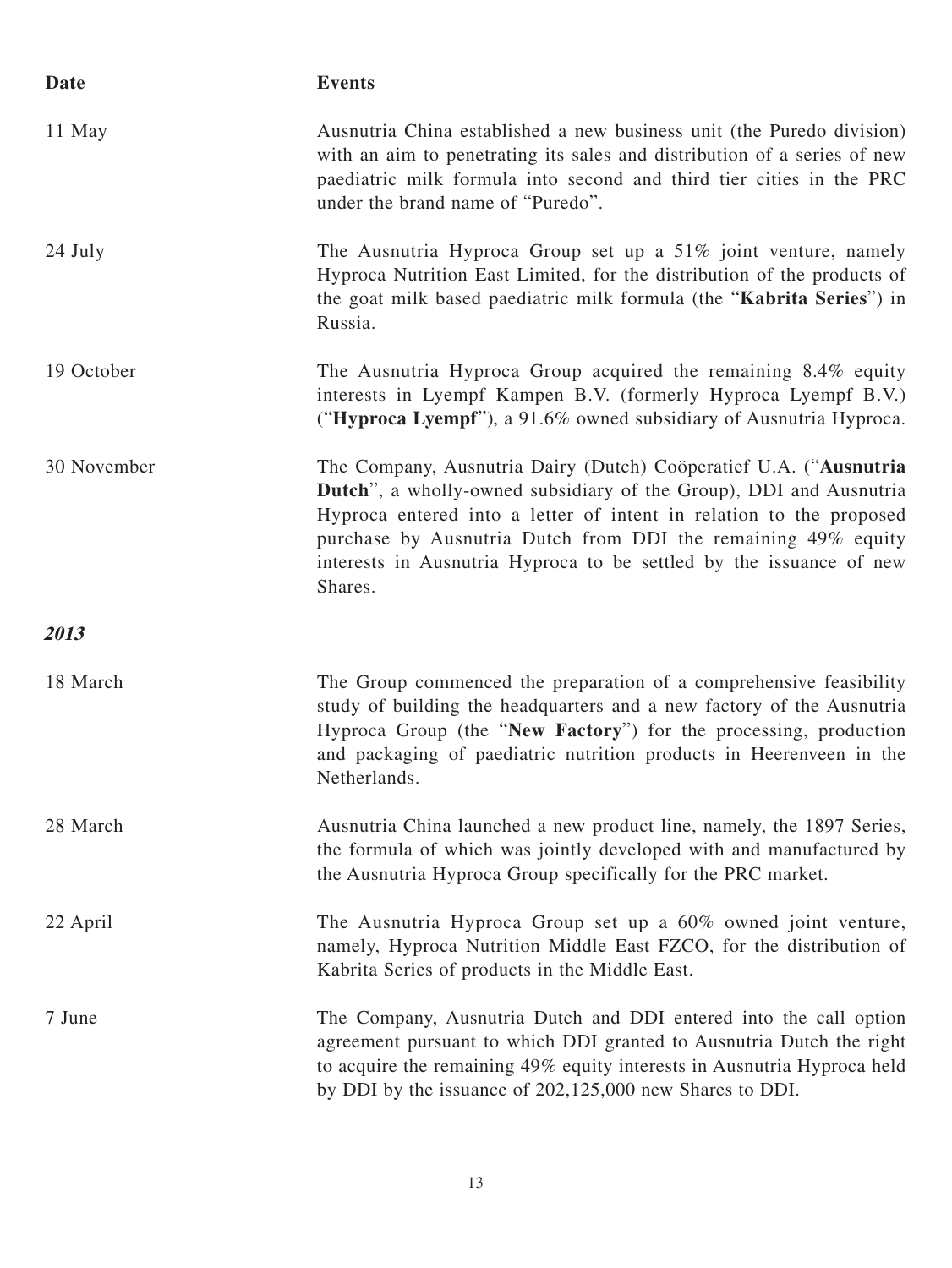| Date         | <b>Events</b>                                                                                                                                                                                                                                                                                                                                                                                                                                                                                                              |
|--------------|----------------------------------------------------------------------------------------------------------------------------------------------------------------------------------------------------------------------------------------------------------------------------------------------------------------------------------------------------------------------------------------------------------------------------------------------------------------------------------------------------------------------------|
| 18 September | The Company was informed that there is a proposed purchase by<br>an independent third party from certain major shareholders of the<br>Company in relation to a portion of their Shares, which, if materialised,<br>may lead to the purchaser making a mandatory offer for all the Shares<br>(other than those already owned by or agreed to be acquired by the<br>purchaser or its concert parties) in accordance with Rule 26.1 of the<br>Code on Takeovers and Mergers of Hong Kong.                                     |
| 28 October   | The Board has approved the incorporation of two joint ventures, both<br>of which are to be owned as to $75\%$ by the Ausnutria Hyproca Group,<br>for the distribution of Kabrita Series of products in the United States<br>of America (the "United States") and Canada and to commence the<br>clinical trials of Kabrita Series of products for the application of<br>approval from the Food and Drug Administration (the "FDA") of the<br>United States for the sale of Kabrita Series products in the United<br>States. |
| 1 November   | The Board approved the purchase of a plot of land in Heerenveen, the<br>Netherlands, of a size of approximately 140,000 square meters (the<br>"Land") for the intended construction of the New Factory.                                                                                                                                                                                                                                                                                                                    |

### **Acquisition of the Ausnutria Hyproca Group**

On 3 July 2011, the Group completed the Subscription for approximately 19.44% of the then enlarged equity interests in Ausnutria Hyproca from DDI at a consideration of EURO 6,282,500 (equivalent to approximately RMB59.5 million) as adjusted for the contingent consideration (as detailed in note 18 to the financial statements in this announcement).

The Group and DDI entered into the Acquisition Agreement to acquire approximately 31.56% of the equity interests in Ausnutria Hyproca from DDI at a consideration of EURO 10,369,000 (equivalent to approximately RMB94.7 million) as adjusted for the contingent consideration (as detailed in note 18 to the financial statements in this announcement). On 17 October 2011, the Group completed the Acquisition of approximately 31.56% equity interests in Ausnutria Hyproca, resulting in the Group controlling 51% equity interests in Ausnutria Hyproca and Ausnutria Hyproca becoming an indirect nonwholly-owned subsidiary of the Company thereafter.

Details of the Subscription and the Acquisition were set out in the announcements of the Company dated 29 March 2011, 13 June 2011, 4 July 2011 and 20 July 2011 and the circular (the "**Acquisition Circular**") of the Company dated 23 September 2011. The Acquisition was approved by the Shareholders at the extraordinary general meeting held on 14 October 2011 and was completed on 17 October 2011.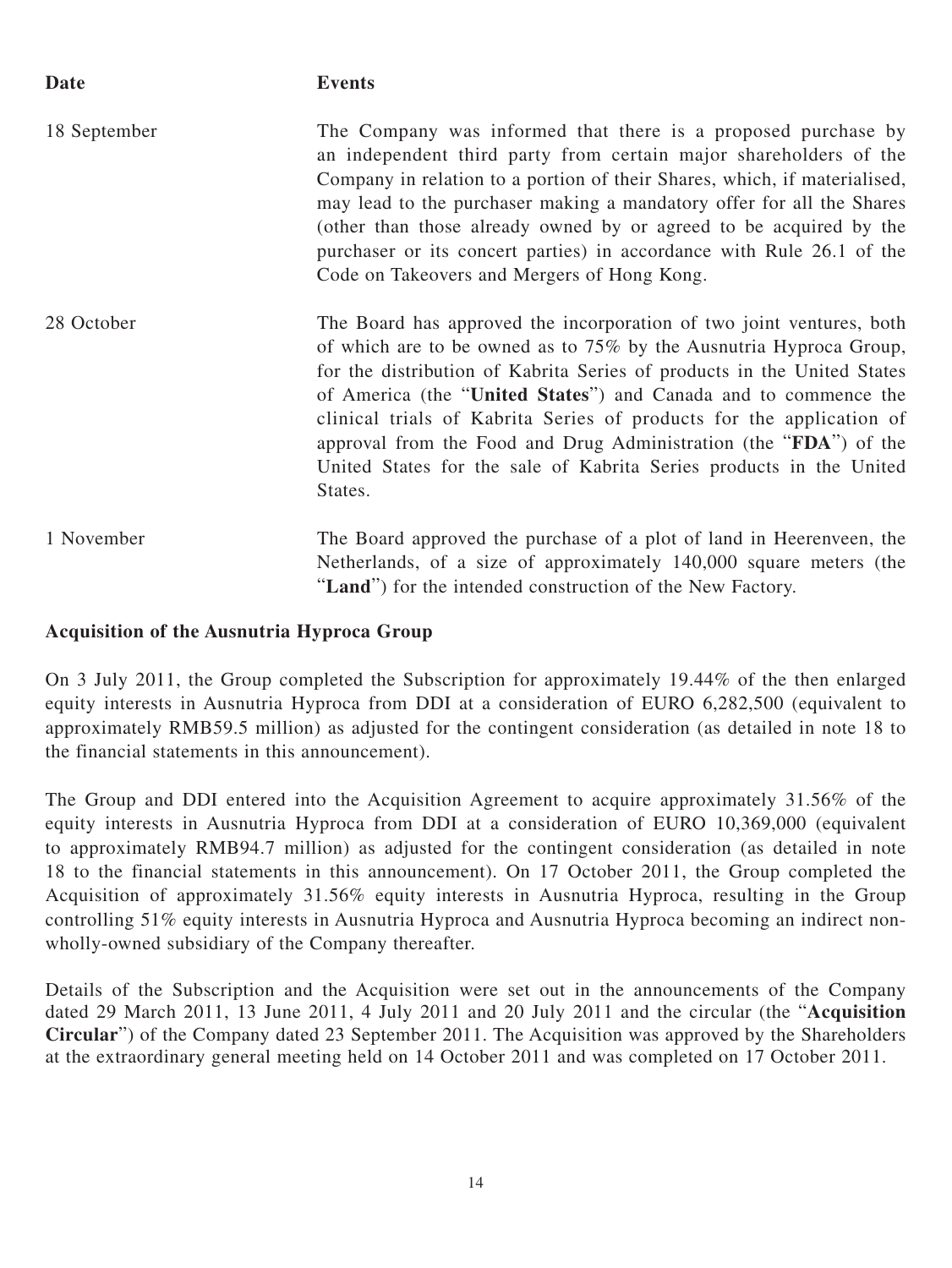The Ausnutria Hyproca Group is principally engaged in the dairy industry with production facilities and its milk sources based in the Netherlands. Its activities range from research and development, milk collection, processing, production, packaging, marketing and sales of dairy products to customers in the Netherlands and other overseas countries.

As set out in the Acquisition Circular, on 21 April 2011 (i.e. prior to the completion of the Subscription and the Acquisition), the Ausnutria Hyproca Group, through its newly incorporated vehicle, Hyproca Lyempf, completed the acquisition from a trustee (which were independent third parties to the Company and its connected person) of certain assets. The assets, include fixed assets (such as plant for preprocessing of raw milk, two spray dryers with capacity of 27,000 tons of powder), inventories and intangible assets such as brand name and list of customers, etc. (the "**Distressed Assets**"). In connection with the acquisition of the Distressed Assets, the Ausnutria Hyproca Group also entered into a leasing agreement with an independent third party in respect of the leasing of land and factory premises (the "**Leased Premises**") for the operation of Hyproca Lyempf. Pursuant to the leasing agreement, the Ausnutria Hyproca Group had the right to purchase the Leased Premises at a pre-determined consideration of EURO 5.3 million (equivalent to approximately RMB47.8 million) (the "**Land Consideration**"). In order to secure the production base of Hyproca Lyempf, the Leased Premises were acquired by the Ausnutria Hyproca Group prior to the completion of the Acquisition on 8 September 2011 at the Land Consideration.

Further details of the financial impact of the Subscription and the Acquisition are set out in note 18 to the financial statements in this announcement.

The contribution of revenue and profit after tax to the Group by the Ausnutria Hyproca Group since its becoming subsidiaries of the Company on 17 October 2011 amounted to approximately RMB211.9 million and RMB12.3 million, respectively. In addition, the Group's share of profits from the Ausnutria Hyproca Group during the period when it was accounted for as an associate (period from the completion of the Subscription to the date when the Ausnutria Hyproca Group became a subsidiary of the Group on 17 October 2011) amounted to approximately RMB4.8 million. The total contributions of the Ausnutria Hyproca Group to the Group's profit after tax but before non-controlling interests therefore amounted to approximately RMB17.1 million during the financial year ended 31 December 2011, which was in line with management expectation.

Revenue of the Group (excluding the Ausnutria Hyproca Group) (the "**Ausnutria Group**") for the year ended 31 December 2011 amounted to approximately RMB417.3 million, represented a decrease of approximately 18.8% when compared with the restated revenue of the Ausnutria Group for the year ended 31 December 2010 of approximately RMB513.9 million, which in turn represented a decrease by 5.8% when compared with that for the year ended 31 December 2009 (as restated) of approximately RMB545.6 million.

The profit attributable to the owners of the parent of the Ausnutria Group for the year ended 31 December 2011 amounted to approximately RMB33.2 million (year ended 31 December 2010 (as restated): RMB60 million; year ended 31 December 2009 (as restated): RMB142.2 million).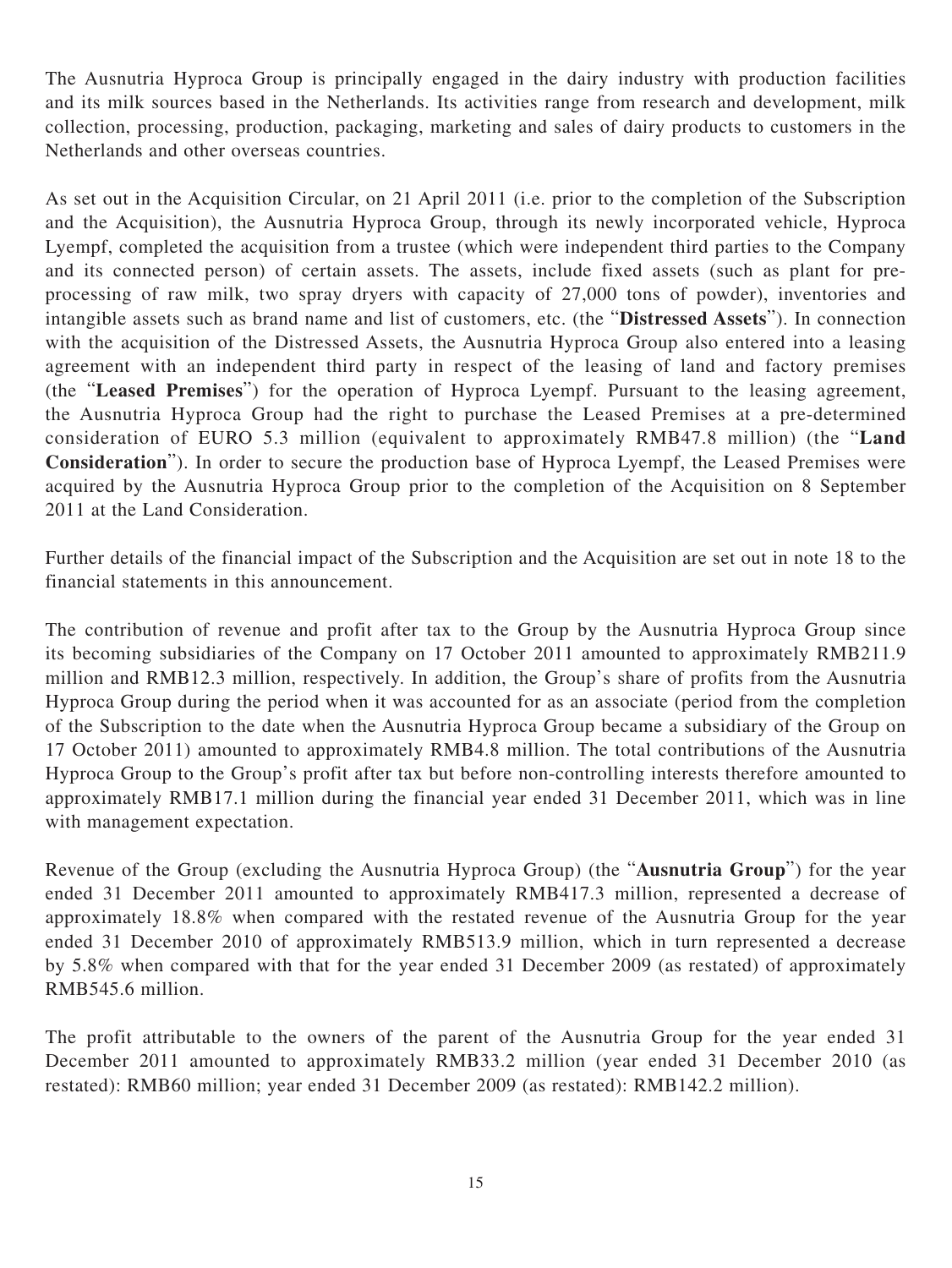The decrease in revenue and operating performance of the Ausnutria Group in 2010 and 2011 was mainly due to the restructuring of the sales channel, whereby the Ausnutria Group established a number of associated companies together with some of its sales staff and local distributors in 2010 with an aim to better penetrate into respective markets in the PRC. The setting up of these sales channels via these associated companies was subsequently found to be ineffective. On the other hand, market competition of the paediatric nutritional products in the PRC further intensified and the Ausnutria Group unfortunately failed to adjust its focus from sales-oriented to consumer service-oriented. The then business model of the Ausnutria Group had also been widely copied during the year with more new players entered the market and new brands launched to directly compete in this fast growing industry in the PRC. Because of its internal sales network mismanagement and intensified market competition, the Ausnutria Group lost some of its market shares.

The decrease in operating performance of the Ausnutria Group in 2011 was partly compensated by the contribution from the consolidation of the operating performance of the Ausnutria Hyproca Group which became a 51% owned subsidiary of the Company since 17 October 2011, as follows:

**Six months**

|                                                 |       | <b>Year ended 31 December</b> |            | <b>SIX MONUS</b><br>ended<br>30 June |
|-------------------------------------------------|-------|-------------------------------|------------|--------------------------------------|
|                                                 | 2011  | <b>2010</b>                   | 2009       | 2009                                 |
|                                                 | RMB'M | RMB'M                         | RMB'M      | RMB'M<br>(As previously              |
|                                                 |       | (Restated)                    | (Restated) | $reported*)$                         |
| <b>REVENUE:</b>                                 |       |                               |            |                                      |
| - Ausnutria Group                               | 417.3 | 513.9                         | 545.6      | 321.0                                |
| - Ausnutria Hyproca Group                       | 211.9 |                               |            |                                      |
| - Group (including the Ausnutria Hyproca Group) | 629.2 | 513.9                         | 545.6      | 321.0                                |
| PROFIT AFTER TAX BUT BEFORE                     |       |                               |            |                                      |
| NON-CONTROLLING INTERESTS:                      |       |                               |            |                                      |
| - Ausnutria Group                               | 38.1  | 60.0                          | 142.2      | 65.2                                 |
| - Ausnutria Hyproca Group                       | 12.3  |                               |            |                                      |
| - Group (including the Ausnutria Hyproca Group) | 50.4  | 60.0                          | 142.2      | 65.2                                 |
|                                                 |       |                               |            |                                      |

\* No restatement arising from the Adjustments is required to be done

Further details regarding the operating performance of the Ausnutria Group and the Ausnutria Hyproca Group are set out in the section headed "Management Discussion and Analysis" of this announcement.

#### **OUTLOOK**

In early 2013, the PRC government launched a series of new policies (the "**New Policies**") to improve the national standard for the safety of dairy products which accelerates the consolidation of the paediatric milk powder industry and would eventually lead to the elimination of small and medium enterprises in this industry. The Group believes that the New Policies will create more opportunities to its future growth.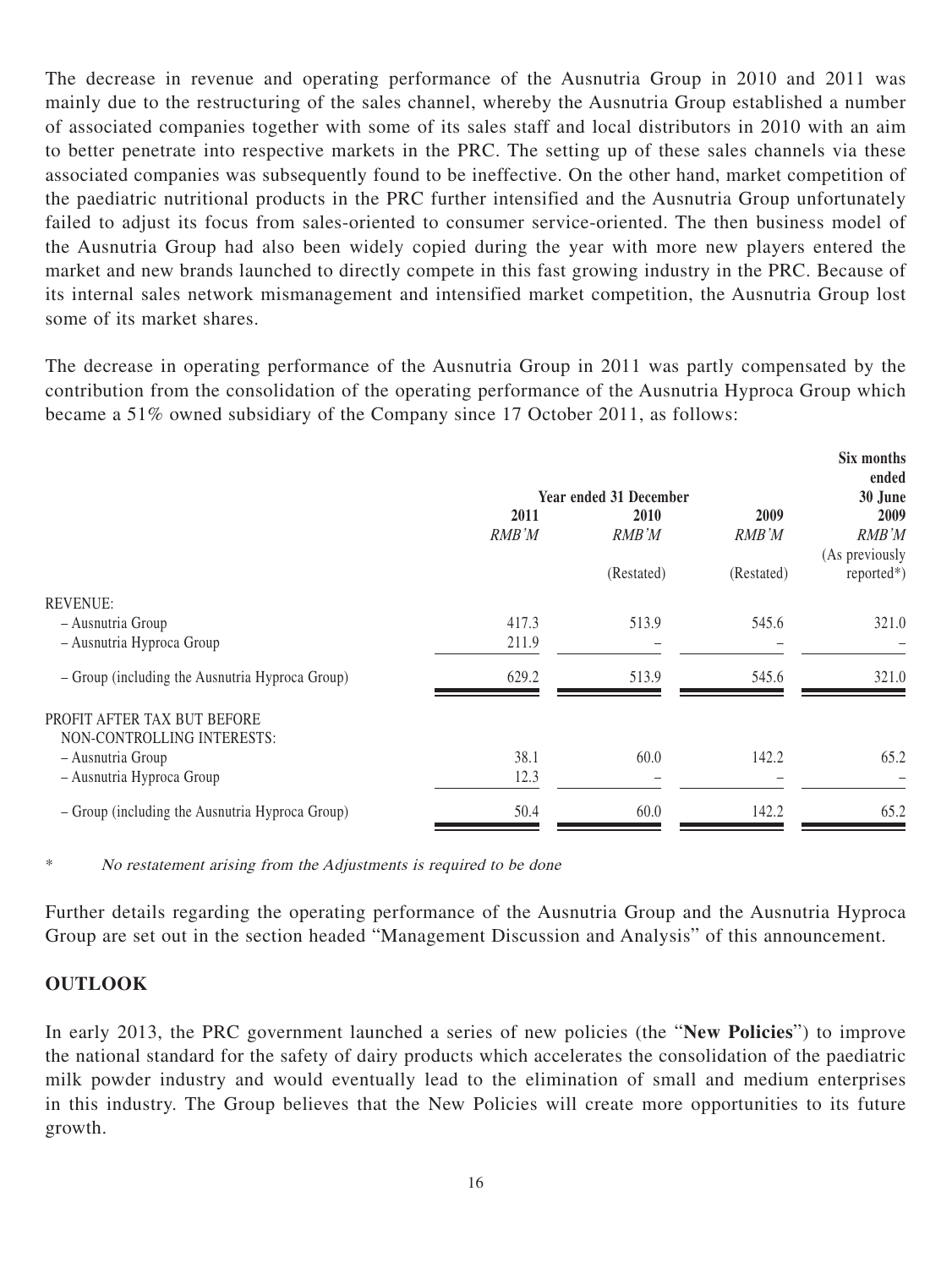Furthermore, on 15 November 2013, in the Third Plenary Session of the 18th Central Committee of the Communist Party of the PRC, it was announced that the one-child policy which has been in existence for more than thirty years will be relaxed. The Group believes that this policy will lead to a boost in the demand for paediatric milk powder, benefiting in the long run the paediatric milk powder manufacturers who can meet the national standard under the New Policies, including the Group.

On 7 June 2013, the Group entered into a call option agreement (the "**COA**") with DDI under which Ausnutria Dutch was granted a call option by DDI and Ausnutria Dutch had the right to exercise at its sole discretion to acquire the remaining 49% equity interests in Ausnutria Hyproca (a 51%-owned subsidiary of the Group) to be settled by the issuance of 202,125,000 new Shares (the "**COA Shares**"), representing approximately 17% of the enlarged issued share capital of the Company. To facilitate the further integration of the business of the Ausnutria Hyproca Group into the Group and with an aim to strengthening the management of the Company with international perspective, Mr. van der Meer, one of the shareholders and directors of Ausnutria Hyproca with ample international experience in banking, investment and paediatric nutritional products, was appointed as executive Director and chief executive officer of the Company on the same date. Details of the COA and the change of Directors were set out in the announcement of the Company dated 7 June 2013.

The Group believes that the acquisition of Ausnutria Hyproca not only broadens and secures the Group's long term milk supply sources, but will also provide a very good platform for the globalisation of the Group's businesses in the long run.

In order to cater for the long term growth and demand of paediatric nutritional products, the Group has adopted the following strategies:

### **Strengthening the management of our customers and distributors' relationship in the PRC**

In 2011, the Group invested in new information systems by investing in the latest version of the Enterprise Resource Planning (ERP), Customer Data Management (CDM) and Customer Relationship Management (CRM) systems with the assistance of IBM. One of the reasons of setting up these new systems is to provide better services to the Group's customers as well as distributors by implementing a membership program and reward system for the customers and an on-line platform for orders placing and timely monitoring of the account activities with its distributors.

Through the new information systems, the Board believes that the Group will be able to establish in the long run a closer relationship with its customers and distributors, understand the consumer behavior and exercise tighter internal controls over the order status of its sales channels.

### **Continuing the strategy of upward integration**

The Board believes that the ability to ensure a stable quality supply of infant formula is one of the critical success factors to the Group. The Group will continue to explore investment opportunities to invest in upstream milk powder related assets and operations in order to broaden the Group's milk powder supply sources, to diversify the Group's risks in this aspect and to ensure a stable quality supply of milk powder to support its business growth.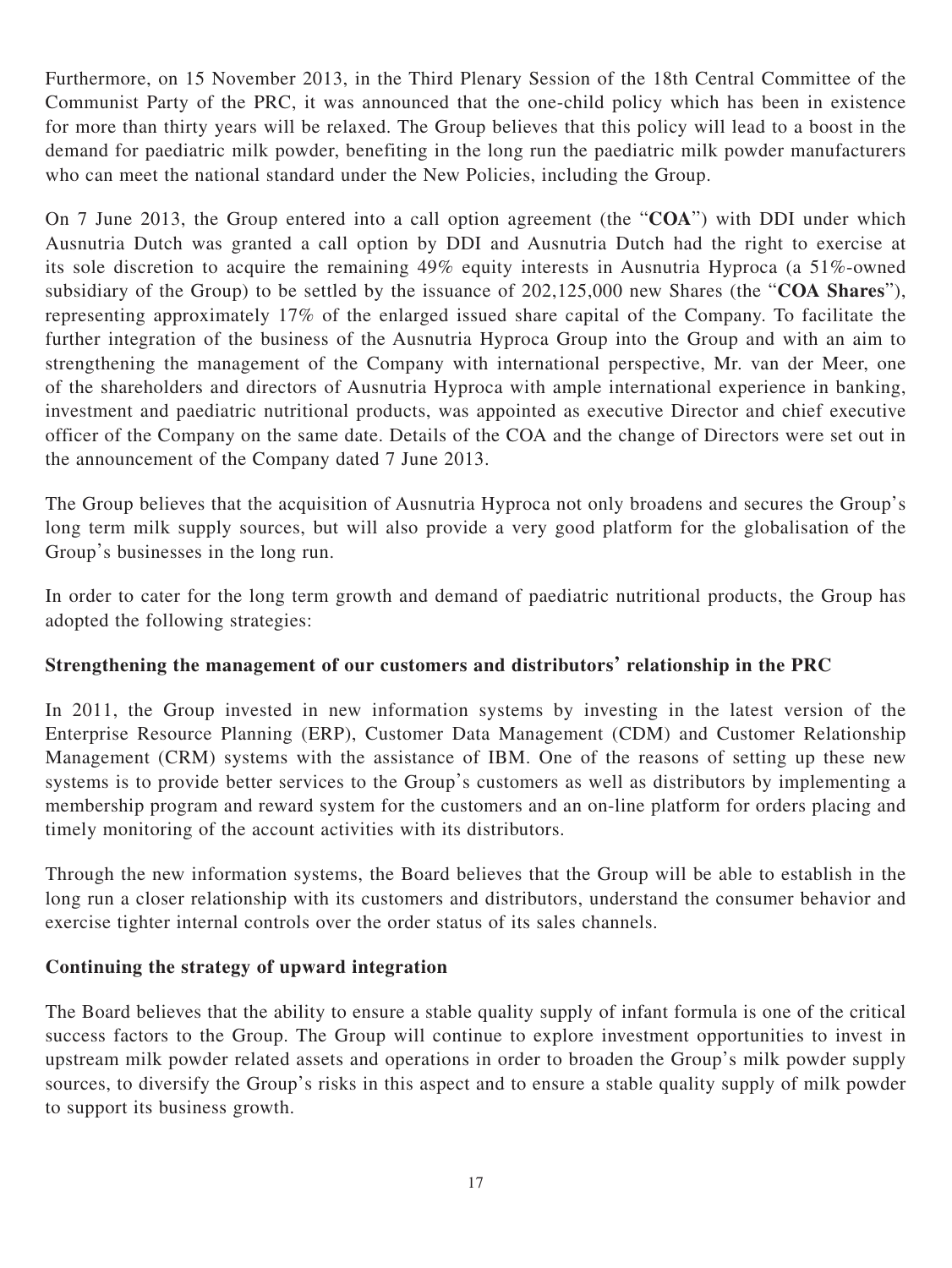### **Increase the production capacity in the Netherlands**

The Ausnutria Hyproca Group is located in the Netherlands, where there is ample supply of quality cow and goat milk. The demand of dairy products produced by the Ausnutria Hyproca Group has been increasing over the past years. In order to cater for this increasing demand, the Group had advanced to the Ausnutria Hyproca Group a shareholder loan of EURO 7.0 million (equivalent to approximately RMB58.8 million) in June 2013 and is in the process of obtaining Shareholders' approval for another shareholder loan of EURO 10.0 million (equivalent to approximately RMB84.0 million) (the "**Second Shareholder Loan**") pursuant to a loan agreement dated 1 November 2013 to finance the capital expenditure plans, including but not limited to the acquisition of the Land in the Netherlands for the intended construction of the New Factory and the purchases of new machineries (the "**CAPEX Plan**"). Details of the shareholder loans are set out in the announcements of the Company dated 7 June 2013 and 5 November 2013. The Second Shareholder Loan and the transactions thereof will be presented to independent Shareholders for approval at the forthcoming extraordinary general meeting of the Company on 6 December 2013.

Upon the implementation of the CAPEX Plan in the first half of 2014, the production capacity of the Ausnutria Hyproca Group will be increased.

### **Launch of goat milk based infant formula and other series of products**

The Ausnutria Hyproca Group specialises in the complete chain of collecting fresh Dutch goat milk from farms to finished goods and is a leading producer of goat milk in the world. The Group has commenced the launch of Kabrita Series products in the PRC since the fourth quarter of 2011. In that same year and in 2012, the Group entered into agreements with the Medical School of Beijing University for conducting a series of clinical trials of Kabrita products, the results of which have concluded that goat milk-based powder is better for children than cow milk-based powder in a number of different aspects, including nutrition, the development of immune system, etc.

In October 2013, the Group approved the conducting of the clinical trials for the application of the approval from the FDA for the sale of Kabrita Series of products in the United States.

For the period from 1 January 2013 to the date of this announcement, the unaudited revenue derived from the Kabrita Series of products in the PRC already exceeded RMB120.0 million.

The Group has also formed joint ventures with independent third parties for the sales of Kabrita Series products in Russia and the Middle East in 2012 and 2013 and is finalising a joint ventures with certain experienced research and marketing professionals to promote Kabrita Series products in the United States and Canada. The Group will continue to launch Kabrita Series products in other major countries with an aim to becoming one of the market leaders of goat milk based paediatric nutrition products in the long run, by leveraging on the Ausnutria Hyproca Group's resources in the Netherlands and in North America and the studies and clinical trial results conducted by the Medical School of Beijing University.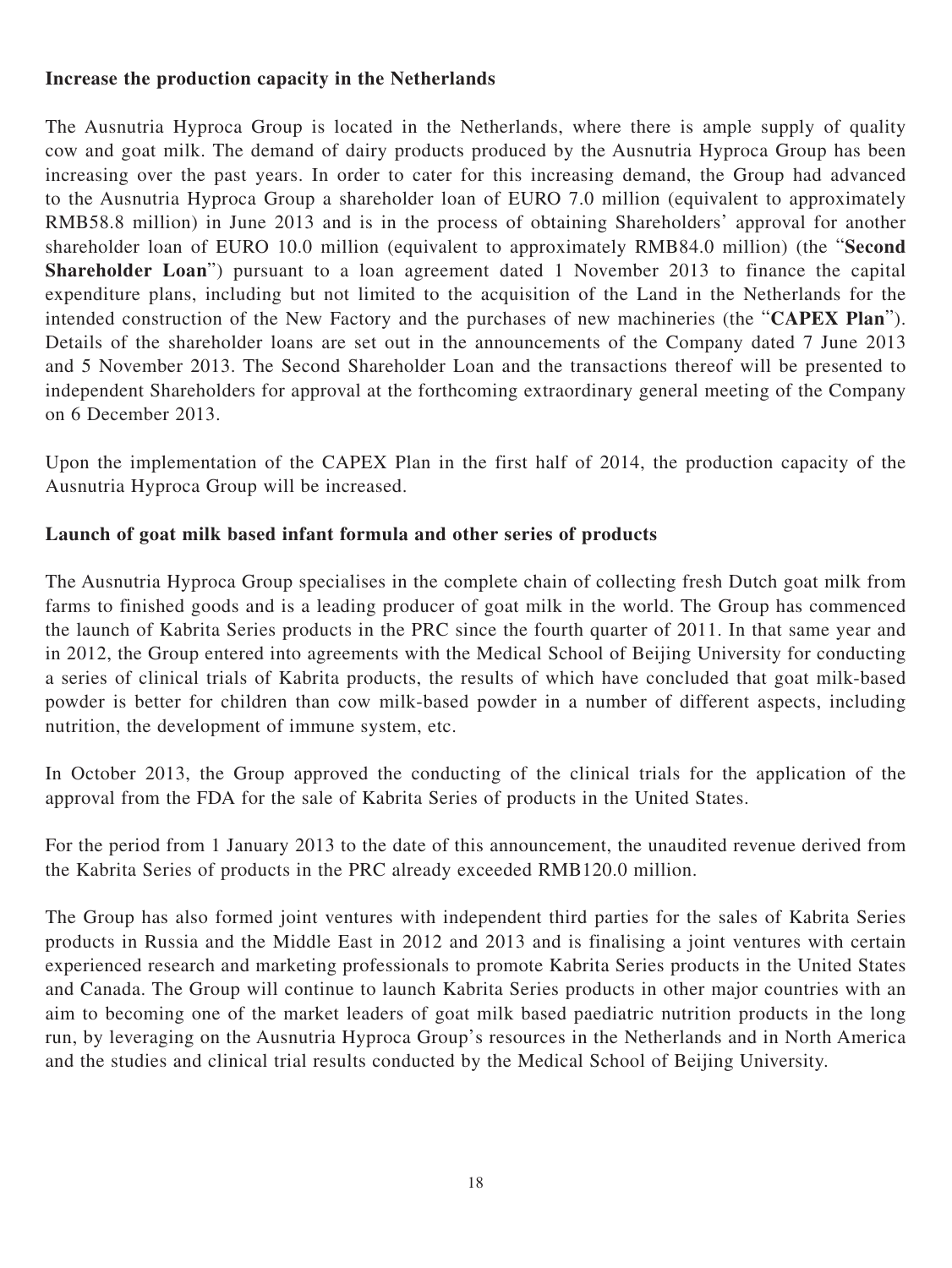In addition, the Group has launched a series of new products under different cow milk infant formula, namely, the Puredo Series and the Hyproca 1897 Series in 2012 and 2013, respectively, which are targeted to penetrate into different sectors of the PRC market.

Despite the increasing market competition of paediatric nutritional products in the world, particularly in the PRC, the Board believes that the Group is well positioned to face the challenge ahead and is optimistic about its future.

### **Strategic cooperation with the Medical School of Beijing University**

On 21 March 2012, the Group entered into an agreement with the Medical School of Beijing University to form a 10-year strategic cooperation for the joint research and development of paediatric milk formula for the PRC market. The Group believes that the cooperation with the Medical School of Beijing University will greatly enhance the future research and development capability of the Group by leveraging on the resources of the Beijing University as well as the Group.

#### **Production and distribution tracking systems**

Thanks to the investment of the IT System in 2011 with world standard partners with upgrading programs kicked off in 2013, the Group has successfully launched the full tracking systems for its production and distribution, which are now new mandatory requirements under the New Policies in the PRC. With the new production tracking system, each tin of milk powder sold in the PRC is now marked with a unique barcode which allows the Group to trace back all the production details should there be any quality issue arisen subsequently. Further, the new tracking system would enable the Group to monitor and track the distribution progress and logistic status of products sold to the retail consumer level.

Last but not the least, the Group will continuously and proactively strengthen its corporate governance so as to establish a solid foundation for future growth and to rebuild the confidence of the Shareholders and potential investors. The Company will use its best endeavors to fulfill all the conditions as set out by the Stock Exchange for the Resumption and to continue to strive for the highest returns and value to the Shareholders in the long run.

As a result of the above steps taken by the Group subsequent to the reporting period, both sales and operating performance of the Ausnutria Group are gradually picking up and improving. On the other hand, the operating performance of the Ausnutria Hyproca Group is expected to be relatively stable due to the constraints of its current production capacity and the temporary interruption caused by the implementation of the CAPEX Plan.

The Company is now in the process of preparing the timetable for the publication of the interim results of the Group for the six months ended 30 June 2012 and 30 June 2013 together with the restated comparative figures for the corresponding periods in 2011 and 2010 as well as the annual results of the Group for the year ended 31 December 2012. Further announcements will be made by the Company if there are any updates regarding the above results announcements and financial reports.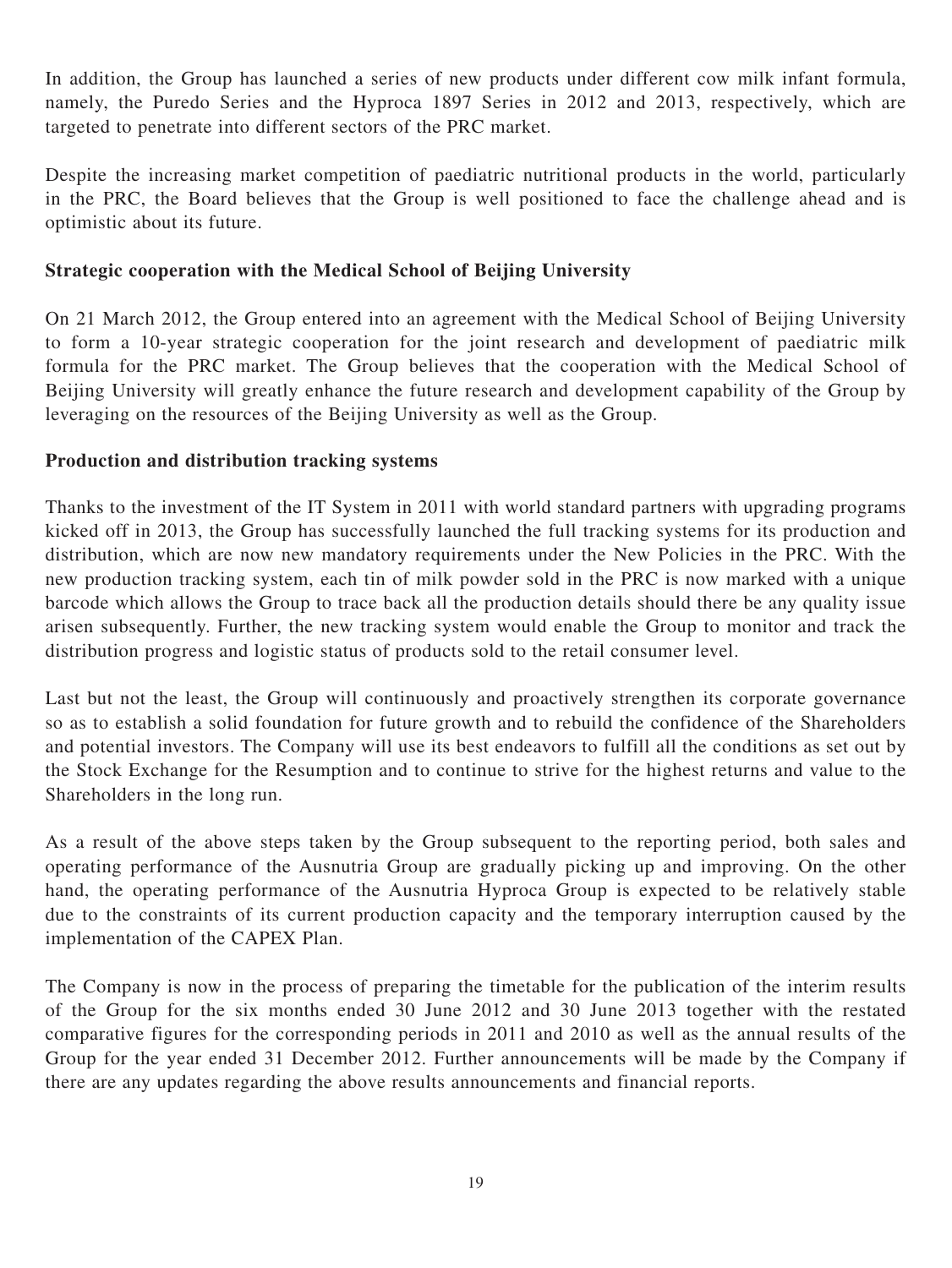I would like to take this opportunity to thank Mr. Wu and Mr. Chen for their past contributions as executive Directors and welcome Mr. van der Meer and Mr. Dai to join the Board.

Lastly, I would like to take this opportunity to thank the Group's customers, suppliers, distributors and business associates for their continuous support and trust. Also heartfelt thanks to the Board, senior management and all the Group's staff for their dedication and hard work throughout these difficult time.

# **Yan Weibin**

Chairman

Changsha City, PRC 5 December 2013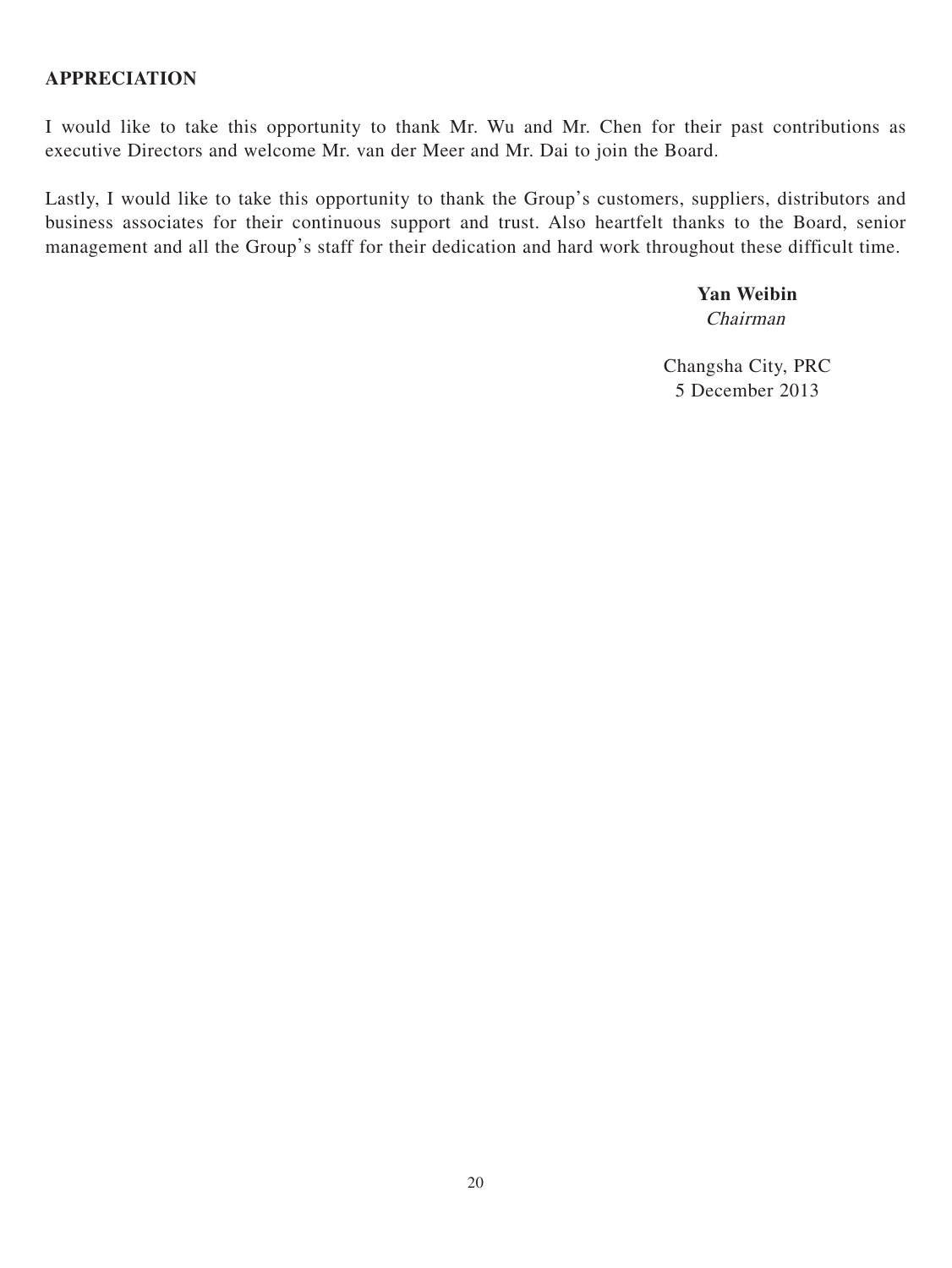### **EXTRACT OF INDEPENDENT AUDITOR'S REPORT**

The following is the extract of the independent auditor's report from Ernst & Young, the external auditors of the Company on the Group's consolidated financial statements for the year ended 31 December 2011:

### "**Basis for Disclaimer of Opinion**

During the course of our audit, we noticed, among other matters, certain irregularities in the accounting records of a wholly-owned subsidiary of the Company, Ausnutria Dairy (China) Co., Ltd. ("**Ausnutria China**"). These irregularities mainly related to certain sales transactions and related accounts, including but not limited to, revenue, cost of sales, trade receivables, inventories and other payables (collectively referred to as the "**Unresolved Issues**"). The Unresolved Issues raised our concern over the authenticity of Ausnutria China's accounting records and supporting documents, including those relating to sales transactions in the amount of approximately RMB123 million (RMB143.5 million inclusive of value-added-tax) recorded in the month of December 2011.

The Unresolved Issues mainly included the following.

- there were inconsistencies between goods delivery documents and the accounting records for certain sales transactions in December 2011, and replies from distributors (who are customers of the Group) to supplementary confirmation procedures initiated by Ausnutria China regarding the December 2011 sales transactions revealed further anomalies;
- there were discrepancies during 2011 between the quantity of inventories sold in the accounting records and the quantity of inventories delivered to the distributors in summary delivery records provided by the Group's logistic service provider; and
- data in the old sales order system, which should have ceased to be used from October 2011, had been manually altered after that time, and data in the inventory barcode system had been manually altered without reasonable cause.

We reported the Unresolved Issues to the board of directors of the Company (the "**Board**") in March 2012. This led to the establishment by the Board of a special review committee of the Company (the "**SRC**") on 29 March 2012, whose findings cast doubts over the completeness and authenticity of certain records and documents of Ausnutria China and over the reliability of the information and explanations provided to us by certain members of management of Ausnutria China.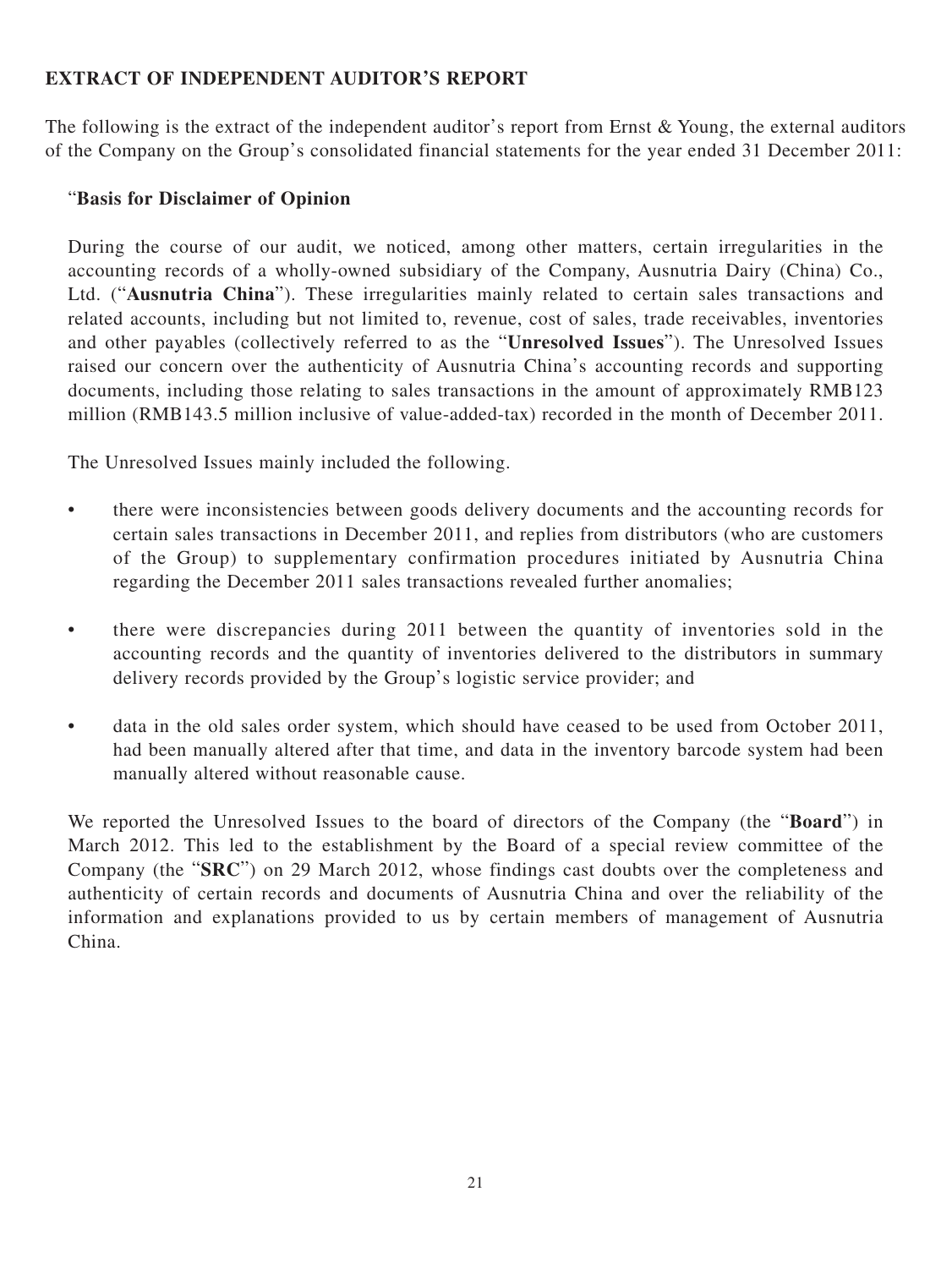As further explained in note 2.1 to the financial statements *(note 2 to the financial statements in this* announcement), at the request of the SRC, the chief financial officer of the Company and several senior managers of Ausnutria China (the "**Management**") performed certain procedures to quantify the financial impact to the financial statements for the year ended 31 December 2011 and prior years. The Management, the SRC and the Board considered that the best available information on hand for the purpose of quantifying the financial impact was the order books (the "**Order Books**") maintained by the staff in the sales accounting department to keep track of the sales order status of, and cash receipts from, distributors.

After their investigation and after giving consideration to the quantification by the Management, the SRC and the Board concluded that errors due to the early recognition of sales before delivery had occurred in Ausnutria China since October 2009. Accordingly, the Company has also restated the comparative figures for the years ended 31 December 2010 and 2009 in the consolidated financial statements for the year ended 31 December 2011. As further explained in note 2.5 to the financial statements (note 6 to the financial statements in this announcement), the revenue for the years ended 31 December 2010 and 2009 were restated downwards by approximately RMB65 million and RMB78 million, respectively, while the profit for those two years was restated downwards by approximately RMB50 million and RMB40 million, respectively.

For reasons described below, we were not able to satisfy ourselves on the validity, completeness and accuracy of the adjustments made by the Company for the years 2011, 2010 and 2009 as a result of the above investigation and quantification. In particular, the procedures to restate the revenue amounts by the Company were primarily based on the Order Books, which recorded the monetary amounts of sales orders, dates of orders received and dates of cash receipts using computer spreadsheets, but did not contain any information on the inventory type, quantity, unit price nor date of delivery. In addition, the Order Books were not part of Ausnutria China's financial reporting system, were not subject to the process of internal controls, and had not been reconciled with any other accounting-related documentation such as warehouse records or delivery documents. The Company estimated the revenue in each year using the total monetary amounts of sales orders received as recorded in the Order Books, after adjusting for those orders received around the respective year end dates to allow for the estimated timing of delivery to distributors. Due to the break down of the computer hard disk hosting the old sales system and lack of back-up data, there was no practical way for us to verify the authenticity and completeness of the sales order information in the Order Books and the sales cut-off estimates at the respective year end dates, as well as assessing whether the restated revenue amounts appropriately reflected the goods sold and delivered in the respective years.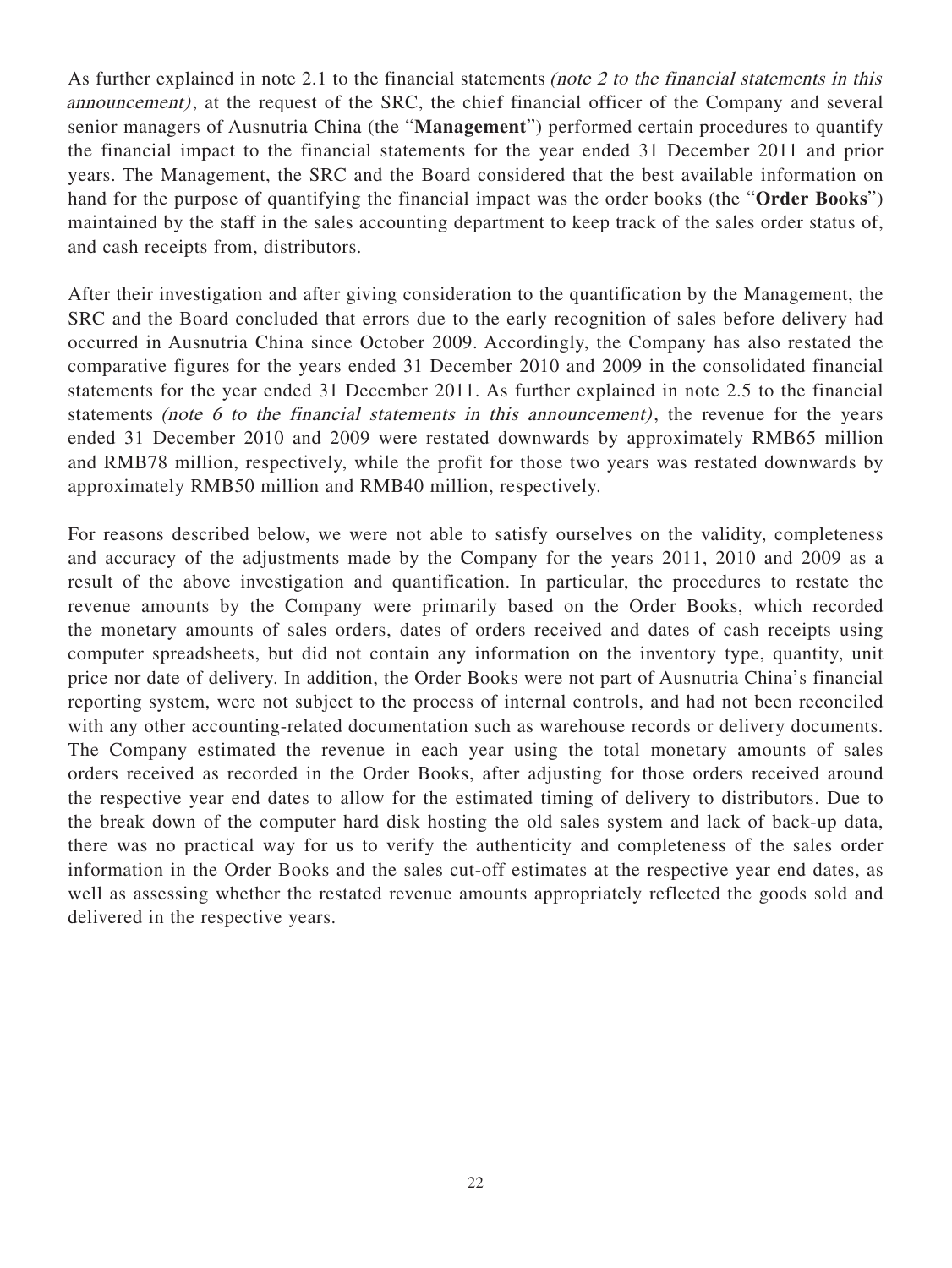Regarding the cost of sales and inventories adjustments, the Company separately estimated the average gross margin rates which it considered to be reasonable for the years 2011, 2010 and 2009 respectively, and then deduced the amount of adjustments needed for each of the respective years. However, we have not been provided with sufficient documentation and explanations to support such estimates of average gross margin rates to our satisfaction. Accordingly, the adjustments made to cost of sales might not have the appropriate correlation to the above revenue adjustments, and the resulting gross profit might not have properly reflected the results of sales transactions for the respective years. In addition, the corresponding adjustments made to inventories, trade receivables and other payables might not reflect the amounts of inventories held and amounts due from and due to distributors at the respective year end dates.

In summary, there were no practicable audit procedures that we could perform to satisfy ourselves on the reliability of information originated from the Order Books and estimates used in the determination of sales transactions and related accounts and consequently, we could not obtain sufficient appropriate audit evidence that the adjustments made to the financial statements for the year ended 31 December 2011 and for the years prior thereto as disclosed in note 2.5 to the consolidated financial statements (note 6 to the financial statements in this announcement) (the "**Adjustments**") are complete and accurate in all material respects.

Any adjustments to the financial statements line items affected by the Adjustments found to be necessary would have a consequential effect on the Group's net assets as at 31 December 2011, 2010 and 2009, its profit for the respective years then ended, the related elements making up the consolidated statements of changes in equity and the consolidated statements of cash flows and the related disclosures thereof in the consolidated financial statements.

### **Disclaimer of Opinion**

Because of the significance of the matters described in the Basis for Disclaimer of Opinion paragraphs, we have not been able to obtain sufficient appropriate audit evidence to provide a basis for an audit opinion. Accordingly, we do not express an opinion on the consolidated financial statements as to whether the consolidated financial statements give a true and fair view of the state of affairs of the Company and of the Group as at 31 December 2011, 2010 and 2009 and of its profit and cash flows for the years then ended in accordance with International Financial Reporting Standards and as to whether they have been properly prepared in accordance with the disclosure requirements of the Hong Kong Companies Ordinance."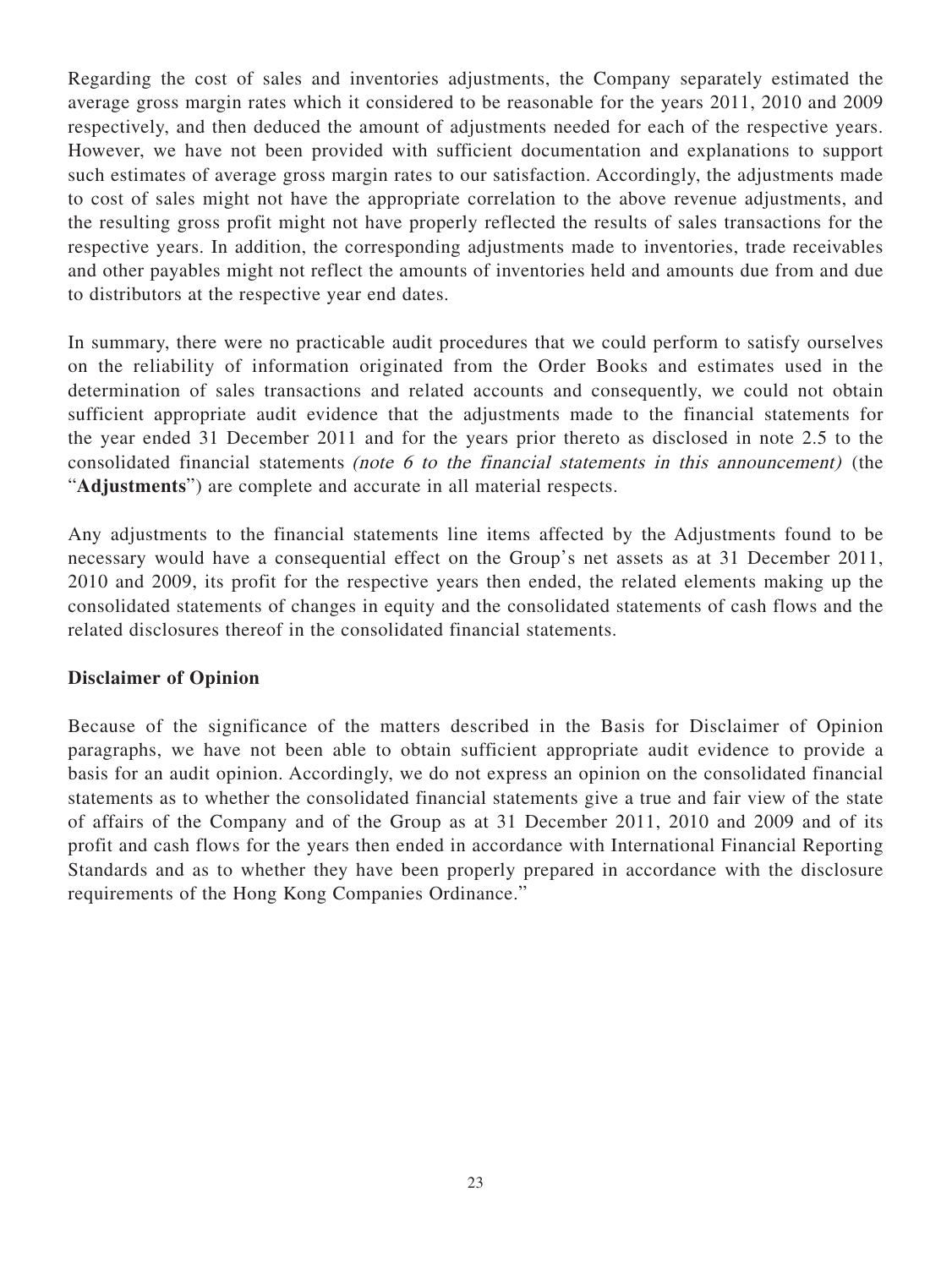#### **MANAGEMENT DISCUSSION AND ANALYSIS**

#### **Basis of preparation and restatement of financial statements for the year 2009 and the year 2010**

In view of the Unresolved Issues, the Management has used the information in the Order Books maintained by the sales accounting department of Ausnutria China to summarise all the orders and cash receipt information and compared them to the financial statements of Ausnutria China. Certain additional procedures were also carried out by the Management, including but not limited to, the confirmation and reconciliation of balances with the distributors as at 30 June 2013, certain roll-back procedures based on the confirmed balances of trade receivables and reconciling the cash receipts as set out in the Order Books with Ausnutria China's bank statements for the relevant years. For the reconstruction of the cost of sales, the Management has used the gross profit margins of respective products, which were determined with reference to the then selling prices and the cost of respective products in determining the cost of sales for each of the period/years then ended. All Adjustments on revenue and other related account balances of Ausnutria China in relation to the Unresolved Issues have been put through to adjust the consolidated financial statements of the Group for the six month period ended 31 December 2009 (and therefore for the year ended 31 December 2009) and for the year ended 31 December 2010 so as to reflect the errors due to the early recognition of revenue which had occurred since October 2009. According to the Order Books, the Management found that there were substantial amount of sales returns recorded in early 2010 which were relating to sales that took place during the period from October 2009 to December 2009. As mentioned above, since the Order Books are the best available alternative information that the SRC and the Board could reasonably rely on, the Board has decided to adjust the consolidated financial statements of the Group for the six month period ended 31 December 2009 in accordance with the information as reflected in the Order Books. Details of the basis of preparation of the consolidated financial statements for the years ended 31 December 2009, 2010 and 2011 and the Adjustments are set out in notes 2 and 6 to the financial statements in this announcement, respectively.

However, since the relevant books and records of Ausnutria China are incomplete, no representation is made by the Board as to the completeness, occurrence and accuracy of the revenue, cost of sales and hence the corresponding gross profit that were attributed to the Ausnutria Group for the six month period ended 31 December 2009 (and therefore for the year ended 31 December 2009), and for the years ended 31 December 2010 and 2011.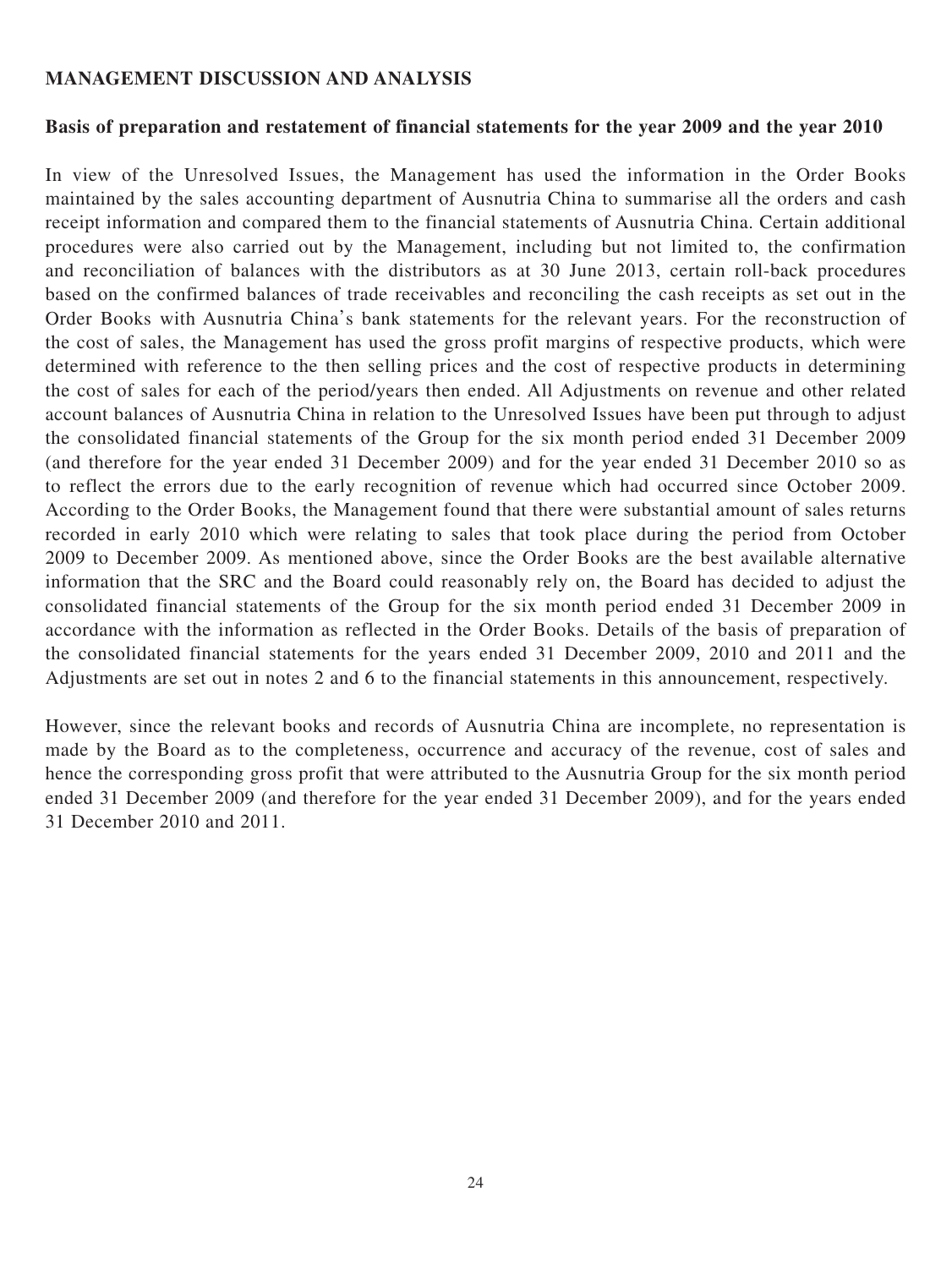### **FINANCIAL REVIEW**

### **Overall performance**

### **Revenue and Gross Profit**

|       |               |                                                | SIX months<br>ended<br>30 June |
|-------|---------------|------------------------------------------------|--------------------------------|
|       |               |                                                | 2009                           |
|       |               |                                                | RMB'M                          |
|       |               |                                                | (As previously                 |
|       | (Restated)    | (Restated)                                     | $reported*)$                   |
|       |               |                                                |                                |
| 417.3 | 513.9         | 545.6                                          | 321.0                          |
| 211.9 |               |                                                |                                |
| 629.2 | 513.9         | 545.6                                          | 321.0                          |
|       |               |                                                |                                |
| 193.7 | 263.2         | 268.4                                          | 136.3                          |
| 25.8  |               |                                                |                                |
| 219.5 | 263.2         | 268.4                                          | 136.3                          |
| %     | %             | $\%$                                           | $\%$                           |
|       |               |                                                |                                |
| 46.4  | 51.2          | 49.2                                           | 42.5                           |
| 12.2  |               |                                                |                                |
| 34.9  | 51.2          | 49.2                                           | 42.5                           |
|       | 2011<br>RMB'M | <b>Year ended 31 December</b><br>2010<br>RMB'M | 2009<br>RMB'M                  |

 $\mathbf{S}$ **Six months in the set of the set of the set of the set of the set of the set of the set of the set of the set of the set of the set of the set of the set of the set of the set of the set of the set of the set of** 

No restatement arising from the Adjustments is required to be done

#### Revenue

For the Year 2011, the Group recorded revenue of approximately RMB629.2 million, representing an increase of approximately RMB115.3 million or approximately 22.4% from RMB513.9 million (as restated) for the year ended 31 December 2010 (the "**Year 2010**"). Excluding the contribution by the Ausnutria Hyproca Group which was consolidated into the financial statements of the Group since 17 October 2011, revenue of the Ausnutria Group amounted to approximately RMB417.3 million, representing a decrease of approximately RMB96.6 million, or approximately 18.8%, from the Year 2010 (as restated). The Group's restated revenue for the Year 2010 represented a decrease by approximately RMB31.7 million, or approximately 5.8%, from approximately RMB545.6 million (as restated) for the year ended 31 December 2009 (the "**Year 2009**").

During the Year 2011, A-choice Series, Best-choice Series, Allnutria Series and Allnutria Organic Series, continued to be the major series of paediatric milk formula of the Group which are all imported from overseas and are designed to target consumers for premium products in the PRC. In the fourth quarter of 2011, the Group first launched the Kabrita Series in the PRC. The Kabrita Series paediatric milk formula is produced in the Netherlands and is owned by the Ausnutria Hyproca Group.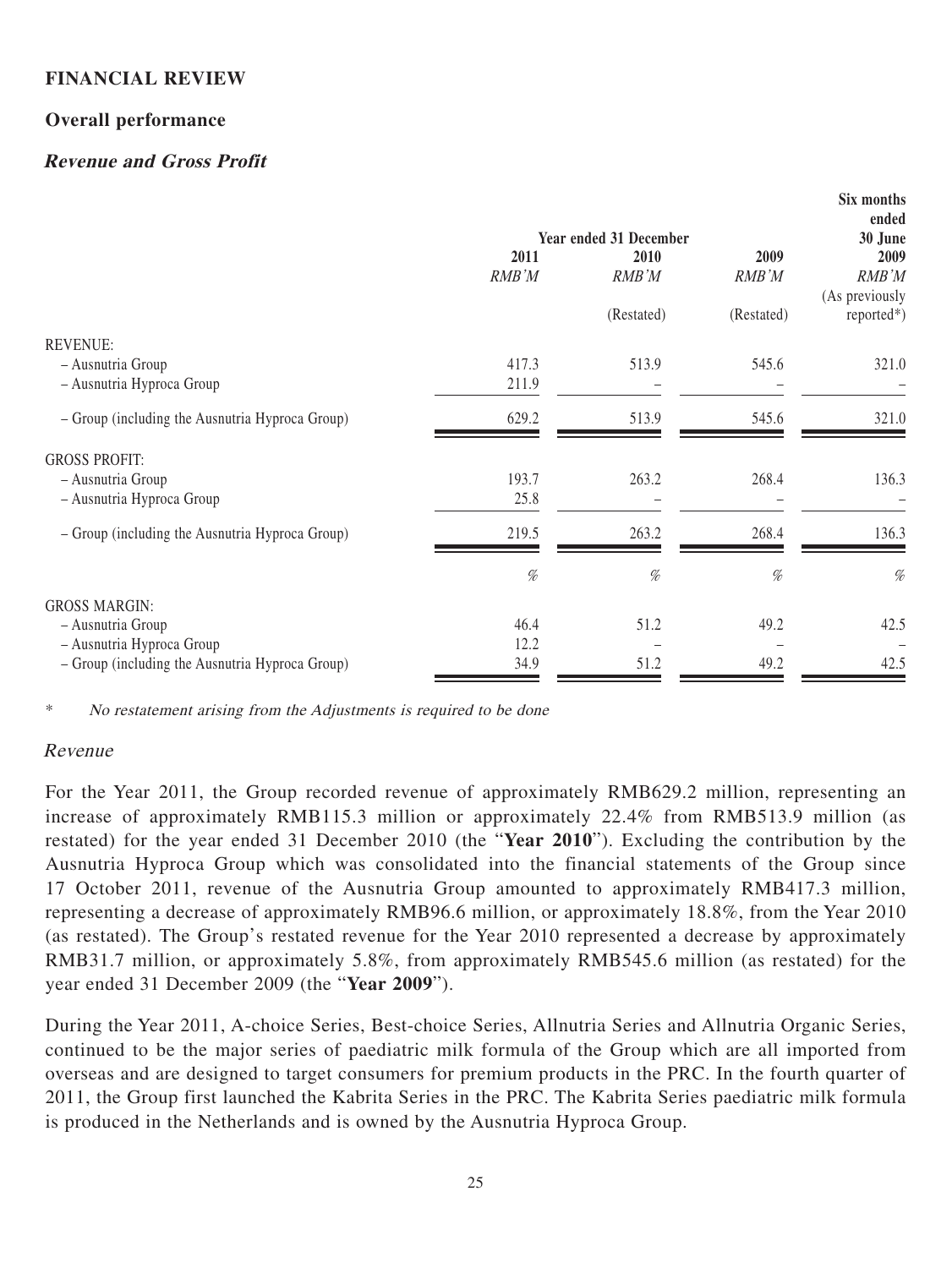The decrease in revenue of the Ausnutria Group was mainly due to the intense market competition of the paediatric dairy industry in the PRC. Despite more efforts have been put in advertising and promotion activities by launching a series of TV advertising programs in 2009 and 2010, the reorganisation of the sales and distribution system by the Group at the end of 2010 with the increase in sales discounts granted to the distributors and the establishment of the customer loyalty bonus scheme in 2011 has resulted in a decrease in revenue of the Ausnutria Group in the Year 2010 and the Year 2011 when compared with the respective corresponding years.

For additional information, an analysis of the revenue of the Ausnutria Hyproca Group (with and without Hyproca Lyempf) for the Year 2011 and the Year 2010 is as follows:

|                                                    | 2011<br>EURO'M | 2010<br>EURO'M | 2011<br>RMB'M<br>equivalent | 2010<br>RMB'M<br>equivalent |
|----------------------------------------------------|----------------|----------------|-----------------------------|-----------------------------|
| Revenue from:                                      |                |                |                             |                             |
| - Ausnutria Hyproca Group (without Hyproca Lyempf) | 63.1           | 37.2           | 569.3                       | 339.4                       |
| - Hyproca Lyempf                                   | 30.7           |                | 277.0                       |                             |
|                                                    | 93.8           | 37.2           | 846.3                       | 339.4                       |
| Less: Intercompany transactions                    | (6.1)          |                | (55.1)                      |                             |
| Total revenue of the Ausnutria Hyproca Group       |                |                |                             |                             |
| (with Hyproca Lyempf)                              | 87.7           | 37.2           | 791.2                       | 339.4                       |

The significant increase in the revenue of the Ausnutria Hyproca Group for the Year 2011 was primarily attributed to the contributions of Hyproca Lyempf and the improvements in the operating performance of the other operating subsidiaries of the Ausnutria Hyproca Group which were driven by the continuously increasing demand for paediatric nutrition products from its customers in the Netherlands and other overseas countries due to the increasing recognition of the good quality of milk supply in the Netherlands.

#### Gross profit

Gross profit for the Year 2011 was approximately RMB219.5 million, representing a decrease of approximately RMB43.7 million, or approximately 16.6%, when compared with the Year 2010 (as restated). The gross margin of the Group for the Year 2011 decreased from approximately 51.2% for the Year 2010 (as restated) to 34.9%, primarily due to the change in sales mix after consolidating the results of the Ausnutria Hyproca Group.

Excluding the contribution by the Ausnutria Hyproca Group, gross profit of the Ausnutria Group for the Year 2011 amounted to approximately RMB193.7 million, representing a decrease of approximately RMB69.5 million, or approximately 26.4%, from the Year 2010 (as restated). The gross margin of the Ausnutria Group for the Year 2011 decreased from approximately 51.2% for the Year 2010 (as restated) to 46.4%, primarily due to higher discounts granted to distributors as an incentive for their promotion of the Ausnutria Group's products.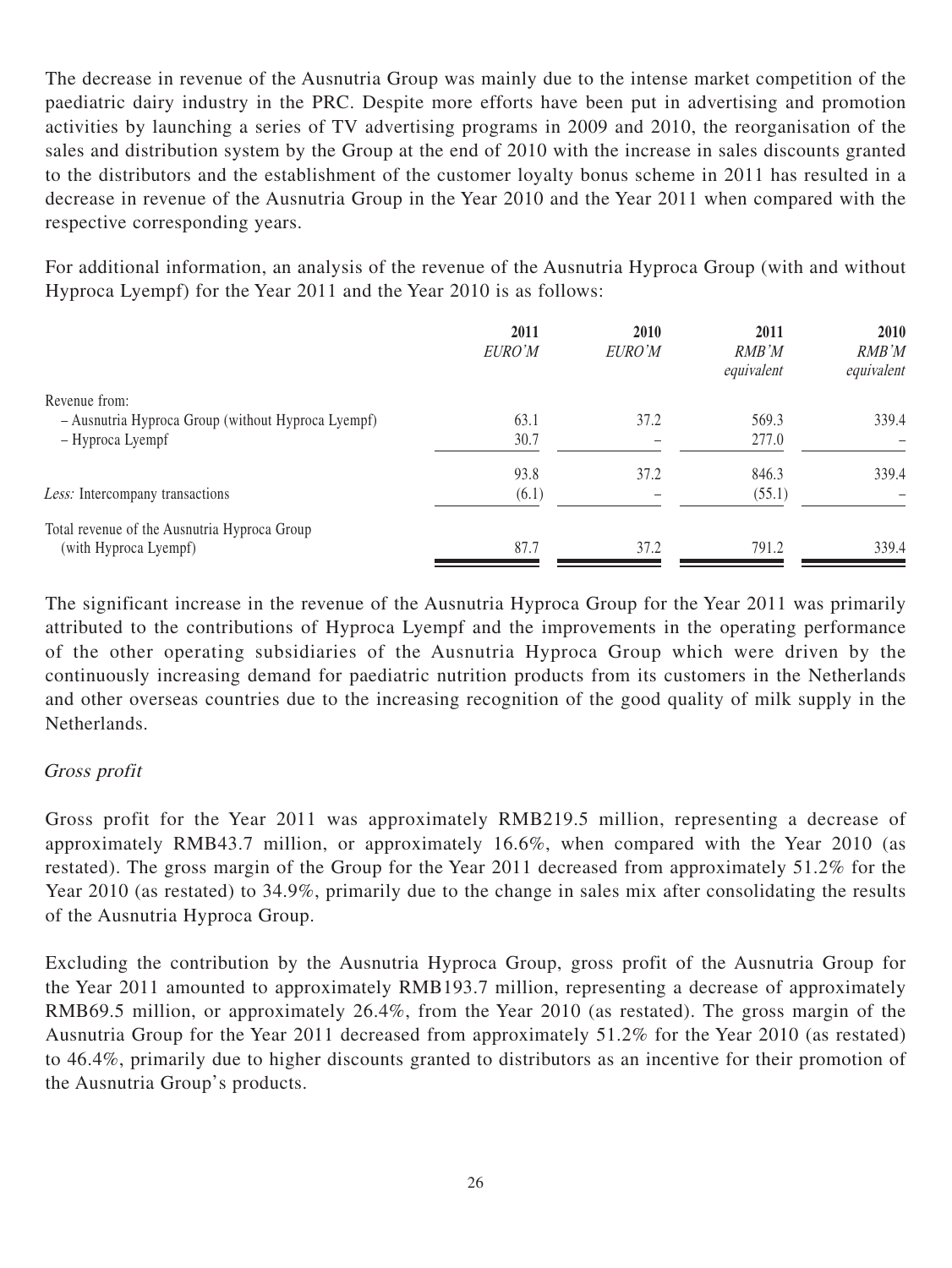The restated gross profit for the Year 2010 was approximately RMB263.2 million, representing a slight decrease of approximately RMB5.2 million, or approximately 1.9%, when compared with the Year 2009 (as restated). The restated gross margin of the Group for the Year 2010 increased from approximately 49.2% for the Year 2009 (as restated) to 51.2%, primarily due to the launch of the organic series of paediatric nutrition products in the fourth quarter of 2009 which has contributed to a comparatively higher gross profit margin when compared with the other products of the Group.

For additional information, an analysis of the gross profit of the Ausnutria Hyproca Group (with and without Hyproca Lyempf) for the Year 2011 and the Year 2010 is as follows:

|                                                                            | 2011<br>EURO'M | 2010<br>EURO'M | 2011<br>RMB'M<br>equivalent | 2010<br>RMB'M<br>equivalent |
|----------------------------------------------------------------------------|----------------|----------------|-----------------------------|-----------------------------|
| Gross profit:                                                              |                |                |                             |                             |
| - Ausnutria Hyproca Group (without Hyproca Lyempf)                         | 6.0            | 3.5            | 54.1                        | 31.9                        |
| - Hyproca Lyempf                                                           | 5.8            |                | 52.3                        |                             |
| Less: Intercompany transactions                                            | (1.1)          |                | (9.9)                       |                             |
| Total gross profit of the Ausnutria Hyproca Group (with<br>Hyproca Lyempf) | 10.7           | 3.5            | 96.5                        | 31.9                        |
|                                                                            | %              | %              | %                           | %                           |
| Gross profit margin                                                        |                |                |                             |                             |
| - Ausnutria Hyproca Group (without Hyproca Lyempf)                         | 9.5            | 9.4            | 9.5                         | 9.4                         |
| - Hyproca Lyempf                                                           | 18.9           |                | 18.9                        |                             |
| - Ausnutria Hyproca Group (with Hyproca Lyempf)                            | 12.2           | 9.4            | 12.2                        | 9.4                         |

The increase in the gross profit margin of the Ausnutria Hyproca Group for the Year 2011 was primarily due to the contribution of Hyproca Lyempf which had a higher gross profit margin when compared with the other products of the Ausnutria Hyproca Group.

#### Other income and gains

An analysis of other income and gains is as follows:

|                                                 | <b>Notes</b> | 2011<br>RMB'M | 2010<br>RMB'M<br>(As previously<br>$reported*)$ | 2009<br>RMB'M<br>(As previously<br>$reported*)$ |
|-------------------------------------------------|--------------|---------------|-------------------------------------------------|-------------------------------------------------|
| Interest income on held-to-maturity investments | (i)          | 10.3          | 9.0                                             |                                                 |
| Interest income on bank deposits                | (ii)         | 5.0           | 3.9                                             | 4.2                                             |
| Government grants                               | (iii)        | 1.7           | 4.7                                             |                                                 |
| Insurance compensation income                   | (iv)         | 8.0           |                                                 |                                                 |
| Others                                          |              | 1.0           | 3.9                                             | 2.7                                             |
|                                                 |              | 26.0          | 21.5                                            | 6.9                                             |

No restatement arising from the Adjustments is required to be done.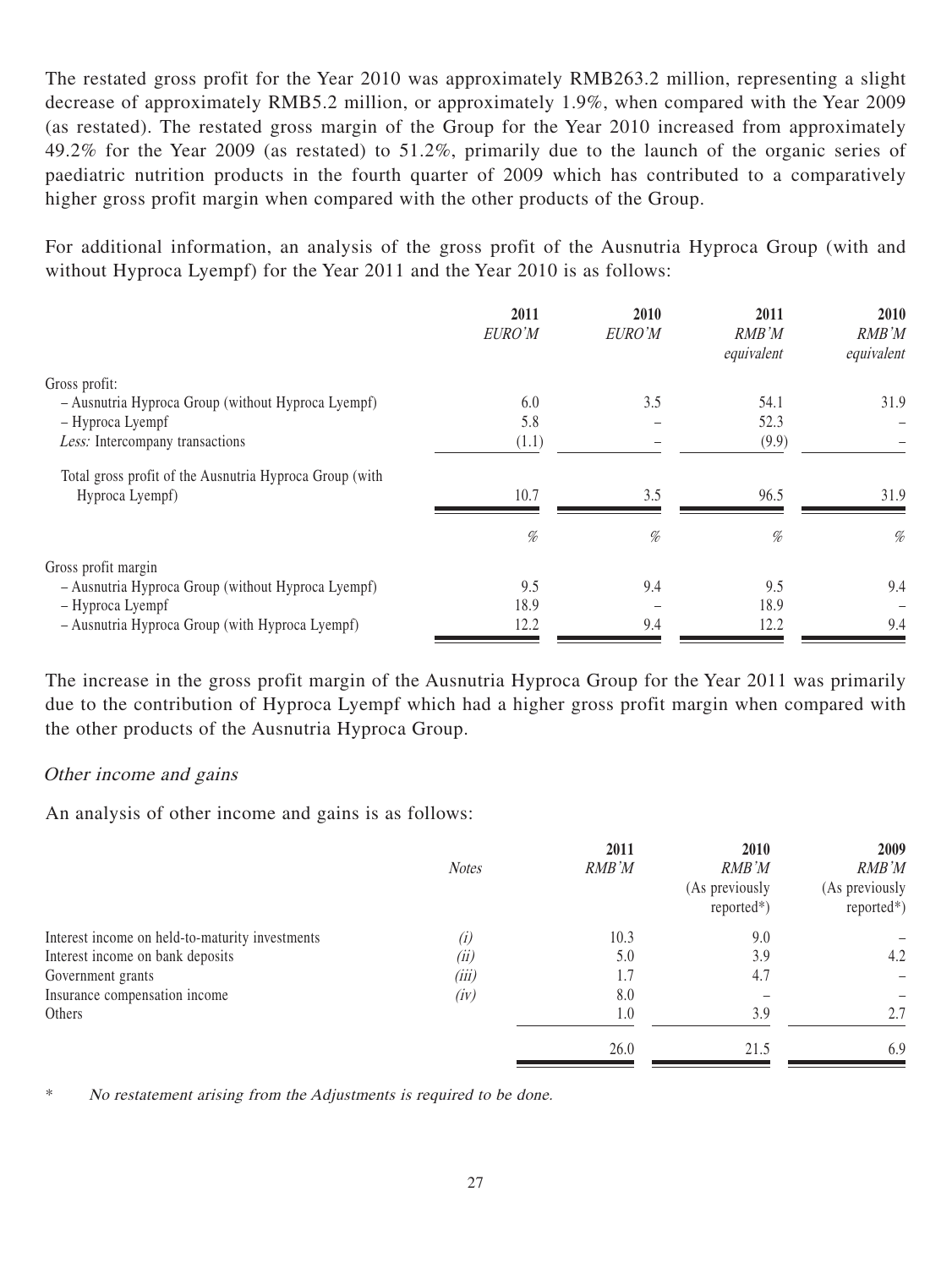(i) During the periods from 24 March 2010 to 17 March 2011, and from 29 April 2011 to 25 April 2012, the Group entered into two entrusted fund management agreements with independent third parties, pursuant to which, Ausnutria China entrusted a fund of RMB200 million each to purchase entrusted loans from various independent third parties. In view of a lack of financial products available to the Group, the Group invested in these treasury products offered by banks with a sole objective of maximizing the return with limited risks on the then excess cash position of the Group. The entrusted loans were classified as held-to-maturity investments in the respective statements of financial position and the interest income recognised on the entrusted loans for the Year 2011 and the Year 2010 amounted to approximately RMB10.3 million and RMB9.0 million, respectively (Year 2009: Nil). A more prudent treasury approach was adopted since then to restrict the placing of the Group's excess cash only in deposits with reputable financial institutions.

Details of the entrusted loans are set out in the announcement of the Company dated 3 May 2011.

- (ii) The increase in interest income was a result of the continuous improvements in the bank balances from the operating activities of the Group. The un-utilised portion of the proceeds from the global offering of the Shares in 2009 (the "**IPO**") that was deposited in banks also contributed to the increase in interest income.
- (iii) The government grants mainly represented incentive income received from the government of the Hunan province for the continuous improvements on the quality controls of the products of Ausnutria China.
- (iv) In late 2011, there was an accident out-broken in one of the production facilities of the Ausnutria Hyproca Group located in the Netherlands, which had caused a short-term suspension of the production facility in one of the production plants of the Ausnutria Hyproca Group. The Ausnutria Hyproca Group had entered into insurance policies against business interruption and protection of loss of property, plant and equipment from accidents. The Ausnutria Hyproca Group received a compensation income from the insurance company of approximately RMB8.0 million (Year 2010 and Year 2009: Nil) to cover all the incidental losses due to the accident. The Ausnutria Hyproca Group did not have any significant financial gain or loss resulting from the accident.

#### Selling and distribution costs

An analysis of selling and distribution costs is as follows:

| 2011  | 2010                     | 2009           |
|-------|--------------------------|----------------|
|       | RMB'M                    | RMB'M          |
|       | (As previously           | (As previously |
|       | $reported*)$             | $reported*)$   |
|       |                          |                |
| 72.3  | 134.5                    | 65.9           |
| 44.2  | 39.9                     | 26.0           |
| 116.5 | 174.4                    | 91.9           |
| 10.8  | $\overline{\phantom{0}}$ |                |
| 127.3 | 174.4                    | 91.9           |
|       | RMB'M                    |                |

No restatement arising from the Adjustments is required to be done.

Selling and distribution costs mainly comprised of advertising and promotion expense, salaries and travelling costs of the sales and marketing staff and delivery costs. Selling and distribution costs represented approximately 20.2%, 33.9% and 16.8% of revenue for the Year 2011, the Year 2010 (as restated) and the Year 2009 (as restated), respectively.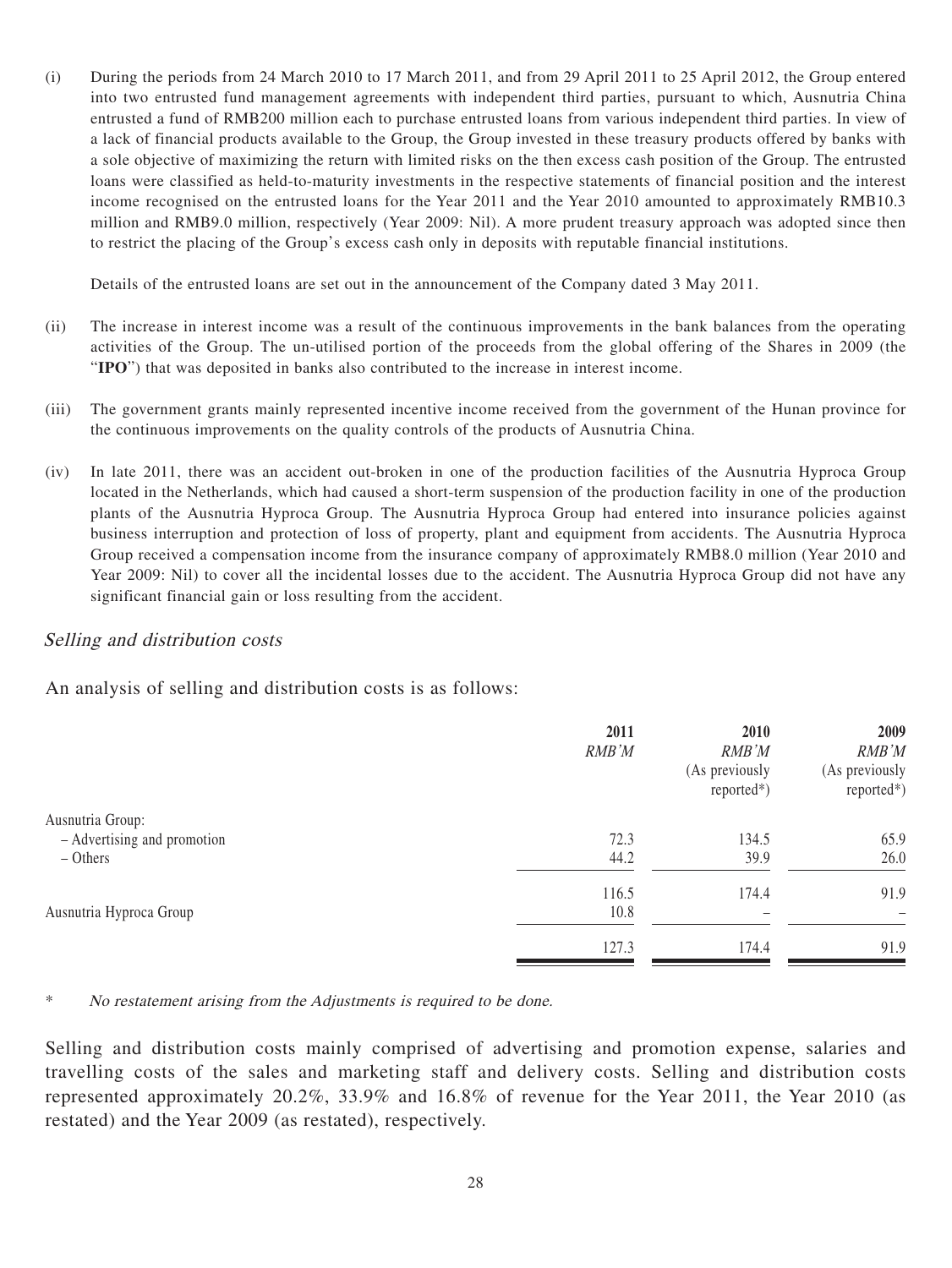Excluding the selling and distribution costs that was attributed to the Ausnutria Hyproca Group of approximately RMB10.8 million, selling and distribution costs of the Ausnutria Group for the Year 2011 decreased by approximately 33.2% when compared with the Year 2010. The decrease was mainly a result of the change in advertising strategy of the Group so that more emphasis were placed in regional promotion and marketing activities by means of holding exhibitions and local seminars provided to parents in the Year 2011 instead of launching the more costly television advertising activities in the Year 2010. The management believes that such strategy is more effective and can further improve the Group's communication with end customers and enable the Group to better understand their needs and further improve the services to the customers.

Selling and distribution costs of the Ausnutria Group for the Year 2010 increased by approximately 89.8% when compared with the Year 2009. In the Year 2010, the Group has launched a series of television advertising program in China Central Television and Hunan Television so as to promote brand recognition and reputation. Advertising and promotion expenses increased by 104.1% in the Year 2010 when compared with the Year 2009.

#### Administrative expenses

An analysis of the administrative expenses is as follows:

|                                            | 2011<br>RMB'M | 2010<br>RMB'M<br>(As previously<br>$reported*)$ | 2009<br>RMB'M<br>(As previously<br>$reported*)$ |
|--------------------------------------------|---------------|-------------------------------------------------|-------------------------------------------------|
| Ausnutria Group<br>Ausnutria Hyproca Group | 40.6<br>3.8   | 21.6<br>$\overline{\phantom{0}}$                | 10.6<br>$\overline{\phantom{m}}$                |
|                                            | 44.4          | 21.6                                            | 10.6                                            |

\* No restatement arising from the Adjustments is required to be done.

Administrative expenses mainly comprised of staff costs, travelling expenses, auditors' remuneration, professional fees, depreciation and research and development costs.

In addition to consolidation of the administration expenses of the Ausnutria Hyproca Group, the increase in administrative expenses in the Year 2011 as compared with the Year 2010 was mainly due to the increase in research and development costs by approximately RMB11.0 million, the increase in depreciation on leasehold improvements in relation of the office premises of Ausnutria China by approximately RMB1 million, the increase in auditors' remuneration as a result of the Unresolved Issues and the general increase in staff costs.

As set out in the Prospectus, it has always been the Group's strategy to invest in research and development by building a stronger and larger team and by enhancing our technological capability. During the year, the Group has commenced the clinical trial testing of the Group's first goat milk based paediatric milk formula with the Medical School of Beijing University and other research and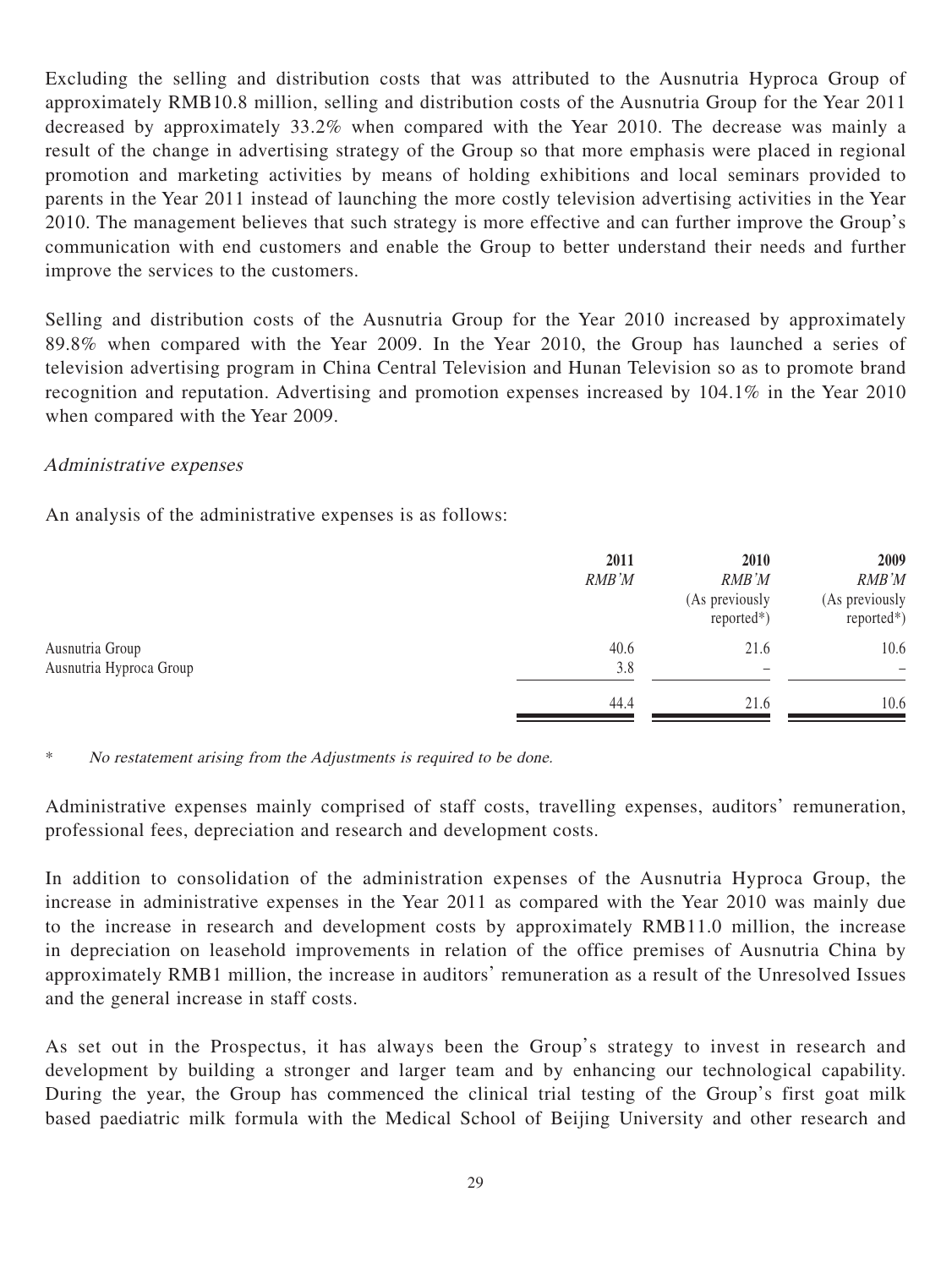development efforts which has resulted in the launch of a number of new products, including but not limited to the Puredo Series and the Hyproca 1897 Series in 2012 and 2013, respectively. The Group's research and development costs increased significantly when compared with 2010.

The increase in administrative expenses in the Year 2010 by approximately 104.3% as compared with the Year 2009 was mainly due to the increase in management staff to cope with the business development and an increase in administrative expenses following the successful listing of the Shares in October 2009.

#### Other expenses

An analysis of the other expenses is as follows:

|                                            | 2011<br>RMB'M | 2010<br>RMB'M<br>(As previously<br>$reported*)$ | 2009<br>RMB'M<br>(As previously<br>reported*) |
|--------------------------------------------|---------------|-------------------------------------------------|-----------------------------------------------|
| Ausnutria Group<br>Ausnutria Hyproca Group | 17.5<br>2.0   | 20.4<br>$\overline{\phantom{0}}$                |                                               |
|                                            | 19.5          | 20.4                                            |                                               |

\* No restatement arising from the Adjustments is required to be done.

The other expenses of the Group for the Year 2011 mainly represented exchange losses of approximately RMB9.5 million (Year 2010: approximately RMB15.4 million from the translation of Hong Kong dollars to RMB; Year 2009: Nil) arising from the translation of bank deposits that were denominated in EURO and Hong Kong dollars to RMB and the transaction costs in relation to the Subscription and the Acquisition totaling approximately RMB7.3 million (Year 2010: Nil; 2009: Nil) in the Year 2011.

Other expenses of the Ausnutria Group for the Year 2010 also included a write-off of trade receivables of approximately RMB5.0 million (Year 2011: Nil; Year 2009: Nil).

#### Finance costs

An analysis of the finance costs is as follows:

|                         | 2011<br>RMB'M | 2010<br>RMB'M<br>(As previously<br>$reported*)$ | 2009<br>RMB'M<br>(As previously<br>$reported*)$ |
|-------------------------|---------------|-------------------------------------------------|-------------------------------------------------|
| Ausnutria Group         |               | 1.4                                             | 4.2                                             |
| Ausnutria Hyproca Group | 1.4           | -                                               |                                                 |
|                         | 1.4           | 1.4                                             | 4.2                                             |

No restatement arising from the Adjustments is required to be done.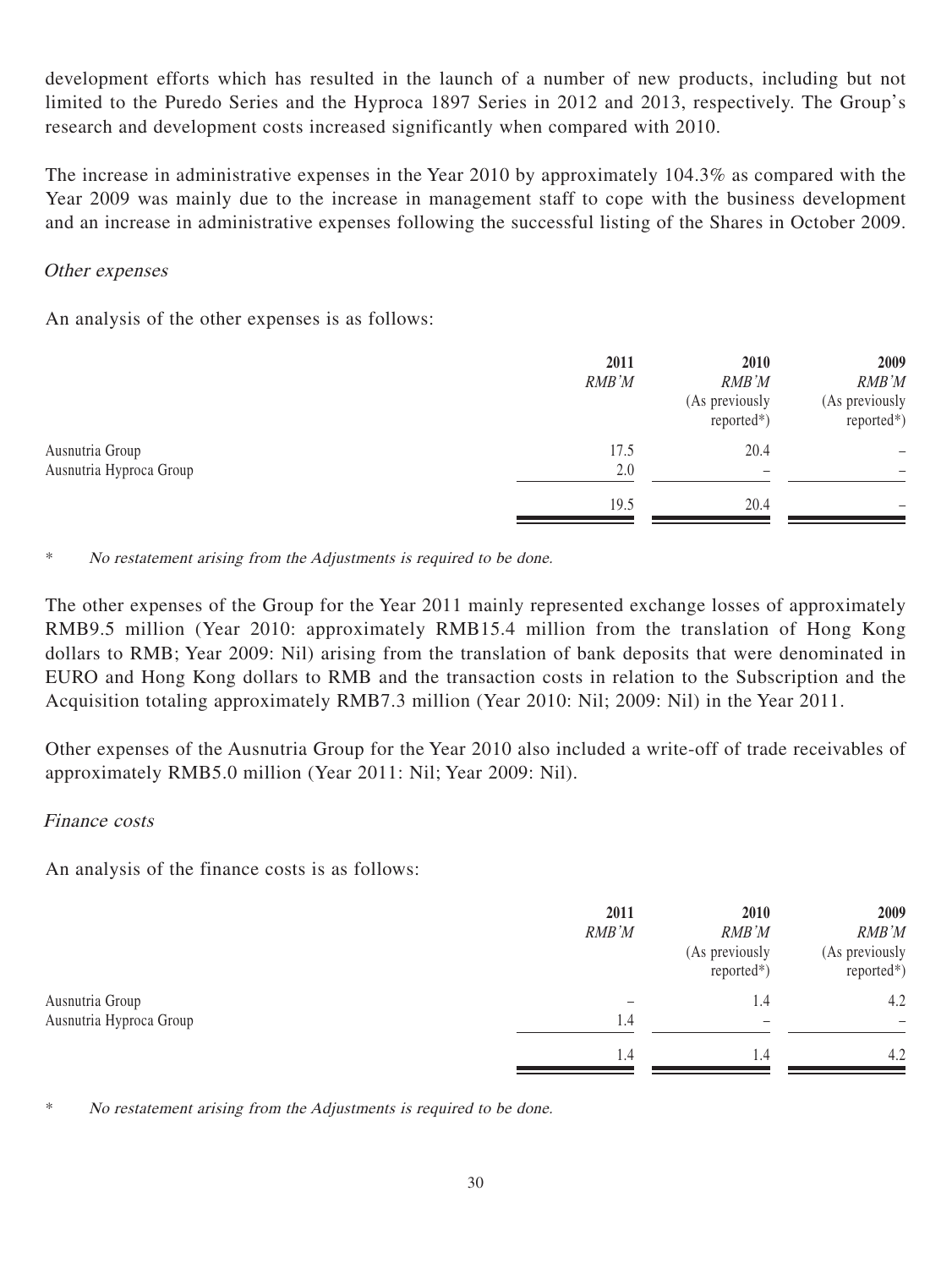The finance costs for the Year 2011 amounted to approximately RMB1.4 million, representing the interest on bank and other borrowings that were attributable to the Ausnutria Hyproca Group.

The finance costs for the Year 2009 and the Year 2010 of approximately RMB4.2 million and RMB1.4 million, respectively, represented interest on a bank loan of RMB350 million from China Construction Bank that was fully repaid on 22 January 2010. The Ausnutria Group did not have any bank borrowings for the Year 2011.

### Share of profit of an associate

On 3 July 2011, the Group completed the Subscription for approximately 19.44% equity interests in Ausnutria Hyproca. The share of profit of an associate by the Ausnutria Group represented (i) the Group's share of operating profit of the Ausnutria Hyproca Group amounting to approximately RMB4.8 million for the period from 3 July 2011 (the date of completion of the Subscription) to 17 October 2011 (the date when Ausnutria Hyproca became an indirect non-wholly-owned subsidiary of the Company); and (ii) the share of the operating profits of the associates of Ausnutria China (the "**Trading Associates**") that were established in the PRC in 2010 for the purpose of expanding the sales of respective local markets that were not yet well covered by the distributors in the PRC of approximately RMB0.2 million for the Year 2011 (Year 2010: loss of approximately RMB0.1 million).

As set out in the announcement of the Company dated 18 August 2013, the Group noted that the operation of the Trading Associates did not achieve the original purpose as mentioned above. The management of Ausnutria China has decided to deregister/dispose of all the Trading Associates since late 2011. As of the date of this announcement, all the Trading Associates were either disposed of, deregistered or in the course of deregistration. There has been no significant gain or loss arising from the disposal and/or deregistration of the Trading Associates.

### Income tax expenses

The profits generated by the Group were mainly derived from operations in the PRC and the Netherlands. Under the PRC income tax laws, enterprises are subject to corporate income tax (the "**CIT**") at a rate of 25%. Ausnutria China was designated as a High-tech Enterprise in 2010 and was granted a preferential CIT tax rate of 15% for the three years ended 31 December 2012. The CIT rate of Ausnutria China for the Year 2010 and Year 2009 was 12.5% as Ausnutria China was entitled to a 50% CIT reduction holiday during those two years. All other subsidiaries established in the PRC are subject to the standard CIT rate of 25%. The standard CIT rate in the Netherlands was applied at 20% for the first EURO 200,000 taxable profits and 25% for the taxable profits exceeding EURO 200,000. As at the date of this announcement, Ausnutria China is in the process of renewing its High-tech Enterprise qualification, upon which Ausnutria China will continue to entitle to the preferential CIT tax rate of 15%.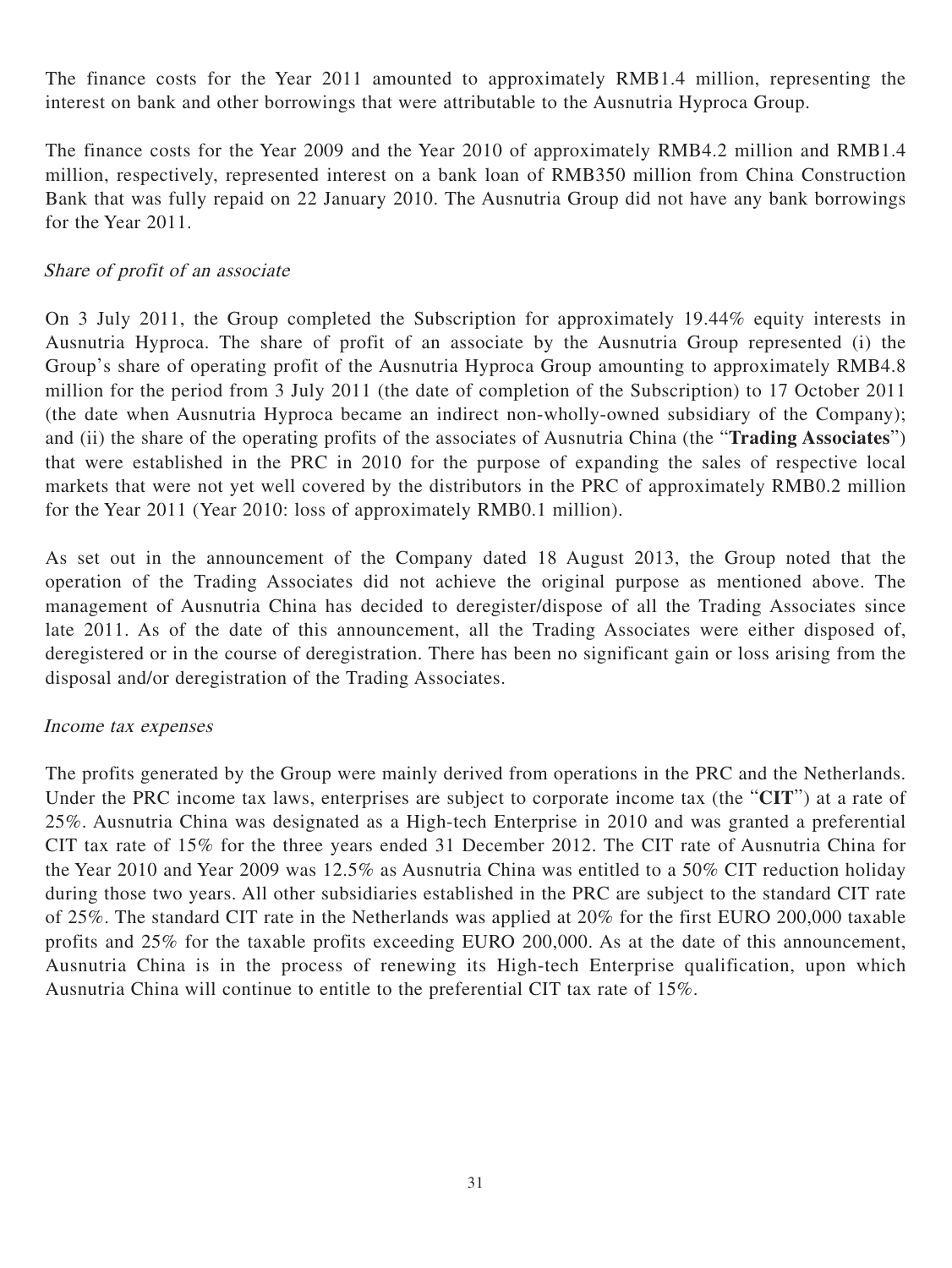An analysis of the income tax expenses and the effective income tax rate is as follows:

|                            | 2011<br>RMB'M | 2010<br>RMB'M | 2009<br>RMB'M |
|----------------------------|---------------|---------------|---------------|
|                            |               | (Restated)    | (Restated)    |
| Income tax expenses:       |               |               |               |
| - Ausnutria Group:         |               |               |               |
| Current – Hong Kong        |               |               | 0.4           |
| Current – the PRC          | 15.9          | 10.9          | 25.9          |
| Deferred income tax        | 1.2           | (4.0)         |               |
|                            | 17.1          | 6.9           | 26.3          |
| - Ausnutria Hyproca Group: |               |               |               |
| Current – Netherlands      | 3.5           |               |               |
| $Current - the PRC$        | 0.4           |               |               |
| Deferred income tax        | 0.5           |               |               |
|                            | 4.4           |               |               |
|                            | 21.5          | 6.9           | 26.3          |
| Effective income tax rate: |               |               |               |
| - Ausnutria Group          | 30.3          | 10.3          | 15.6          |
| - Ausnutria Hyproca Group  | 15.7          |               |               |
|                            | 29.8          | 10.3          | 15.6          |
|                            |               |               |               |

Most of the profits generated by the Ausnutria Group for the Year 2011, the Year 2010 (as restated) and the Year 2009 (as restated) were derived by Ausnutria China. As set out in note 6 to the financial statements in this announcement, the overstatement of profit before tax for the Year 2010 and the Year 2009 amounted to approximately RMB54.4 million and approximately RMB39.9 million, respectively. Except for the Year 2010 where there was a tax credit received of approximately RMB5.7 million to reduce the effective tax rate of the Year 2010 by approximately 8.2% points, the difference in the effective tax rate when compared with the applicable tax rate of Ausnutria China for the respective years (as set out above) was primarily due to the overpayment of CIT in the Year 2011, the Year 2010 and the Year 2009 arising from the Unresolved Issues, which may not be recoverable.

Besides, the provision of a withholding tax of approximately RMB6.2 million (Year 2010: Nil; 2009: Nil) which was calculated at 10% on the distributable profits of Ausnutria China also contributed to the increase in the effective income tax rate of the Ausnutria Group for the Year 2011 by approximately 11.0% points.

The effective income tax rate of the Ausnutria Hyproca Group (excluding the share of profit when the Ausnutria Hyproca Group was accounted for as an associate of the Group of approximately RMB4.8 million and those tax losses attributable to Ausnutria Dutch that were not recognised of approximately RMB2.0 million) of approximately 25.6% was in line with the standard CIT rate in the Netherlands.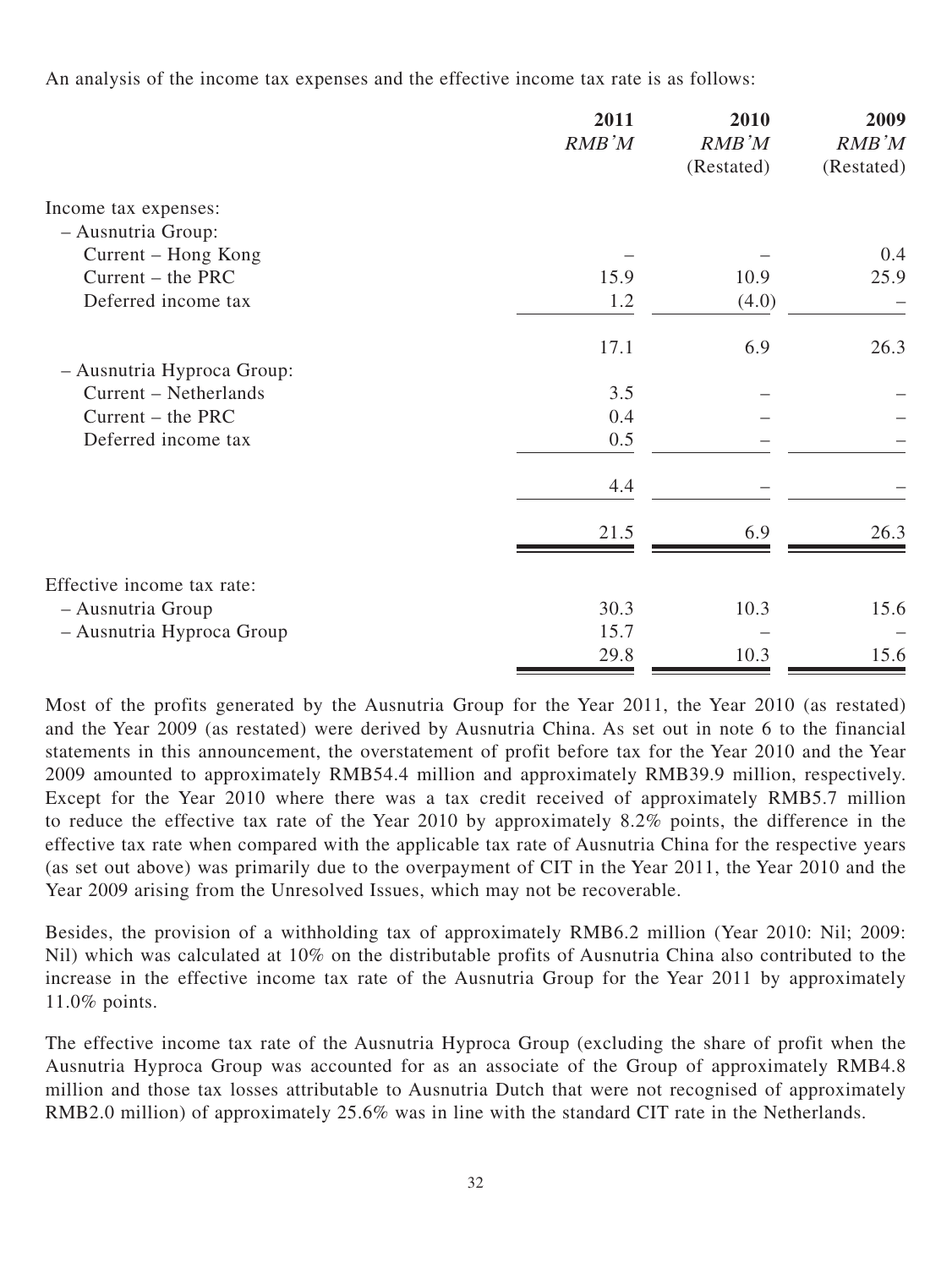### **Analysis on Consolidated Statements of Financial Position**

### **Non-current assets**

As at 31 December 2011, the total non-current assets of the Group amounted to approximately RMB392.6 million (31 December 2010 (as restated): RMB72.0 million; 31 December 2009 (as restated): RMB29.6 million), mainly comprised of property, plant and equipment of approximately RMB251.6 million (31 December 2010: RMB38.2 million; 31 December 2009: RMB26.9 million), goodwill arising from the Acquisition of approximately RMB82.9 million (31 December 2010 and 2009: Nil), other intangible assets of approximately RMB31.3 million (31 December 2010: RMB1.9 million; 31 December 2009: RMB0.3 million) and deferred tax assets of approximately RMB22.9 million (31 December 2010: RMB4.0 million; 31 December 2009: Nil).

The significant increase in the non-current assets of the Group as at 31 December 2011 when compared with the balances as at 31 December 2010 and 2009 was mainly due to the Acquisition. As set out in note 18 to the financial statements in this announcement, the fair value of the identifiable assets recognised on the Acquisition that were classified as non-current assets amounted to approximately RMB330.1 million, comprising property, plant and equipment, goodwill arising from the Acquisition, other intangible assets and deferred tax assets of approximately RMB199.8 million, RMB92.9 million, RMB23.3 million, RMB14.1 million, respectively.

The property, plant and equipment of the Ausnutria Hyproca Group of approximately of RMB187.9 million as at 31 December 2011 mainly represented the fair values of the Ausnutria Hyproca Group's land and buildings and production facilities of the three factories located in the Netherlands as at the date of Acquisition.

The other intangible assets of the Ausnutria Hyproca Group of approximately RMB21.1 million as at 31 December 2011 mainly represented the fair value less amortisation of the Ausnutria Hyproca Group's milk collection rights with farmers for the supply of cow and goat milk in the Netherlands.

Excluding the assets of the Ausnutria Hyproca Group consolidated as a result of the Acquisition, the total non-current asset position of the Group as at 31 December 2011 remained fairly stable when compared with 31 December 2010.

The increase in the total non-current assets of the Group as at 31 December 2010 by approximately RMB42.4 million to approximately RMB72.0 million when compared with 31 December 2009 was mainly due to the purchase of two office premises in Changsha city, Hunan province, the PRC, at an aggregate consideration of approximately RMB23.1 million (the "**Office Premises**") and additions of property, plant and equipment of approximately RMB14.2 million during the Year 2010 after offsetting the depreciation charged for the Year 2010 of RMB3.0 million (Year 2009: RMB2.3 million). Further details regarding the above purchase of Office Premises are set out in the announcement of the Company dated 9 December 2010.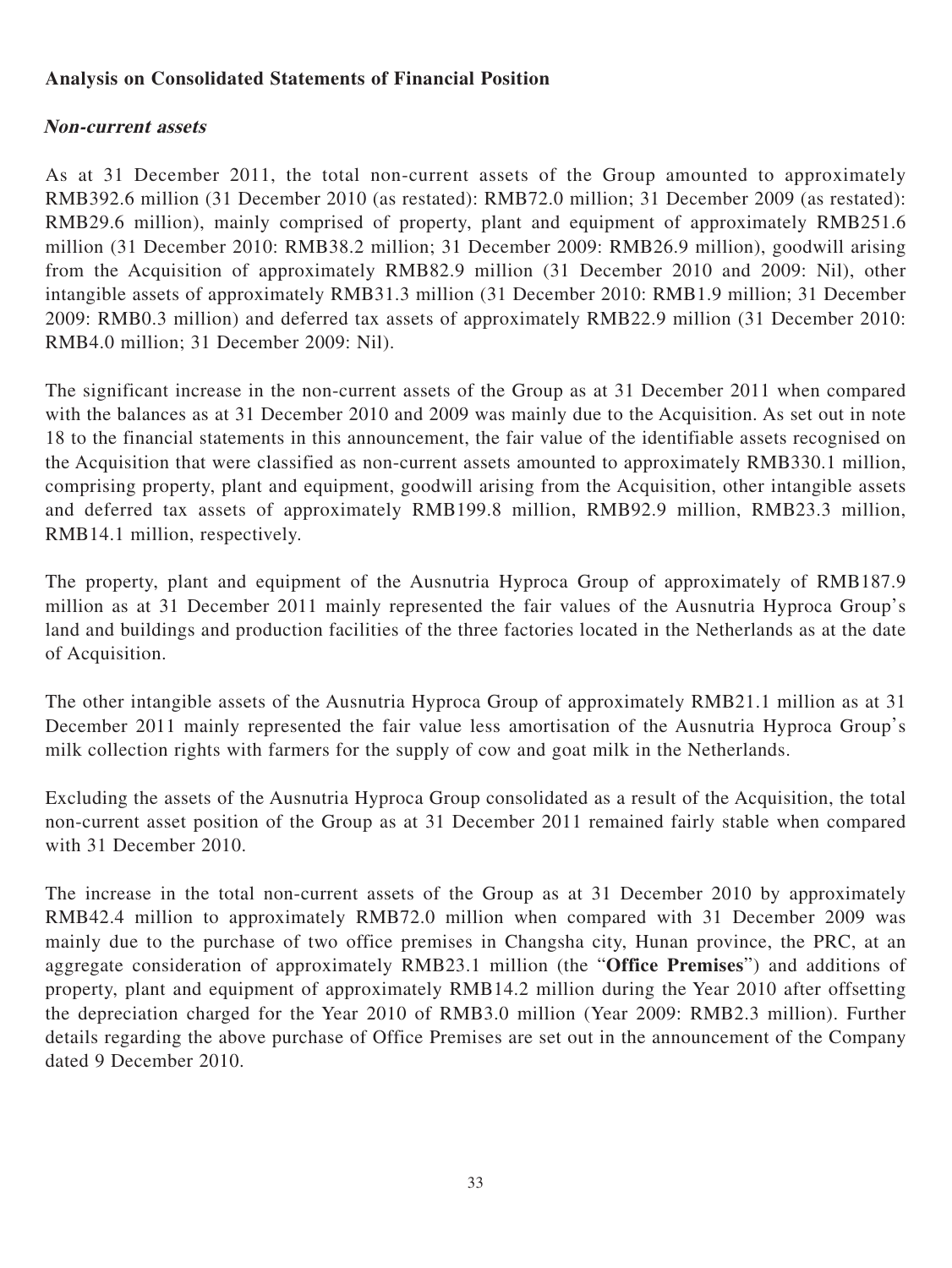### **Current assets**

As at 31 December 2011, the total current assets of the Group amounted to approximately RMB1,144.9 million (31 December 2010 (as restated): RMB1,131.6 million; 31 December 2009 (as restated): RMB1,626.5 million), mainly comprised inventories of approximately RMB261.6 million (31 December 2010 (as restated): RMB126.3 million; 31 December 2009 (as restated): RMB83.1 million), trade receivables of approximately RMB119.8 million (31 December 2010 (as restated): RMB27.6 million; 31 December 2009 (as restated): RMB8.7 million), bills receivable of approximately RMB58.0 million (2010: RMB31.4 million, 2009: Nil), held-to-maturity investments of RMB200.0 million (31 December 2010: RMB200.0 million; 31 December 2009: Nil), time deposits with banks in the PRC of RMB110.0 million (2010 and 2009: Nil) and cash and cash equivalents of approximately RMB342.2 million (31 December 2010: RMB639.0 million; 31 December 2009: RMB1,465.9 million).

### Inventories

The significant increase in inventories as at 31 December 2011 was mainly attributable to (i) the inventories of the Ausnutria Hyproca Group amounting to approximately RMB96.4 million as at 31 December 2011 (31 December 2010 and 2009 (as restated): Nil); and (ii) the lower than expected sales of the Ausnutria Group particularly in the fourth quarter of 2011.

Excluding the impact of the Ausnutria Hyproca Group, the inventory turnover days of the Group as at 31 December 2011 was approximately 238 days (31 December 2010 (restated): approximately 153 days; 31 December 2009 (restated): approximately 107 days).

The Ausnutria Group normally require to place its purchase orders with suppliers three to six months in advance of delivery. As a result of the lower than expected revenue for the Year 2011, the inventories as at 31 December 2011 and hence the inventory turnover days increased when compared with 31 December 2010 and 2009.

The inventory turnover days of the Ausnutria Hyproca Group as at 31 December 2011 was approximately 39 days.

### Trade and bills receivables

The significant increase in trade and bills receivables as at 31 December 2011 was mainly attributable to (i) the trade receivables of the Ausnutria Hyproca Group amounting to approximately RMB97.5 million as at 31 December 2011 (31 December 2010 and 2009 (as restated): Nil); and (ii) the increase in credit limit granted to the customers of Ausnutria China during the Year 2011.

Excluding the impact of the Ausnutria Hyproca Group, the trade receivable turnover days as at 31 December 2011 was approximately 23 days (31 December 2010 (as restated): approximately 13 days; 31 December 2009 (as restated): approximately 5 days).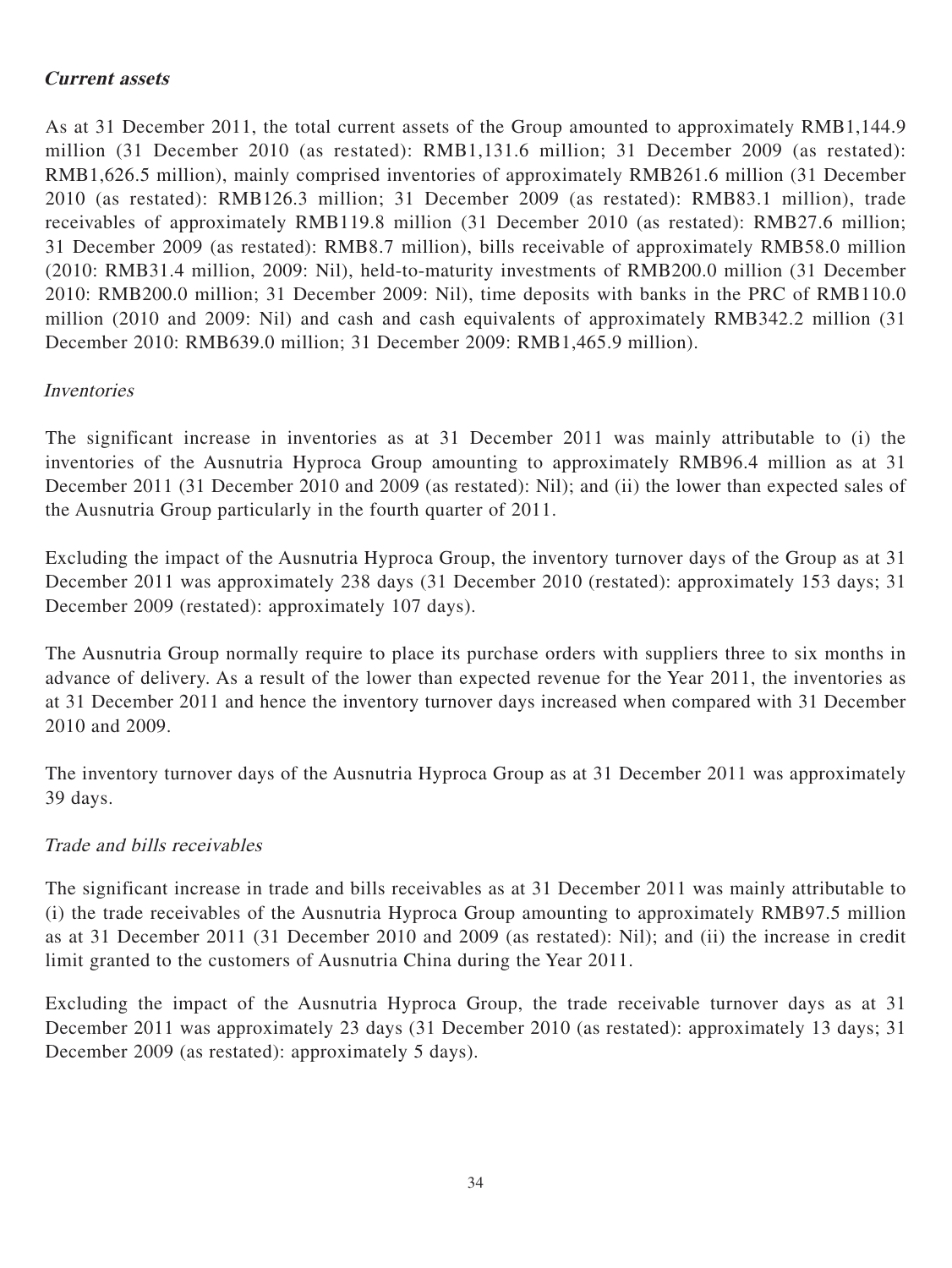In view of the increasing market competition of the paediatric nutrition products in the PRC, Ausnutria China has increased the credit limit granted to its distributors during the Year 2011 with an aim to incentivise and support the sales and promotion of the Group's products by the distributors. Trade receivables as at 31 December 2011 and hence the trade receivable turnover days increased when compared with those restated comparatives as at 31 December 2010 and 2009.

The trade receivable turnover days of the Ausnutria Hyproca Group for as at 31 December 2011 was approximately 17 days.

### Held-to-maturity investments

Please refer to the disclosures under note (i) of the "other income and gains" section above.

### Time deposits and cash and cash equivalents

The net proceeds from the IPO in October 2009 amounted to approximately HK\$823.1 million (after deducting underwriting commissions and related expenses) (the "**Net IPO Proceeds**"). As at 31 December 2011, the Group's cash and bank balances and time deposits amounted to approximately RMB452.2 million (31 December 2010: approximately RMB639.0 million; 31 December 2009: approximately RMB1,465.9 million) of which approximately HK\$250.9 million (31 December 2010: approximately HK\$543.9 million; 31 December 2009: approximately HK\$823.1 million) represented the unutilised portion of the proceeds from the IPO.

For details regarding the changes in the above, please refer to the "Analysis on Consolidated Statement of Cash Flows" section of this announcement.

### **Current liabilities**

As at 31 December 2011, the total current liabilities of the Group amounted to approximately RMB441.6 million (31 December 2010 (as restated): approximately RMB158.1 million; 31 December 2009 (as restated): approximately RMB615.4 million), mainly comprised trade payables of approximately RMB84.3 million (31 December 2010: RMB8.8 million; 31 December 2009: RMB25.4 million), other payables and accruals of approximately RMB259.5 million (31 December 2010 (as restated): approximately RMB149.3 million; 31 December 2009 (as restated): approximately RMB233.5 million) and interest-bearing bank loans and other borrowings of approximately RMB91.4 million (31 December 2010: Nil; 31 December 2009: RMB350.0 million).

### Trade payables

The significant increase in trade payables of the Group as at 31 December 2011 was mainly attributable to the trade payables of the Ausnutria Hyproca Group amounting to approximately RMB63.0 million as at 31 December 2011 (31 December 2010 and 2009 (as restated): Nil).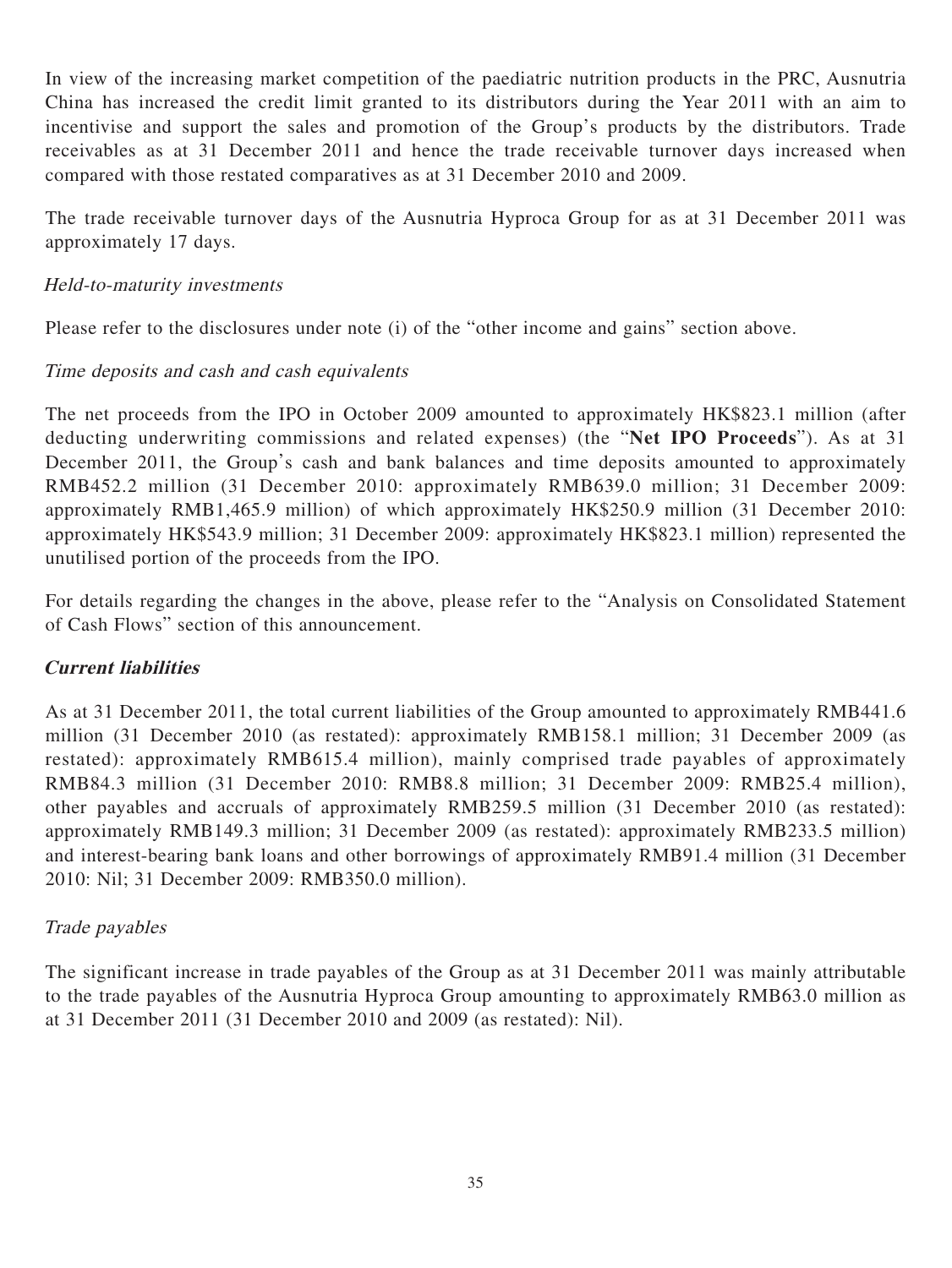Excluding the impact of the Ausnutria Hyproca Group, the trade payable turnover days of the Group as at 31 December 2011 was approximately 35 days (31 December 2010: approximately 13 days, 31 December 2009: approximately 33 days). The decrease in the trade payable turnover days as at 31 December 2010 was mainly due to the increase in prepayments (therefore decreasing the amount of outstanding trade payable) to the suppliers after the Company's listing in October 2009 in order to enjoy a better pricing terms granted by the suppliers. During the Year 2011, the Ausnutria Group has diversified its milk powder supply sources from Australia to other countries. The average credit terms granted by these new suppliers were comparatively longer and hence the trade payable turnover days increased when compared with the Year 2010.

The trade payable turnover days of the Ausnutria Hyproca Group as at 31 December 2011 was approximately 26 days.

#### Other payables and accruals

Other payables and accruals mainly represented advances and deposits from customers of approximately RMB151.4 million (31 December 2010 (as restated): RMB124.2 million; 31 December 2009 (as restated): RMB120.7 million), deferred income of RMB39.4 million (31 December 2010 and 2009 (as restated): Nil), accrued salaries and welfare of approximately RMB19.5 million (31 December 2010 (as restated): RMB7.9 million, 2009: RMB4.1 million), and accrued professional fees and marketing expenses and travelling expenses of the sales and marketing staff.

Ausnutria China evaluates the performance of its distributors partly based on the amount of funds received from its distributors to be determined on an annual basis. In order to meet the annual target set out between Ausnutria China and its respective distributors, some of the distributors will advance cash to Ausnutria China in order to meet their target particularly near the year end period so as to enjoy bigger sales target incentives and/or greater marketing support from Ausnutria China in the following year. The orders placed by the distributors and the actual physical delivery of the products to the distributors will depend on their then inventory level and the expected upcoming sales of respective distributors from time to time. As a result of the relatively lower amount of revenue being recognised in 2011 when compared with the amount of funds received, the amount of advances from distributors (i.e. customers) increased when compared with 2010 and 2009.

In the Year 2011, the Group launched a customer loyalty program in the PRC which allows its customers to earn points when they purchase products of the Group. The points can then be redeemed for free products, subject to a minimum number of points being obtained. The consideration received or receivable from the products sold is allocated between the points earned by the customer loyalty program members and the other components of the sales transactions. The amount allocated to the points earned by the customer loyalty program members is deferred until the points are redeemed when the Group fulfils its obligations to supply products or when the points expire. The amount of income deferred as a result of the customer loyalty program to customers and the sales target incentives to distributors in the form of goods as at 31 December 2011 amounted to a total of approximately 39.4 million (31 December 2010 and 2009 (as restated): Nil).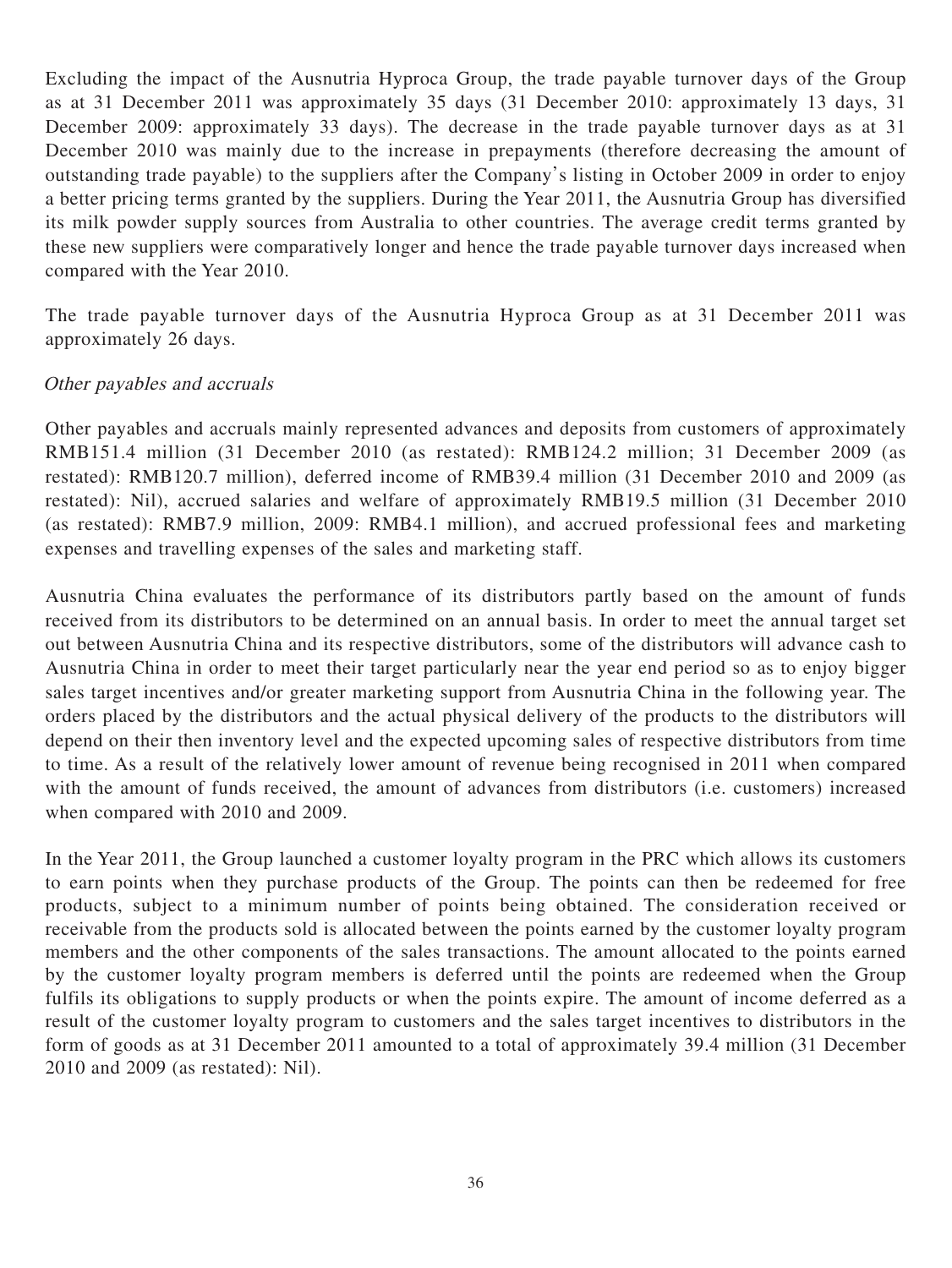The increase in accrued salaries and welfare was mainly attributable to the Ausnutria Hyproca Group which accounted for approximately RMB11.7 million as at 31 December 2011 (31 December 2010 and 2009 (as restated): Nil).

### Interest-bearing bank loans and other borrowings

The interest-bearing bank loans and other borrowings as at 31 December 2011 were all attributed to the Ausnutria Hyproca Group for the financing of its daily working capital and capital expenditures.

The interest-bearing bank loans and other borrowings as at 31 December 2009 represented a bank loan of RMB350 million (the "**CCB Bank Loan**") from the China Construction Bank that was drawn down on 31 December 2009 and fully repaid on 22 January 2010.

### **Non-current liabilities**

As at 31 December 2011, the total non-current liabilities of the Group amounted to approximately RMB85.3 million (31 December 2010 and 2009: Nil), mainly comprised interest-bearing bank loans and other borrowings of approximately RMB42.7 million (31 December 2010 and 2009: Nil), accruals for defined benefit plan of approximately RMB13.2 million (31 December 2010 and 2009: Nil) and deferred tax liabilities of approximately RMB28.9 million (31 December 2010 and 2009: Nil).

### Interest-bearing bank loans and other borrowings

The interest-bearing bank loans and other borrowings as at 31 December 2011 were all attributed to the Ausnutria Hyproca Group for the financing of its daily working capital and capital expenditures.

### Accruals for defined benefit plan

The Ausnutria Hyproca Group operates unfunded defined benefit plans for its qualified employees. Under the plans, the qualified employees are entitled to retirement benefits at rates varying at certain percentage of their final salaries on attainment of a retirement age of 65. The accruals for defined benefit plans of approximately RMB13.2 million (31 December 2010 and 2009: Nil) were determined based on the actuarial valuations as at 31 December 2011 carried out by independent professional valuers using the projected unit credit actuarial valuation method.

No defined benefit plan was operated by the Ausnutria Group.

### Deferred tax liabilities

The balance represented (i) the tax effect arising from the timing differences on the depreciation and amortisation charged between accounting and tax reporting purpose that was attributed to the Ausnutria Hyproca Group as at 31 December 2011 and the fair value adjustment arising from the Acquisition of a total of approximately RMB22.7 million (31 December 2010 and 2009: Nil); and (ii) the withholding tax amounting to approximately RMB6.2 million as at 31 December 2011 (31 December 2010 and 2009: Nil) calculated at 10% on the distributable profits of Ausnutria China.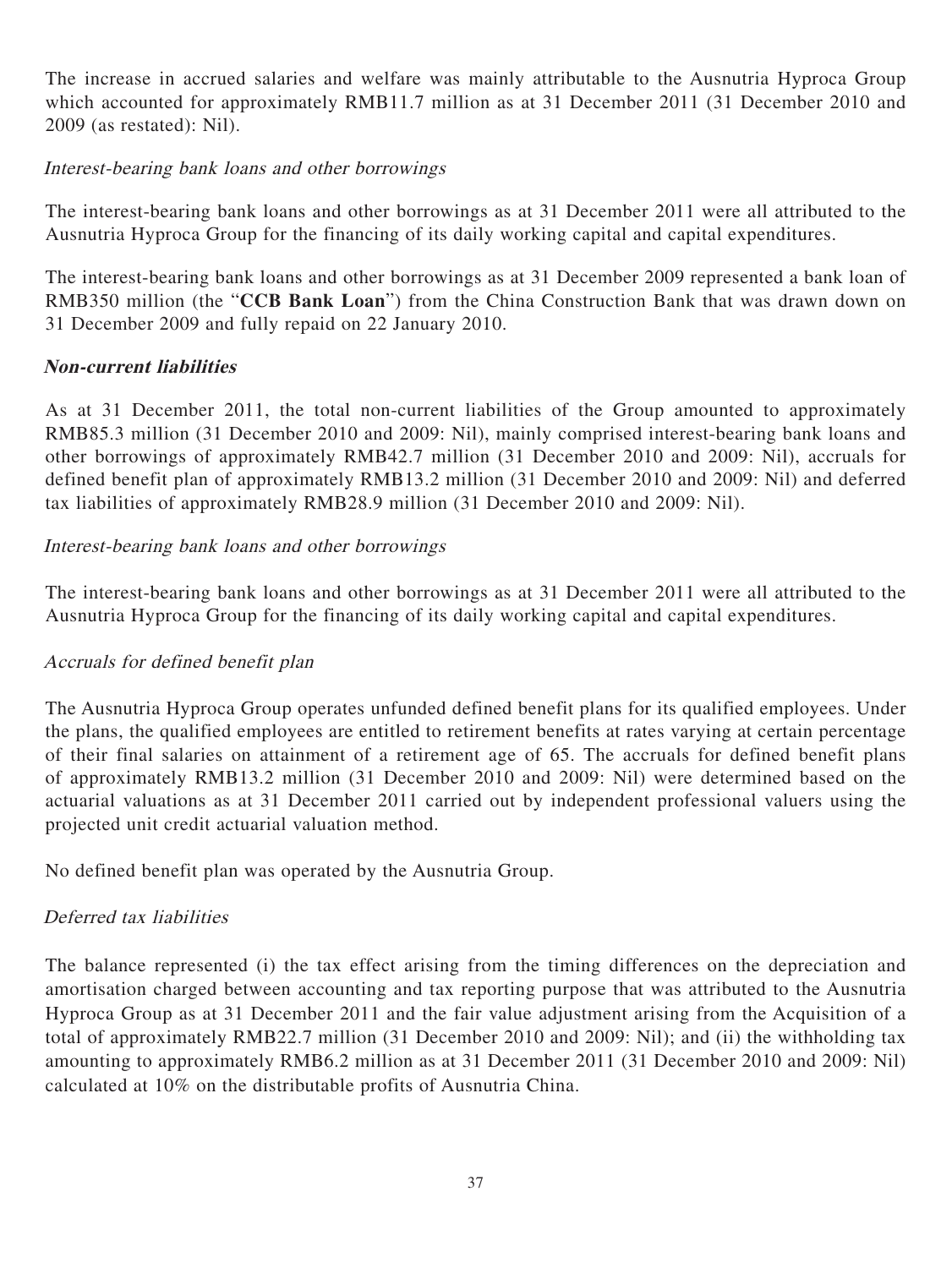Pursuant to the PRC Corporate Income Tax Law, a 10% withholding tax is levied on dividends declared to foreign investors from foreign investment enterprises established in the PRC. The requirement is effective from 1 January 2008 and applies to earnings after 31 December 2007.

The Group did not have any non-current liabilities as at 31 December 2009 and 2010.

### **Non-controlling interests**

The balance mainly represented the 49% equity interests in Ausnutria Hyproca owned by DDI and the approximately 8.4% equity interests in Hyproca Lyempf that was owned by an independent third party.

Subsequent to the end of the reporting period, on 19 October 2012, the Ausnutria Hyproca Group acquired the remaining approximately 8.4% equity interests in Hyproca Lyempf at a consideration of EURO 2.8 million (equivalent to approximately RMB22.8 million).

#### **Analysis on Consolidated Statement of Cash Flows**

An extract of the cash flows information of the Group for the Year 2011, the Year 2010 and the Year 2009 is as follows:

|                                                      | 2011<br>RMB'M | 2010<br>RMB'M | 2009<br>RMB'M |
|------------------------------------------------------|---------------|---------------|---------------|
| Net cash flows from/(used in) operating activities   | 127.4         | (115.9)       | 201.1         |
| Net cash flows from/(used in) investing activities   | (253.0)       | (232.6)       | 2.8           |
| Net cash flows from/(used in) financing activities   | (168.5)       | (476.7)       | 1,184.5       |
| Net increase/(decrease) in cash and cash equivalents | (294.1)       | (825.2)       | .388.4        |

### **Net cash flows from/(used in) operating activities**

Net cash flows from operating activities of the Group for the Year 2011 was approximately RMB127.4 million, while the profit before tax for that year was approximately RMB71.9 million. The difference of approximately RMB55.5 million was mainly attributable to the increase in other payables and accruals of approximately RMB62.7 million as a result of the increase in advances and deposits from customers and the decrease in prepayments, deposits and other receivables of approximately RMB71.9 million which was offset by the increase in inventories and trade and bills receivables of approximately RMB39.7 million and RMB41.1 million, respectively.

In the Year 2010, the Group has launched a series of television advertising program so as to promote brand recognition and reputation. Part of the advertising program for advertising fees paid in 2010 was launched in 2011. The decrease in prepayments, deposits and other receivables when compared with 31 December 2010 was mainly attributable to the decrease in prepaid advertising fees and the prepayments made to suppliers as at 31 December 2011.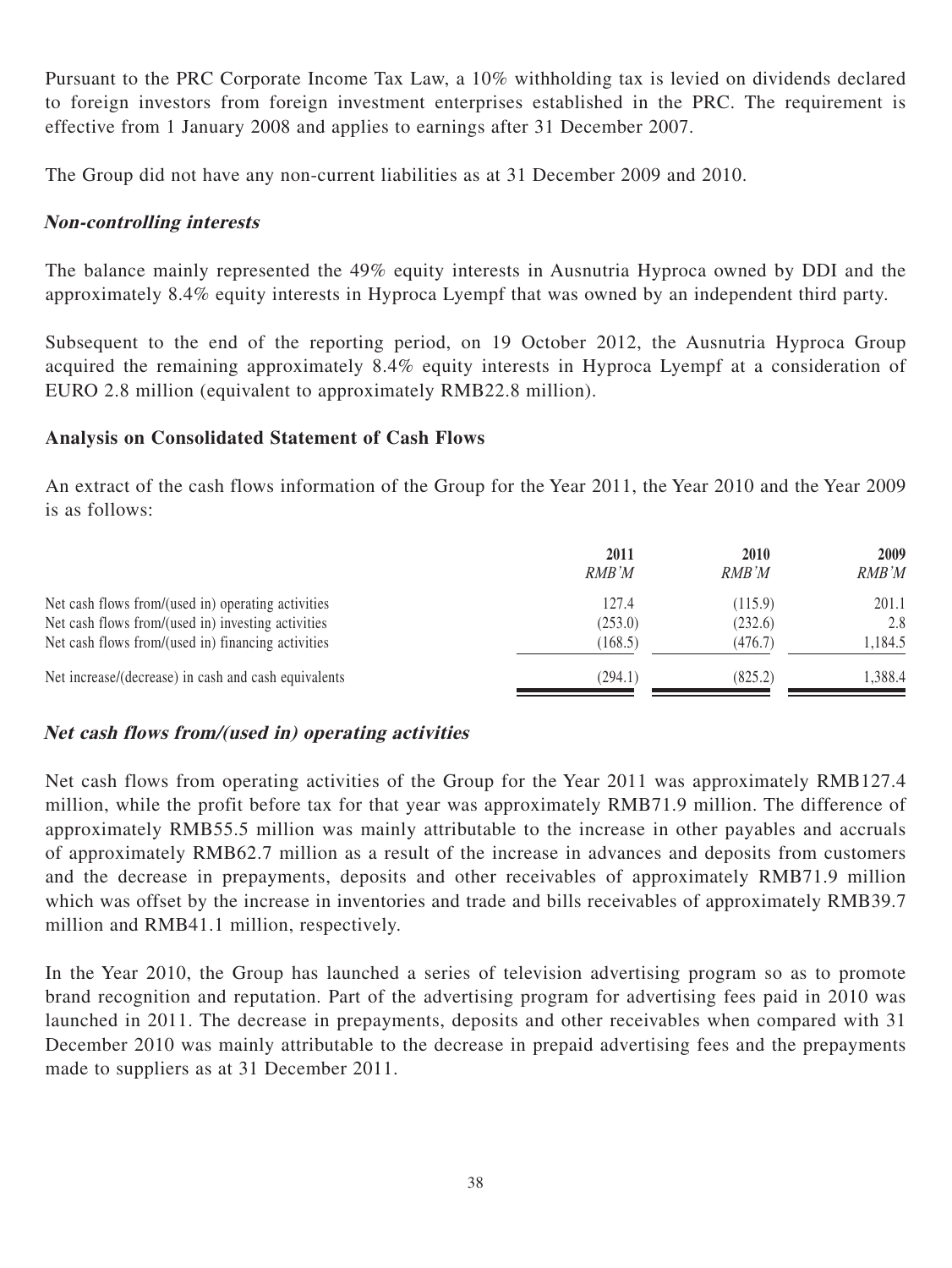The Ausnutria Group normally placed its orders with suppliers three to six months in advance of delivery. As a result of the lower than expected revenue in the Year 2011, the inventories as at 31 December 2011 increased when compared with the Year 2010. Besides, as a result of the increasing market competition of the paediatric nutrition products in the PRC, Ausnutria China has increased its credit limit granted to its distributors during the Year 2011 with an aim to incentivise and to support the sales and promotion of the Group's products. Trade and bills receivables as at 31 December 2011 increased accordingly.

Net cash flows used in operating activities of the Group for the Year 2010 was approximately RMB115.9 million, while the profit before tax for that year was RMB66.8 million (as restated). The difference of approximately RMB182.7 million was mainly attributable to the increase in inventories of approximately RMB43.3 million (as restated), the increase in trade and bills receivables of approximately RMB50.3 million (as restated), the increase in prepayments to suppliers of approximately RMB19.3 million and the CIT paid in the Year 2010 of approximately RMB36.6 million.

The Group has experienced a continuous growth in revenue since 2006. The increase in inventories and trade receivables as at 31 December 2010 when compared with the Year 2009 was for the same reasons as set out in the Year 2011 above.

As a result of the improved cash flow position of the Group since the IPO in October 2009, the Group has increased its prepayments to suppliers in order to enjoy a better pricing terms granted by the suppliers.

Net cash flows from operating activities of the Group for the Year 2009 was approximately RMB201.1 million (as restated), while the profit before tax for that year was approximately RMB168.5 million (as restated). The difference of approximately RMB32.6 million was mainly attributable to increase in other payables and accruals of approximately RMB102.0 million (as restated) which was offset by the increase in prepayments, deposits and other receivables of approximately RMB40.5 million (as restated) and the CIT paid in the Year 2009 of approximately RMB26.9 million.

The increase in other payables and accruals was mainly attributable to the increase in advances and deposits from customers of approximately RMB73.1 million and RMB7.3 million, respectively. During the Year 2009, the Group generally required its customers to make payments in advance of goods delivery. The increase in advances and deposits from customers was in line with the increase in revenue.

### **Net cash flows from/(used in) investing activities**

The net cash flows used in investing activities of the Group for the Year 2011 mainly represented the considerations paid by the Group for the Subscription and the Acquisition amounting to a total of approximately RMB128.8 million and the investing of part of the Group's bank deposits in one-year time deposits with banks in the PRC amounting to RMB110.0 million (Year 2010 and Year 2009: Nil).

The net cash flows used in investing activities of the Group for the Year 2010 mainly represented the investment in the Entrusted Funds and the purchase of the Office Premises.

There were no significant investing activities conducted by the Group during the Year 2009.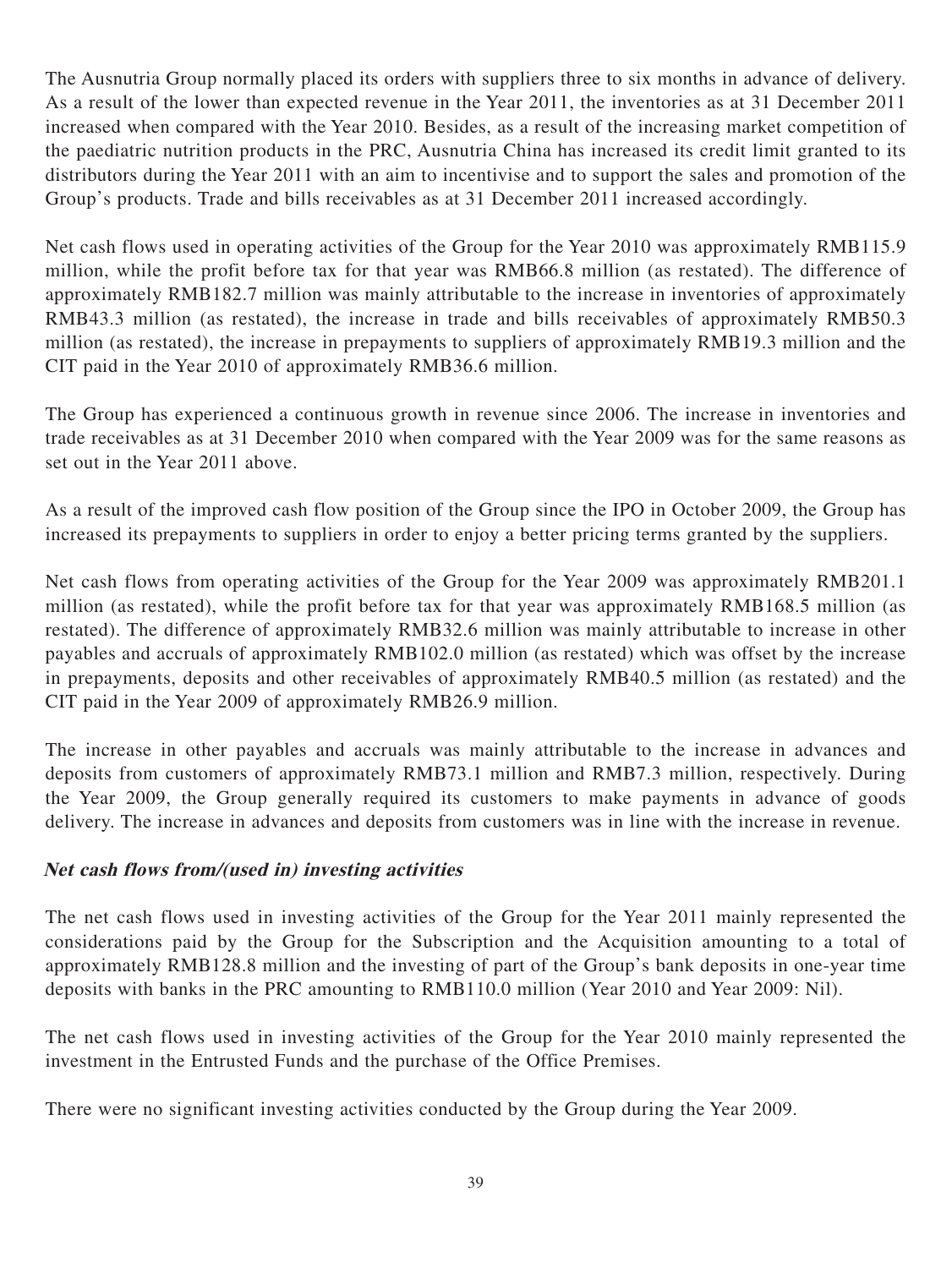### **Net cash flows from/(used in) financing activities**

During the Year 2011, the Company repurchased 69,157,000 Shares at prices ranging from HK\$1.24 to HK\$2.85 for a total consideration of approximately HK\$159.3 million (equivalent to approximately RMB134.5 million). The net cash flows used in financing activities of the Group for the Year 2011 mainly represented the above-mentioned repurchases of Shares, the payment of 2010 final dividend by the Company of approximately RMB24.8 million and the net repayments of bank loans and other borrowings that were attributable to the Ausnutria Hyproca Group of approximately RMB9.1 million.

The net cash flows used in financing activities of the Group for the Year 2010 represented the repayment of the CCB Bank Loan of RMB350 million, the payment of 2009 final dividend by the Company of approximately RMB53.3 million and the repayments of the amounts due to two of its founding Shareholders, namely All Harmony International Limited and Silver Castle International Limited, of a total of approximately RMB73.3 million that were advanced to the Group in 2009 (the "**Related Party Advances**").

The net cash flows from financing activities of the Group for the Year 2009 mainly represented the Net IPO Proceeds (as defined herein below) of approximately HK\$823.1 million, the drawdown of the CCB Bank Loan of RMB350 million and the Related Party Advances, which were offset by the payment of the special dividend in 2009 of RMB30 million.

### **MATERIAL INVESTMENTS AND ACQUISITIONS AND DISPOSALS**

Save for the Acquisition and the Subscription as detailed above and in note 18 to the financial statements in this announcement, there were no material investments and acquisitions and disposals of subsidiaries during the years ended 31 December 2011, 2010 and 2009.

### **FINANCIAL RESOURCES, LIQUIDITY AND PLEDGED OF ASSETS**

The Group adopts conservative financial management policies. A summary of liquidity and financial resources is set out below:

|                                                       | 2011    | 2010     | 2009       |
|-------------------------------------------------------|---------|----------|------------|
| Cash and cash equivalents $(RMB'M)$                   | 342.2   | 639.0    | 1.465.9    |
| Time deposits $(RMB'M)$                               | 110.0   |          |            |
| Total bank loans and other borrowings $(RMB'M)^{(1)}$ | 134.1   |          | 350.0      |
| Total assets <i>(RMB'M)</i>                           | 1,537.5 | 1.203.6* | $1,656.1*$ |
| Gearing ratio $(\%)$ (2)                              | 8.7     | $n/a*$   | $21.1*$    |

\* Restated

Notes:

- (1) All the Group's bank loans and other borrowings as at 31 December 2011 are attributed to the Ausnutria Hyproca Group and are denominated in EURO.
- (2) Calculated as a percentage of total bank loans and other borrowings over total assets.

As at 31 December 2011, the Ausnutria Hyproca Group had pledged its land and buildings, plant and machineries, inventories and trade receivables with a total carrying value of EURO 41.5 million (equivalent to approximately RMB338.9 million) (31 December 2010 and 2009: Nil).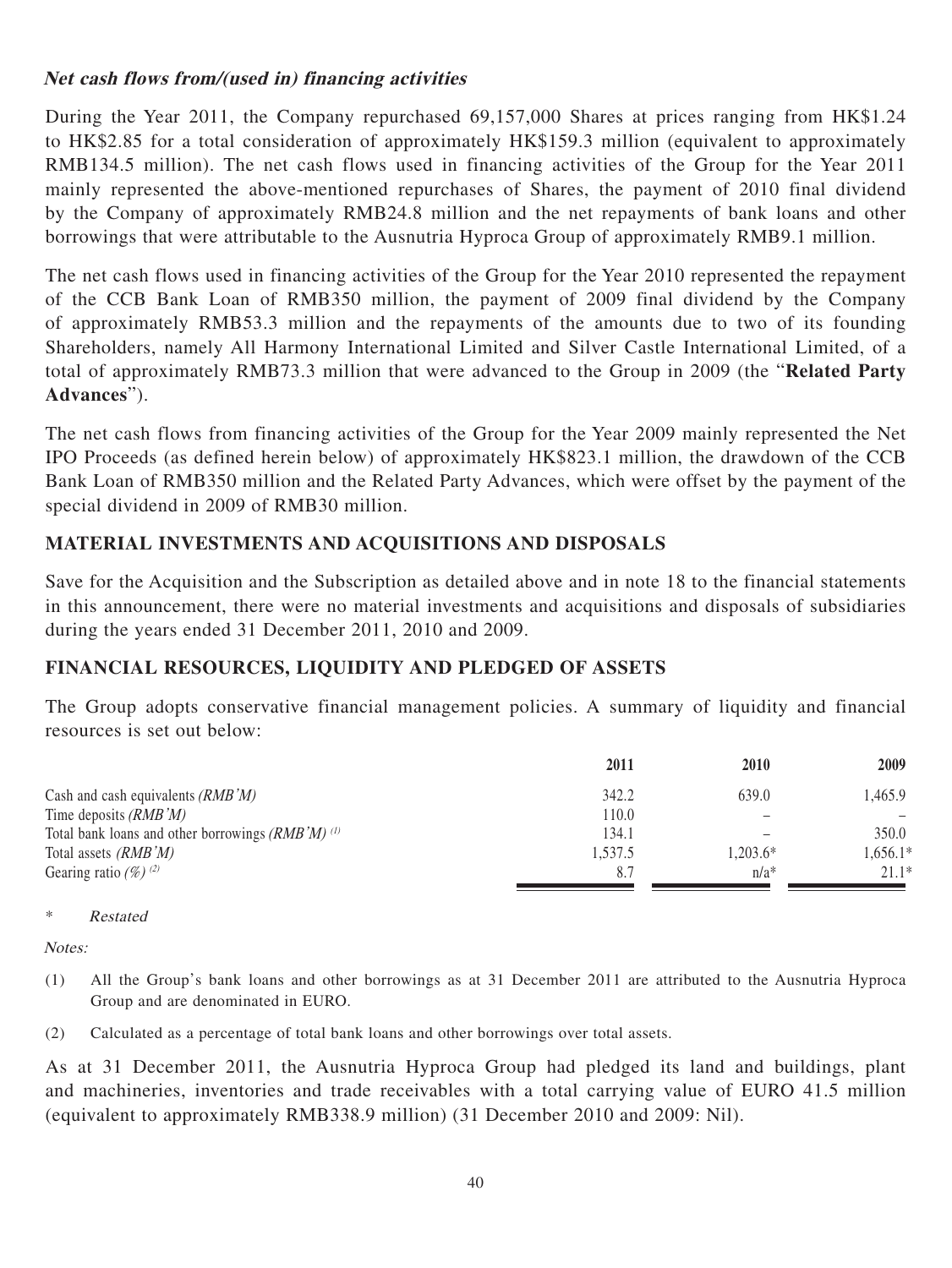### **FOREIGN EXCHANGE RISK**

The operations of the Group are mainly carried out in the PRC and the Netherlands. During the Year 2011, revenue, cost of sales and operating expenses of the Group are mainly denominated in Renminbi ("**RMB**"), Hong Kong dollars ("**HK\$**"), United States dollars ("**US\$**") or EURO and RMB is the Group's presentation currency. The Group is exposed to potential foreign exchange risk as a result of fluctuation of HK\$, US\$ or EURO against RMB. The Group did not enter into any arrangements for the purpose of hedging against the potential foreign exchange risks during the year under review.

The management will monitor closely on its foreign currency exposure to ensure appropriate measures are taken promptly against any significant potential adverse impact.

### **INTEREST RATE RISK**

The Ausnutria Hyproca Group has exposure to the risk of change in market interest rate in relation to its interest-bearing bank loans and other borrowings with a floating interest rate. In order to minimise the impact of the interest rate exposure, the Ausnutria Hyproca Group entered into interest rate swap contracts with bank, effective from 1 October 2007, of a notional amount of EURO 2.5 million with 3-month floating EURO Interbank Offered Rate being swapped to a fixed interest rate of 4.45% per annum. The aforesaid derivative financial instrument will expire in October 2017. The above interest rate swap contracts are revalued at their fair value as at each of the reporting period ends.

### **CREDIT RISK**

The Group seeks to maintain strict control over its outstanding receivables and closely monitors the collection to minimize credit risk. As the Group's exposure spreads over a diversified portfolio of customers, there is no significant concentration of credit risk.

The carrying amounts of cash and cash equivalents, trade and bill receivables, deposits and other receivables represent the Group's maximum exposure to credit risk in relation to the Group's other financial assets.

#### **COMMITMENTS**

As at 31 December 2011, the Group, as lessee, had total future minimum lease payments under non-cancellable operating leases amounting to approximately RMB389,000 (31 December 2010: RMB402,000; 31 December 2009: RMB420,000).

As at 31 December 2011, the Group had contracted, but not provided for, capital commitments in respect of leasehold improvements and the purchase of plant and machineries of a total of RMB8,239,000 (31 December 2010 and 2009: Nil).

### **CONTINGENT LIABILITIES**

As at 31 December 2011, 2010 and 2009, the Group did not have any significant contingent liabilities.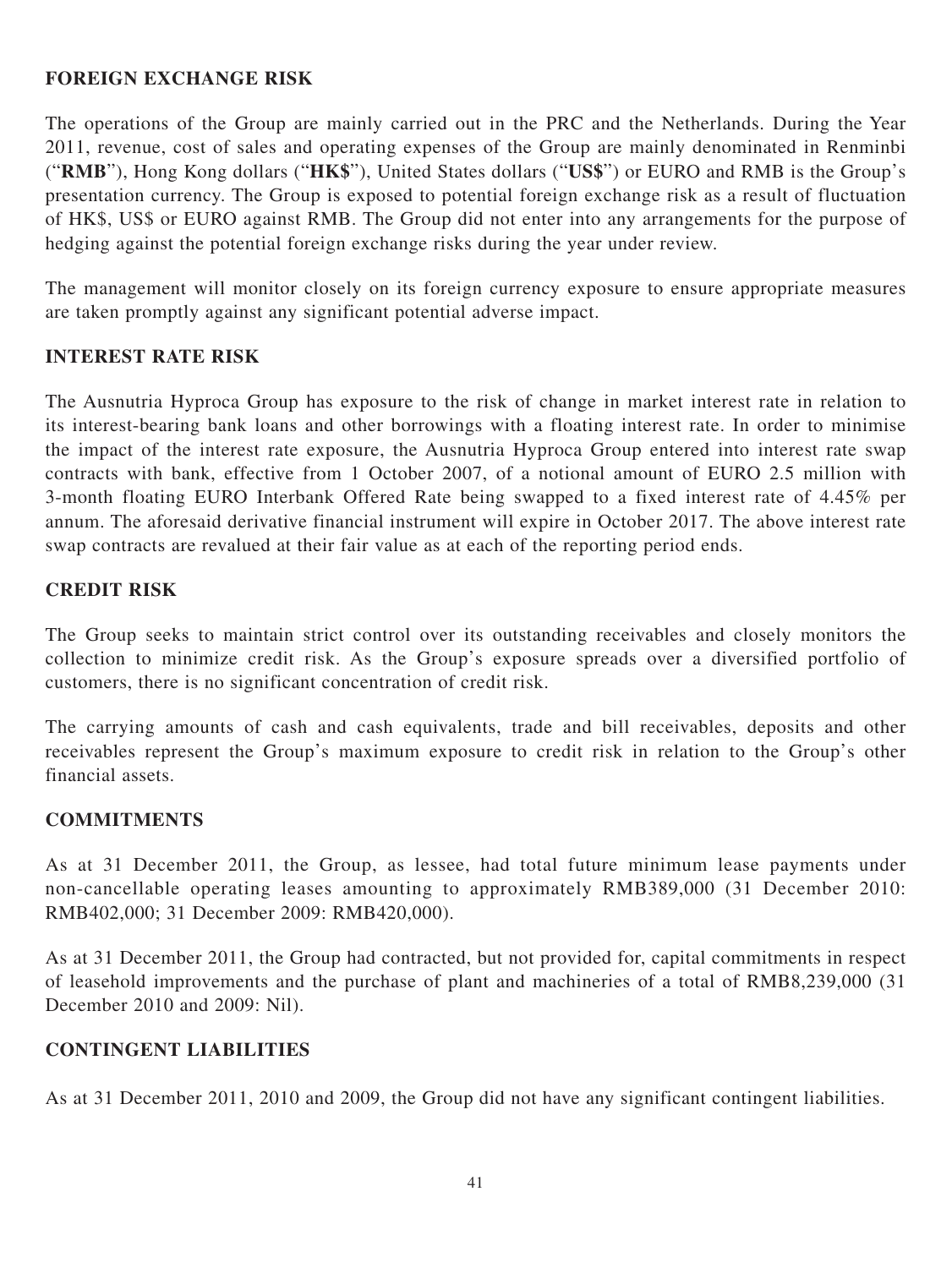#### **USE OF PROCEEDS**

The Shares were listed on the Main Board of the Stock Exchange on 8 October 2009 with net proceeds from the global offering of the Shares of approximately HK\$823.1 million (after deducting underwriting commissions and related expenses) (the "**Net IPO Proceeds**").

The use of the Net IPO Proceeds from the global offering up to 31 December 2011 and the date of this announcement was as follows:

|                                                               | As stated<br>in the<br><b>Prospectus</b><br><b>HK\$'000</b> | <b>Utilised</b><br><i>HK\$'000</i> | <b>Balance as at</b><br>31 December<br>2011<br><b>HK\$'000</b> | <b>Utilised</b><br>subsequent to<br>31 December<br>2011<br><i>HK\$'000</i> | <b>Balance as at</b><br>date of this<br>announcement<br>HK\$'000 |
|---------------------------------------------------------------|-------------------------------------------------------------|------------------------------------|----------------------------------------------------------------|----------------------------------------------------------------------------|------------------------------------------------------------------|
| Invest in upstream operations                                 | 246,930                                                     | (164, 416)                         | 82.514                                                         |                                                                            | 82,514                                                           |
| Expand the Group's distribution network and brand building    | 246,930                                                     | (219, 591)                         | 27,339                                                         | (27, 339)                                                                  |                                                                  |
| Enhance the Group's research and development efforts          | 82,310                                                      | (22,018)                           | 60,292                                                         | (19,340)                                                                   | 40,952                                                           |
| Introduce new series of organic paediatric nutrition products | 82,310                                                      | (61, 346)                          | 20.964                                                         |                                                                            | 20,964                                                           |
| Establish new production lines and warehouse                  | 82,310                                                      | (22,509)                           | 59,801                                                         | (59, 801)                                                                  |                                                                  |
| General working capital                                       | 82,310                                                      | (82,310)                           |                                                                |                                                                            |                                                                  |
|                                                               | 823,100                                                     | (572, 190)                         | 250,910                                                        | (106, 480)                                                                 | 144,430                                                          |
|                                                               |                                                             |                                    |                                                                |                                                                            |                                                                  |

The remaining balance was deposited in reputable financial institutions in the PRC.

The Directors intend to apply the remaining net proceeds in the manner as set out in the announcement of the Company dated 8 September 2010.

#### **HUMAN RESOURCES**

| Number of full-time employees              | <b>PRC</b> | <b>Hong Kong</b> | The Netherlands | <b>Total</b> |
|--------------------------------------------|------------|------------------|-----------------|--------------|
| 31 December 2011                           |            |                  |                 |              |
| Ausnutria Group<br>Ausnutria Hyproca Group | 555<br>111 | 2                | 155             | 557<br>266   |
|                                            | 666        | 2                | 155             | 823          |
| 31 December 2010                           |            |                  |                 |              |
| Ausnutria Group<br>Ausnutria Hyproca Group | 510        | 2                |                 | 512          |
|                                            | 510        |                  |                 | 512          |
| 31 December 2009                           |            |                  |                 |              |
| Ausnutria Group<br>Ausnutria Hyproca Group | 305        | $\overline{2}$   |                 | 307          |
|                                            | 305        |                  |                 | 307          |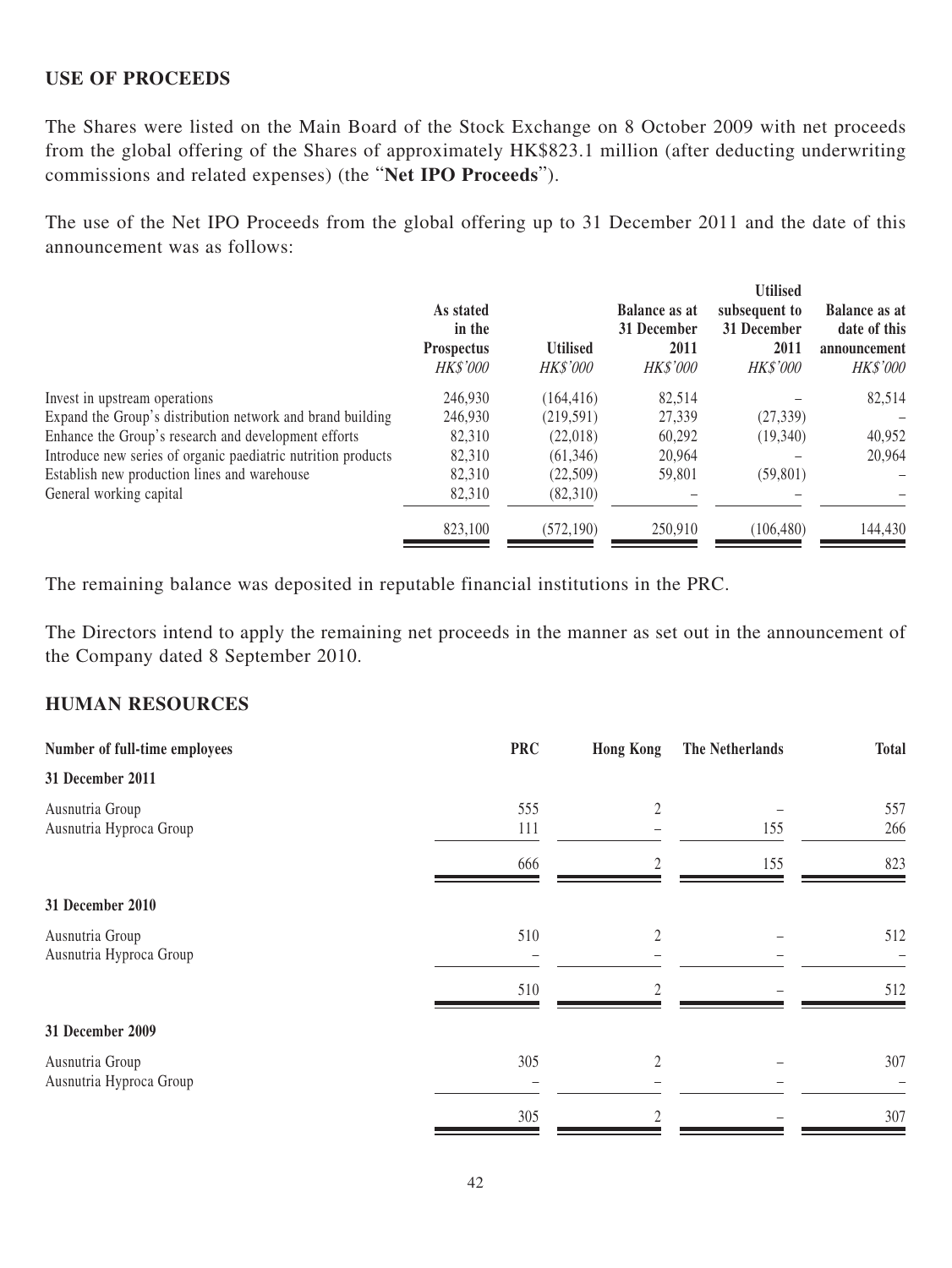For the Year 2011, total employee costs, including directors' emoluments, amounted to approximately RMB57.2 million (Year 2010: approximately RMB31.1 million; Year 2009: approximately RMB14.2 million), of which approximately RMB17.3 million (Year 2010 and Year 2009: Nil) were attributed to the Ausnutria Hyproca Group. The Group determined the remuneration packages of all employees with reference to individual performance and current market salary scale.

The Group provides a defined contribution mandatory provident fund for retirement benefits of its employees in Hong Kong and various plans in either defined benefit or defined contribution arrangements for the retirement benefits of its employees in the Netherlands. The Group also provides various welfare schemes as required by the applicable local laws and regulations to its employees in the PRC.

### **DIVIDEND**

In view of the Proposed Transaction and the warranty given by the Company as set out in the COA, the Directors do not recommend the payment of a dividend for the year ended 31 December 2011 (year ended 31 December 2010: HK\$3 cents; year ended 31 December 2009: HK\$6 cents).

### **PURCHASE, REDEMPTION OR SALE OF LISTED SECURITIES OF THE COMPANY**

During the year ended 31 December 2011, the Company repurchased a total of 69,157,000 Shares on the Stock Exchange. These Shares were cancelled upon repurchase and accordingly the issued share capital of the Company was reduced by the nominal value of these Shares. Details of the repurchases during the year under review are summarised as follows:

| Month of repurchases in 2011 | Number of<br><b>Shares</b><br>repurchased | <b>Highest price</b><br>per Share<br>HK\$ | Lowest price<br>per Share<br><b>HK\$</b> | Aggregate<br>consideration<br>paid<br>HK\$ |
|------------------------------|-------------------------------------------|-------------------------------------------|------------------------------------------|--------------------------------------------|
| January                      | 4,046,000                                 | 2.85                                      | 2.56                                     | 11,005,000                                 |
| February                     | 53,794,000                                | 2.55                                      | 2.38                                     | 133,483,920                                |
| September                    | 6,617,000                                 | 1.39                                      | 1.25                                     | 8,711,300                                  |
| October                      | 4,700,000                                 | 1.35                                      | 1.24                                     | 6,119,900                                  |
|                              | 69,157,000                                |                                           |                                          | 159,320,120                                |

Save as disclosed above, neither the Company nor any of its subsidiaries purchased, redeemed or sold any of the Company's listed securities during the year ended 31 December 2011 and up to the date of this announcement (years ended 31 December 2009 and 2010: Nil).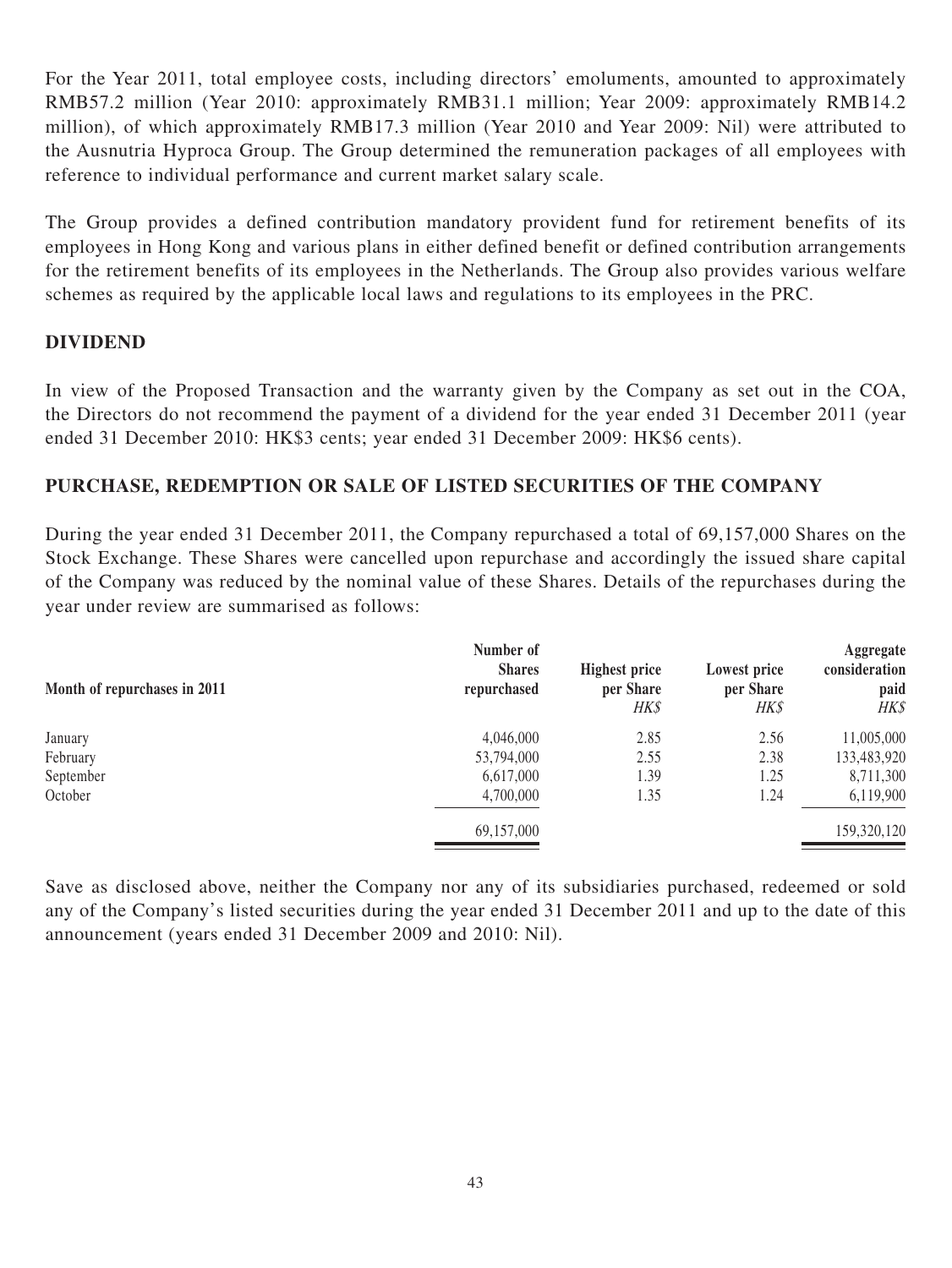### **CORPORATE GOVERNANCE**

While having not contested by the Company and the then Directors of the Company, the Listing Committee of the Stock Exchange:

- (a) censured the Company for the breach of the then Rule 13.09 (in relation to the disclosure of price sensitive information) and the then Rule  $10.06(2)(e)$  (in relation to share repurchases) of the Listing Rules;
- (b) censured Mr. Chen (a former executive Director) for the breach of Appendix 5b (in relation to obligation under declaration and undertaking) to the Listing Rules; and
- (c) criticised Mr. Wu (a former executive Director and Chairman of the Board), Ms. Ng Siu Hung (an executive Director) and Mr. Yan Weibin (an executive Director) for the breach of Appendix 5b to the Listing Rules.

In addition, the Listing Committee has given some directions and the Company has complied with such directions, including, among other things, the appointment of Asian Capital (Corporate Finance) Limited as its compliance adviser on an on-going basis for consultation on compliance with the Listing Rules for a period of two years from 7 June 2013 and the attendance in a 24-hour training by certain Directors of the Company.

Further, as a result of the Unresolved Issues, the Group has breached the financial reporting provisions under the Listing Rules in respect of (i) announcing the annual/interim results for the years ended 31 December 2011 and 2012 and for the six-month periods ended 30 June 2012 and 2013; (ii) publishing the related annual/interim reports for the above-mentioned years/periods; and (iii) convening an annual general meeting for the financial years ended 31 December 2011 and 2012.

Apart from the above and save for the findings of the Internal Control Review conducted by PKF as disclosed under the section headed "Unresolved Issues identified by EY" in the Chairman's Statement as stated in this announcement, in the opinion of the Directors, the Company has complied with the code provisions set out in the Code on Corporate Governance Practices contained in Appendix 14 to the Listing Rules during the year ended 31 December 2011.

### **MODEL CODE FOR DIRECTORS' SECURITIES TRANSACTIONS**

The Company has adopted the Model Code for Securities Transactions by Directors of Listed Issuers (the "**Model Code**") set out in Appendix 10 to the Listing Rules as its own code of conduct regarding directors' securities transactions. Having made specific enquiry of all Directors, the Directors have confirmed that they have complied with the Model Code during the year ended 31 December 2011.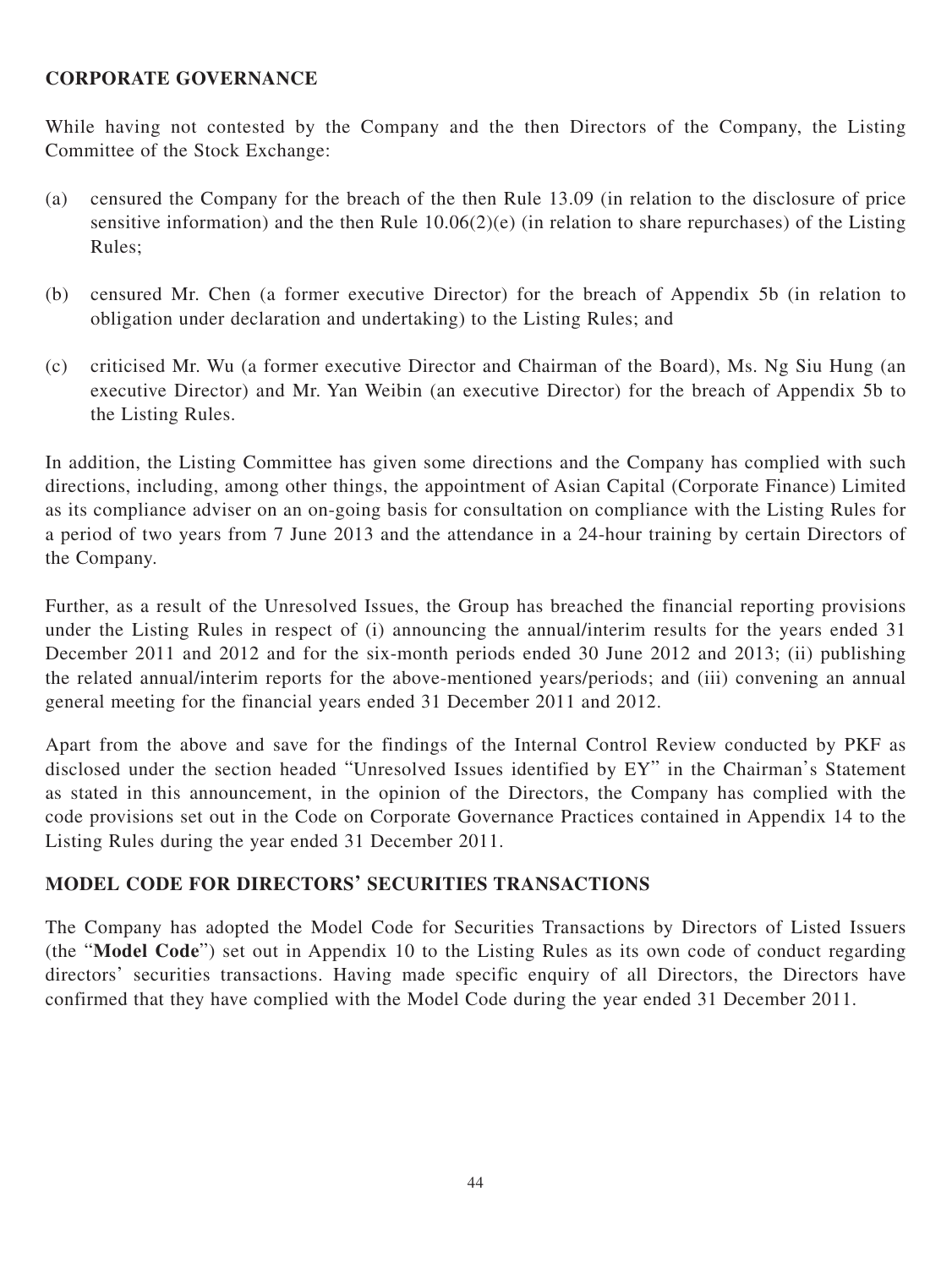#### **SHARE OPTION SCHEME**

On 19 September 2009, the Company adopted a share option scheme (the "**Scheme**"), whereby the Board is empowered to grant options to eligible persons, including directors, employees and advisers of the Group, to subscribe for the Shares.

Since the adoption of the Scheme, no option has been granted under the Scheme.

### **AUDIT COMMITTEE**

The Company has an audit committee, which was established with written terms of reference in compliance with Rules 3.21 to 3.23 of the Listing Rules. The primary duties of the audit committee are to provide our Board with an independent review of the effectiveness of the financial reporting process, internal control and risk management of the Group, to oversee the audit process and to perform other duties and responsibilities stated in the written terms of reference. The audit committee comprises three independent non-executive Directors, namely, Mr. Qiu Weifa, Mr. Jason Wan and Mr. Chan Yuk Tong (Chairman). The Company's and the Group's financial statements for the year ended 31 December 2011 and this announcement have been reviewed by the audit committee.

Following the Unresolved Issues, the SRC and the audit committee were concerned with any weaknesses in the internal control systems of the Company and Ausnutria China which might have given rise to the Unresolved Issues. In view of this, PKF was appointed to review the internal control systems of the Company and Ausnutria China which are relevant to and the weaknesses of which might have given rise to the Unresolved Issues, particularly the sales cycle of Ausnutria China. PKF has also addressed the internal control deficiencies raised by EY and covered in the PwC Report. The findings of the Internal Control Review conducted by PKF and the rectifications implemented by the Group are disclosed under the section headed "Internal Control Review by PKF" of this announcement.

In view of the results of the Internal Control Review, the audit committee, the SRC and the Board consider that the material internal control weaknesses that might have given rise to the Unresolved Issues raised by EY and covered in the PwC Report have been rectified. The audit committee, the SRC and the Board are committed to (i) supervising the management of the Company and Ausnutria China to complete the implementation of PKF's recommendations to rectify the outstanding medium risk internal control weaknesses, and (ii) maintaining sound and effective internal controls to safeguard shareholders' investment and the Group's assets. The Group is in the process of engaging PKF to conduct a review of the other internal control components of the Group not yet covered by the Internal Control Review. The Company will make further announcement when this further internal control review is completed.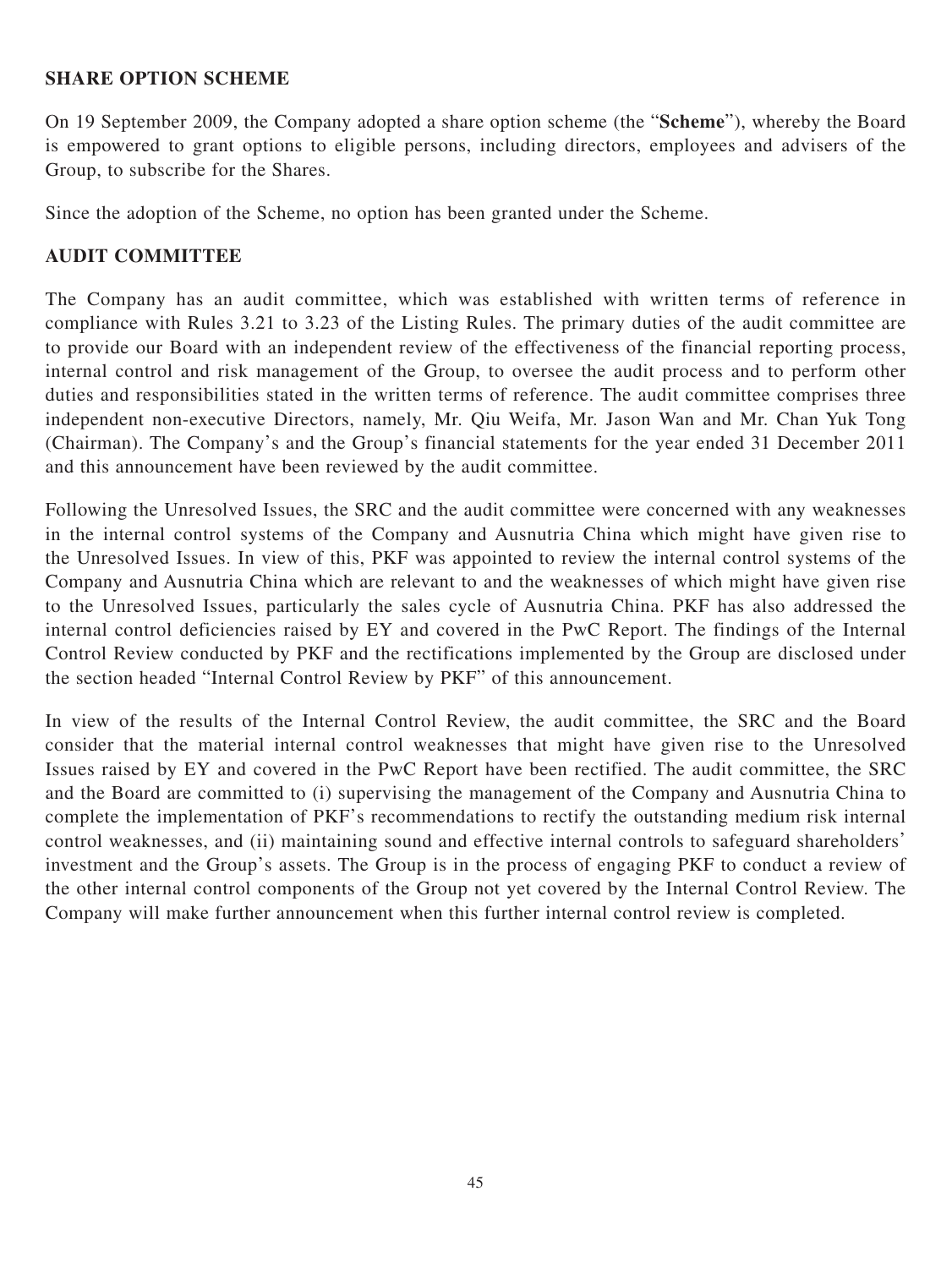#### **EXTRACTS OF CONSOLIDATED FINANCIAL STATEMENTS**

The audited consolidated results of the Company and its subsidiaries for the year ended 31 December 2011 together with the restated comparative figures for the corresponding years ended 31 December 2010 and 2009 are as follows:

#### **CONSOLIDATED STATEMENT OF COMPREHENSIVE INCOME**

Year ended 31 December 2011

|                                                                                                                                   | <b>Notes</b>        | 2011<br><b>RMB'000</b>                      | 2010<br><b>RMB'000</b><br>(Restated)         | 2009<br><b>RMB'000</b><br>(Restated)       |
|-----------------------------------------------------------------------------------------------------------------------------------|---------------------|---------------------------------------------|----------------------------------------------|--------------------------------------------|
| <b>REVENUE</b><br>Cost of sales                                                                                                   | $\mathcal S$        | 629,214<br>(409, 742)                       | 513,890<br>(250,710)                         | 545,584<br>(277, 224)                      |
| Gross profit<br>Other income and gains<br>Selling and distribution expenses<br>Administrative expenses                            | 8                   | 219,472<br>25,976<br>(127,318)<br>(44, 446) | 263,180<br>21,520<br>(174, 449)<br>(21, 584) | 268,360<br>6,898<br>(91, 947)<br>(10, 565) |
| Other expenses<br>Finance costs<br>Share of profits/(losses) of associates<br>Gain on remeasurement of interests upon acquisition | 10<br>18            | (19, 493)<br>(1,436)<br>5,006<br>14,126     | (20, 367)<br>(1,369)<br>(104)                | (41)<br>(4,184)                            |
| Profit before tax<br>Income tax expense                                                                                           | $\mathcal{G}$<br>11 | 71,887<br>(21, 453)                         | 66,827<br>(6,877)                            | 168,521<br>(26, 288)                       |
| PROFIT FOR THE YEAR                                                                                                               |                     | 50,434                                      | 59,950                                       | 142,233                                    |
| Attributable to:<br>Owners of the parent<br>Non-controlling interests                                                             |                     | 44,275<br>6,159                             | 59,950                                       | 142,233                                    |
|                                                                                                                                   |                     | 50,434                                      | 59,950                                       | 142,233                                    |
| EARNINGS PER SHARE ATTRIBUTABLE TO<br>ORDINARY EQUITY HOLDERS<br>OF THE PARENT<br>$-$ basic and diluted (RMB)                     | 13                  | 4.45 cents                                  | 5.74 cents                                   | 16.61 cents                                |
| OTHER COMPREHENSIVE (LOSS)/INCOME                                                                                                 |                     |                                             |                                              |                                            |
| Exchange difference on translation of foreign operations                                                                          |                     | (27,360)                                    | 138                                          | (210)                                      |
| TOTAL COMPREHENSIVE INCOME<br>FOR THE YEAR                                                                                        |                     | 23,074                                      | 60,088                                       | 142,023                                    |
| Attributable to:<br>Owners of the parent<br>Non-controlling interests                                                             |                     | 28,861<br>(5,787)                           | 60,088                                       | 142,023                                    |
|                                                                                                                                   |                     | 23,074                                      | 60,088                                       | 142,023                                    |
|                                                                                                                                   |                     |                                             |                                              |                                            |

Details of the dividends payable and proposed for the year are disclosed in note 12.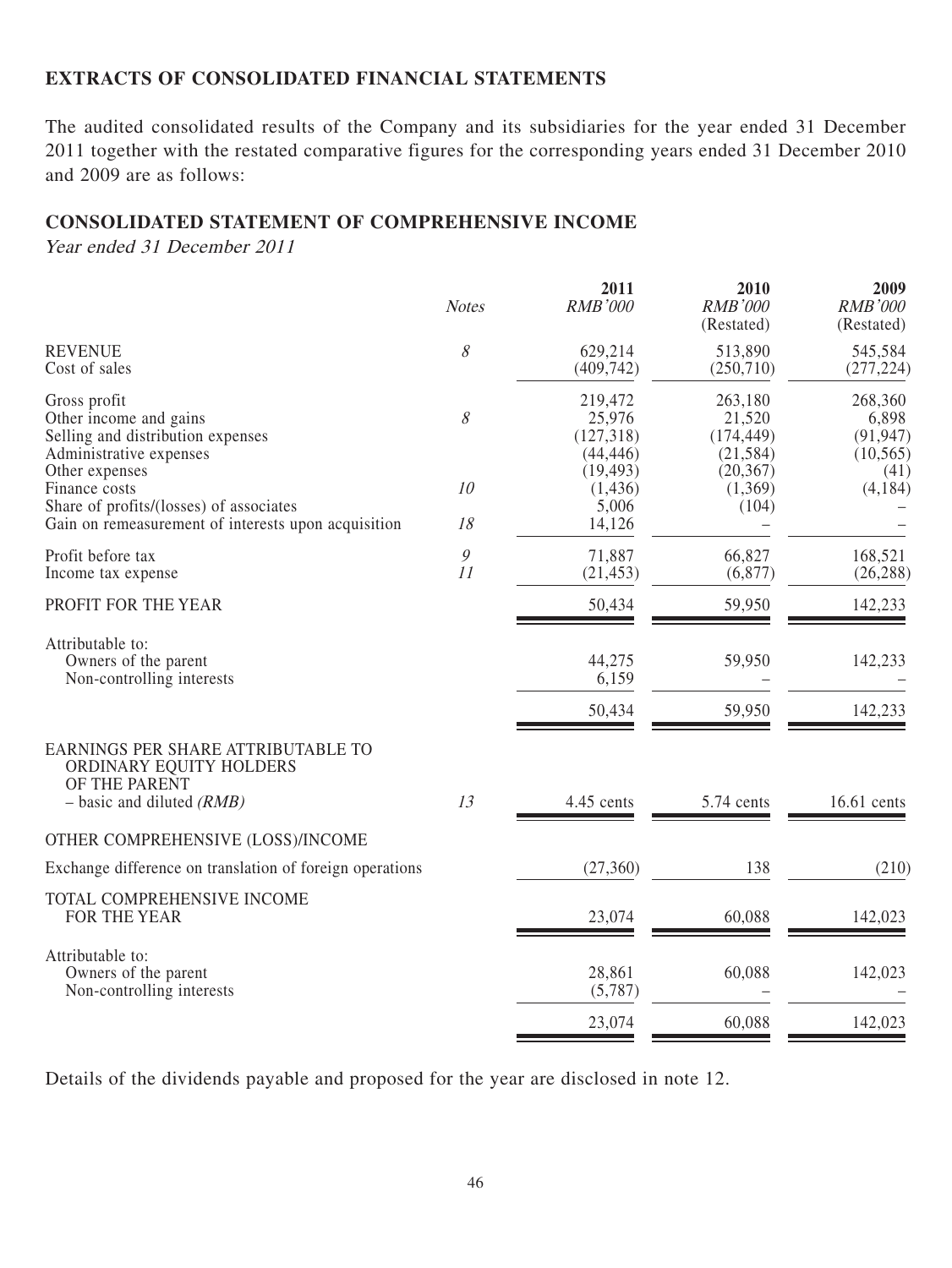## **CONSOLIDATED STATEMENT OF FINANCIAL POSITION**

31 December 2011

| <b>NON-CURRENT ASSETS</b><br>251,619<br>38,161<br>Property, plant and equipment<br>2,199<br>2,256<br>Prepaid land lease payments<br>82,891<br>Goodwill<br>14<br>Other intangible assets<br>326<br>31,305<br>1,855<br>Investments in associates<br>1,730<br>2,611<br>Deferred tax assets<br>22,896<br>4,017<br>23,108<br>Long-term prepayment<br>392,640<br>72,008<br>29,573<br>Total non-current assets<br><b>CURRENT ASSETS</b><br>Inventories<br>261,614<br>126,348<br>Trade and bills receivables<br>15<br>177,792<br>59,045<br>Prepayments, deposits and other receivables<br>49,384<br>88,132<br>68,808<br>Held-to-maturity investments<br>200,000<br>200,000<br>Tax recoverable<br>3,819<br>19,121<br>110,000<br>Time deposits<br>638,984<br>1,465,887<br>Cash and cash equivalents<br>342,241<br>1,626,535<br>Total current assets<br>1,144,850<br>1,131,630<br><b>CURRENT LIABILITIES</b><br>16<br>Trade payables<br>84,297<br>8,784<br>259,508<br>149,286<br>Other payables and accruals<br>Derivative financial instruments<br>1,175<br>91,386<br>Interest-bearing bank loans and other borrowings<br>6,551<br>Tax payable<br>5,204<br>Total current liabilities<br>441,570<br>158,070<br>615,422<br>NET CURRENT ASSETS<br>703,280<br>973,560<br>1,011,113<br>TOTAL ASSETS LESS CURRENT LIABILITIES<br>1,095,920<br>1,045,568<br>1,040,686<br><b>NON-CURRENT LIABILITIES</b><br>Interest-bearing bank loans and other borrowings<br>42,669<br>13,207<br>Defined benefit plan<br>Deferred tax liabilities<br>28,927<br>Other liabilities<br>490<br>85,293<br>Total non-current liabilities<br>1,045,568<br>1,040,686<br>Net assets<br>1,010,627<br><b>EQUITY</b><br>Equity attributable to owners of the parent<br>86,866<br>17<br>92,066<br>Issued capital<br>840,376<br>926,826<br>Reserves<br>Proposed final dividends<br>12<br>26,676<br>927,242<br>1,045,568<br>1,040,686<br>Non-controlling interests<br>83,385<br>Total equity<br>1,010,627<br>1,045,568<br>1,040,686 | <b>Notes</b> | 31 December<br>2011<br><b>RMB'000</b> | 31 December<br>2010<br><b>RMB'000</b> | 31 December<br>2009<br><b>RMB'000</b> |
|---------------------------------------------------------------------------------------------------------------------------------------------------------------------------------------------------------------------------------------------------------------------------------------------------------------------------------------------------------------------------------------------------------------------------------------------------------------------------------------------------------------------------------------------------------------------------------------------------------------------------------------------------------------------------------------------------------------------------------------------------------------------------------------------------------------------------------------------------------------------------------------------------------------------------------------------------------------------------------------------------------------------------------------------------------------------------------------------------------------------------------------------------------------------------------------------------------------------------------------------------------------------------------------------------------------------------------------------------------------------------------------------------------------------------------------------------------------------------------------------------------------------------------------------------------------------------------------------------------------------------------------------------------------------------------------------------------------------------------------------------------------------------------------------------------------------------------------------------------------------------------------------------------------------------------------------------------------------------------------|--------------|---------------------------------------|---------------------------------------|---------------------------------------|
|                                                                                                                                                                                                                                                                                                                                                                                                                                                                                                                                                                                                                                                                                                                                                                                                                                                                                                                                                                                                                                                                                                                                                                                                                                                                                                                                                                                                                                                                                                                                                                                                                                                                                                                                                                                                                                                                                                                                                                                       |              |                                       | (Restated)                            | (Restated)<br>26,934<br>2,313         |
|                                                                                                                                                                                                                                                                                                                                                                                                                                                                                                                                                                                                                                                                                                                                                                                                                                                                                                                                                                                                                                                                                                                                                                                                                                                                                                                                                                                                                                                                                                                                                                                                                                                                                                                                                                                                                                                                                                                                                                                       |              |                                       |                                       |                                       |
|                                                                                                                                                                                                                                                                                                                                                                                                                                                                                                                                                                                                                                                                                                                                                                                                                                                                                                                                                                                                                                                                                                                                                                                                                                                                                                                                                                                                                                                                                                                                                                                                                                                                                                                                                                                                                                                                                                                                                                                       |              |                                       |                                       | 83,093<br>8,747                       |
|                                                                                                                                                                                                                                                                                                                                                                                                                                                                                                                                                                                                                                                                                                                                                                                                                                                                                                                                                                                                                                                                                                                                                                                                                                                                                                                                                                                                                                                                                                                                                                                                                                                                                                                                                                                                                                                                                                                                                                                       |              |                                       |                                       |                                       |
|                                                                                                                                                                                                                                                                                                                                                                                                                                                                                                                                                                                                                                                                                                                                                                                                                                                                                                                                                                                                                                                                                                                                                                                                                                                                                                                                                                                                                                                                                                                                                                                                                                                                                                                                                                                                                                                                                                                                                                                       |              |                                       |                                       | 25,358<br>233,513<br>350,000          |
|                                                                                                                                                                                                                                                                                                                                                                                                                                                                                                                                                                                                                                                                                                                                                                                                                                                                                                                                                                                                                                                                                                                                                                                                                                                                                                                                                                                                                                                                                                                                                                                                                                                                                                                                                                                                                                                                                                                                                                                       |              |                                       |                                       |                                       |
|                                                                                                                                                                                                                                                                                                                                                                                                                                                                                                                                                                                                                                                                                                                                                                                                                                                                                                                                                                                                                                                                                                                                                                                                                                                                                                                                                                                                                                                                                                                                                                                                                                                                                                                                                                                                                                                                                                                                                                                       |              |                                       |                                       |                                       |
|                                                                                                                                                                                                                                                                                                                                                                                                                                                                                                                                                                                                                                                                                                                                                                                                                                                                                                                                                                                                                                                                                                                                                                                                                                                                                                                                                                                                                                                                                                                                                                                                                                                                                                                                                                                                                                                                                                                                                                                       |              |                                       |                                       |                                       |
|                                                                                                                                                                                                                                                                                                                                                                                                                                                                                                                                                                                                                                                                                                                                                                                                                                                                                                                                                                                                                                                                                                                                                                                                                                                                                                                                                                                                                                                                                                                                                                                                                                                                                                                                                                                                                                                                                                                                                                                       |              |                                       |                                       |                                       |
|                                                                                                                                                                                                                                                                                                                                                                                                                                                                                                                                                                                                                                                                                                                                                                                                                                                                                                                                                                                                                                                                                                                                                                                                                                                                                                                                                                                                                                                                                                                                                                                                                                                                                                                                                                                                                                                                                                                                                                                       |              |                                       |                                       |                                       |
|                                                                                                                                                                                                                                                                                                                                                                                                                                                                                                                                                                                                                                                                                                                                                                                                                                                                                                                                                                                                                                                                                                                                                                                                                                                                                                                                                                                                                                                                                                                                                                                                                                                                                                                                                                                                                                                                                                                                                                                       |              |                                       |                                       |                                       |
|                                                                                                                                                                                                                                                                                                                                                                                                                                                                                                                                                                                                                                                                                                                                                                                                                                                                                                                                                                                                                                                                                                                                                                                                                                                                                                                                                                                                                                                                                                                                                                                                                                                                                                                                                                                                                                                                                                                                                                                       |              |                                       |                                       | 92,066<br>893,414<br>55,206           |
|                                                                                                                                                                                                                                                                                                                                                                                                                                                                                                                                                                                                                                                                                                                                                                                                                                                                                                                                                                                                                                                                                                                                                                                                                                                                                                                                                                                                                                                                                                                                                                                                                                                                                                                                                                                                                                                                                                                                                                                       |              |                                       |                                       |                                       |
|                                                                                                                                                                                                                                                                                                                                                                                                                                                                                                                                                                                                                                                                                                                                                                                                                                                                                                                                                                                                                                                                                                                                                                                                                                                                                                                                                                                                                                                                                                                                                                                                                                                                                                                                                                                                                                                                                                                                                                                       |              |                                       |                                       |                                       |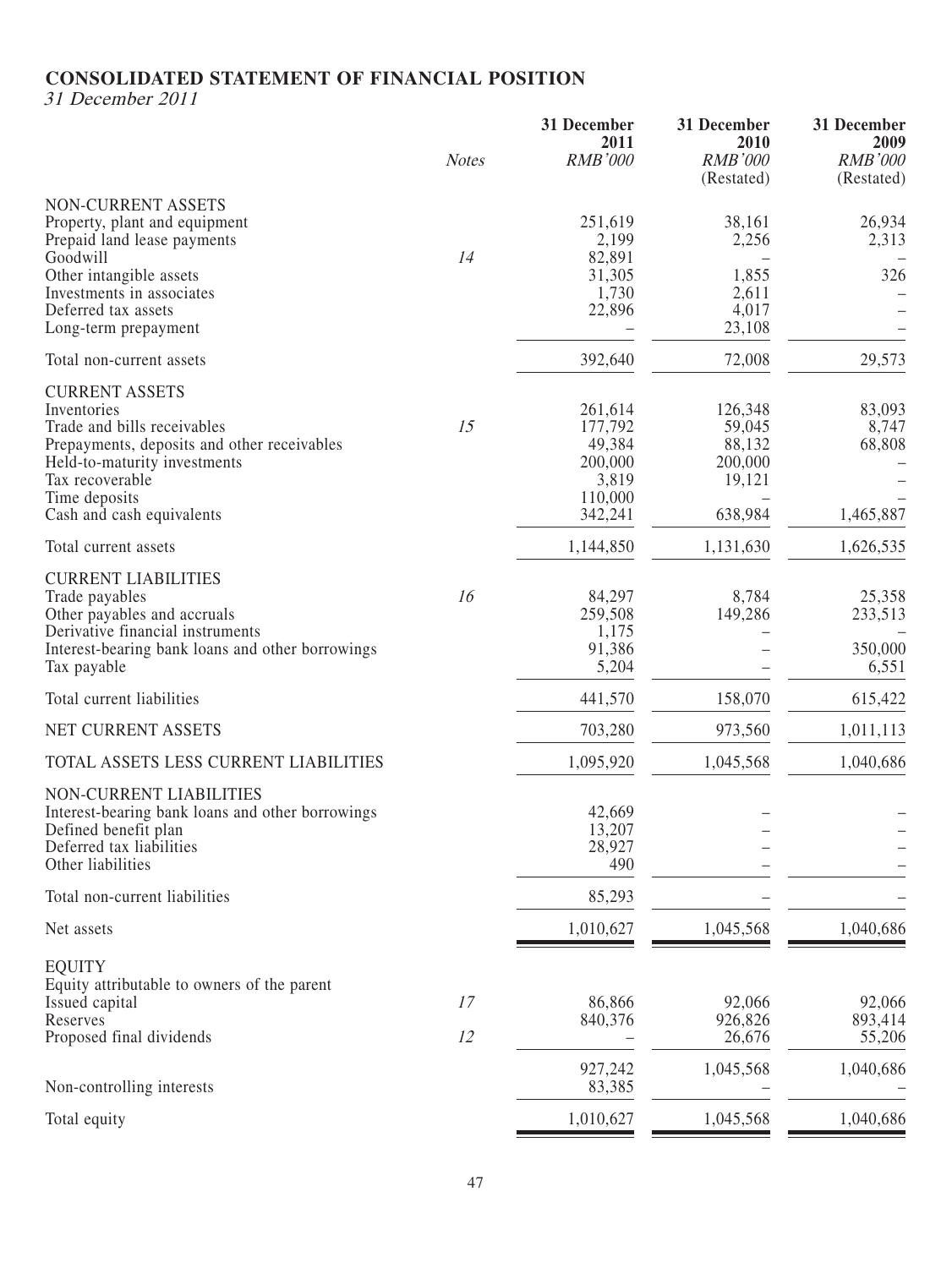#### **1. CORPORATE INFORMATION**

The Company was incorporated as an exempted company with limited liability in the Cayman Islands on 8 June 2009. The registered office of the Company is located at Cricket Square, Hutchins Drive, P.O. Box 2681, Grand Cayman KY1-1111, Cayman Islands. The principal offices of the Group in Mainland China, at Floor 9, XinDaXin Building, No. 168, HuangXing Road (M), Changsha City, Hunan Province; in Hong Kong, at Room 2101, Beautiful Group Tower, 77 Connaught Road Central, Central; and in the Netherlands, at Burgemeester Falkenaweg 58-1 (8442LE), Heerenveen. The Shares were listed on the Main Board of the Stock Exchange on 8 October 2009.

On 30 June 2011, the Group and DDI entered into the Subscription Agreement, pursuant to which the Group subscribed approximately 19.44% of the equity interests in Ausnutria Hyproca from DDI. The transaction was completed on 3 July 2011. On 19 July 2011, the Group and DDI entered the Acquisition Agreement, pursuant to which the Group acquired approximately 31.56% of the equity interests in Ausnutria Hyproca from DDI. The transaction was approved by the Shareholders at the extraordinary general meeting of the Company and completed on 14 October 2011 and 17 October 2011, respectively. Taking into account the approximately 19.44% equity interests acquired on 3 July 2011, the Group collectively held a total of 51% of the equity interests in Ausnutria Hyproca and Ausnutria Hyproca became an indirect non-wholly owned subsidiary of the Company with effect from 17 October 2011.

The Company acts as an investment holding company of the Group. The Group is principally engaged in the production, marketing and distribution of paediatric nutrition products in the PRC. As a result of the Subscription and the Acquisition, the Group is now also engaged in the dairy industry in the Netherlands with activities ranging from research and development, milk collection, processing, production, packaging, marketing and sales of dairy products to customers in the Netherlands and other overseas countries.

#### **2. BASIS OF PREPARATION**

During the audit in respect of the financial statements for the year ended 31 December 2011, certain Unresolved Issues relating to Ausnutria China, a major indirect wholly-owned subsidiary of the Company, were reported by EY, the auditors of the Company, to the Board on 29 March 2012. On the same date, in the interest of the Company and the Shareholders as a whole, the Company then applied for the Suspension of trading of the Shares on the Stock Exchange. Details in relation to the Unresolved Issues are set out in the announcement of the Company dated 28 June 2013.

On 29 March 2012, the SRC comprising two of the independent non-executive Directors, namely Mr. Qiu Weifa and Mr. Chan Yuk Tong, was established by the Board to conduct a review in relation to the Unresolved Issues. The SRC, upon its establishment, requested certain management of the Group, consisting of the chief financial officer of the Company and several senior managers of Ausnutria China who were not associated in any way with the Unresolved Issues to carry out a review to, among other things, quantify the financial impact in relation to the Unresolved Issues. Based on its review, the Management informed the SRC prior to the commencement of the PwC Review that certain sales of Ausnutria China amounting to RMB123 million (equivalent to approximately RMB143.5 million (inclusive of 17% VAT)) were recorded in the accounting system of Ausnutria China in December 2011, but the goods had not yet been delivered to its distributors on or before 31 December 2011 and accordingly, should not be recognised as sales of Ausnutria China in December 2011.

Following the Unresolved Issues raised by EY and the establishment of the SRC, KWM were engaged by the SRC as its legal advisors in relation to the Unresolved Issues. In turn, PwC was appointed by KWM on behalf of the SRC to conduct a forensic review on the Unresolved Issues. PwC issued its report in relation to its findings on the PwC Review to KWM, which was copied to the SRC, on 12 August 2013.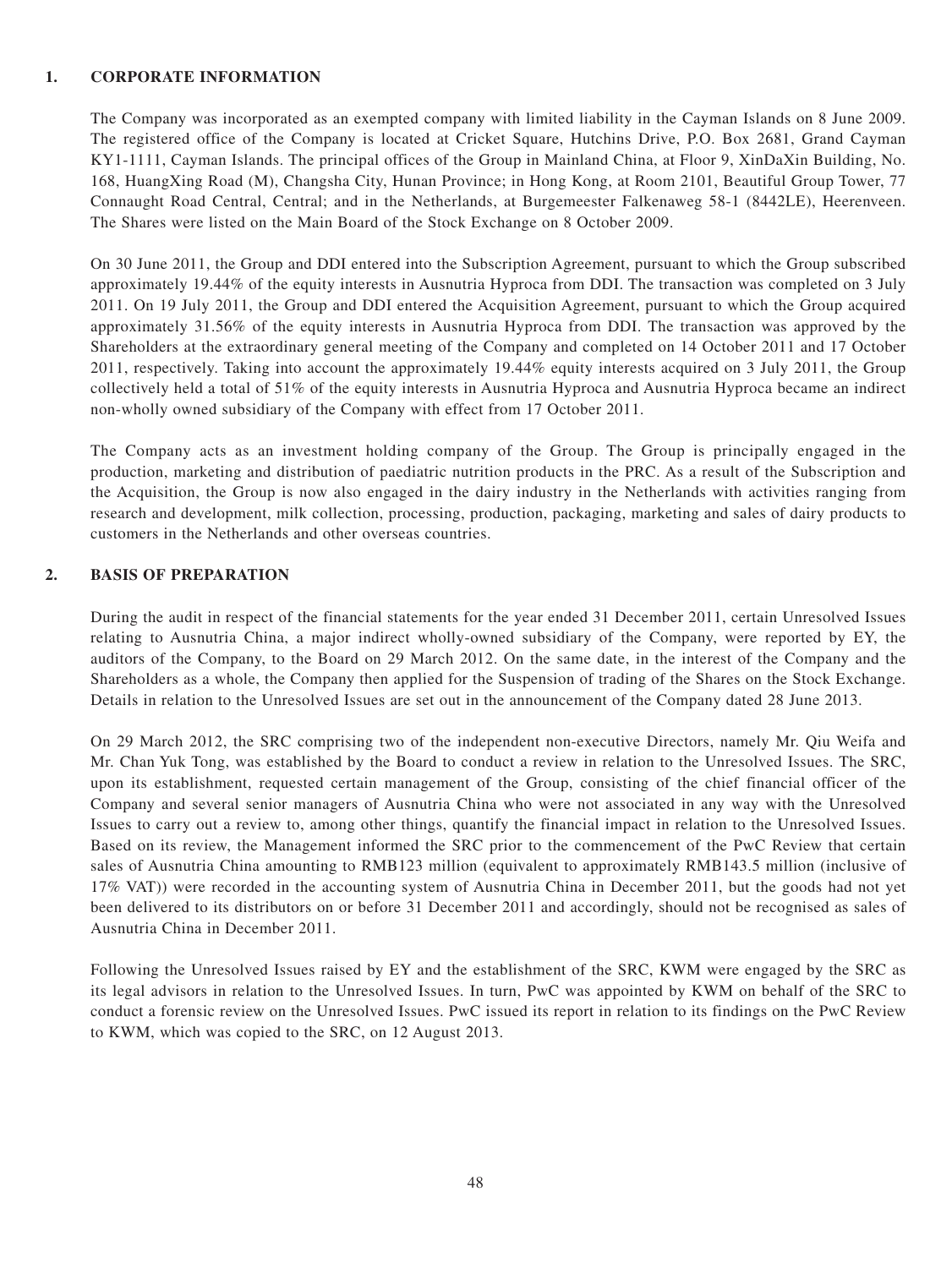The key findings of the PwC Review are:

- (a) the Questionable December Transactions (in respect of which the relevant underlying documents relating to a sample of the Questionable December Transactions appeared to be different from a sample of transactions of Ausnutria China for other months in 2011, and for which the goods involved had not been delivered to the distributors on or before 31 December 2011), should not be recognised as sales of Ausnutria China in December 2011;
- (b) the integrity of Ausnutria China's Old Sales Order System, which had ceased to be used since October 2011 but recorded the Questionable December Transactions) is questionable, as the data in which relating to the Questionable December Transactions had been manually altered. The integrity of the warehouse barcode system of Ausnutria China is also questionable as the data in the warehouse barcode system for December 2011 had been manually altered to match the data previously provided by the management of Ausnutria China to EY; and
- (c) there were discrepancies between the Accounting Records and information provided by the Logistic Service Provider involved in the Unresolved Issues during January to November 2011 as well as discrepancies in the inventory movement records between the Accounting Records and the Warehouse Records in 2011.

In addition to the Questionable December Transactions, PwC also identified other questionable transactions of Ausnutria China amounting to approximately RMB11.5 million (inclusive of VAT) for November 2011 (the "**Questionable November Transactions**") and approximately RMB39.6 million (inclusive of VAT) for the period from January to November in 2011 with a similar pattern to those of the Questionable December Transactions.

Further details in relation to the PwC Review are set out in the announcement of the Company dated 18 August 2013.

Based on the results of the PwC Review and certain responses provided by the Management and the SRC, the Board found that certain employees in the accounting department, the information technology department, the sales department and the logistics department of Ausnutria China were involved in fabricating various delivery documents, including sales orders, delivery notes, the logistic service provider's delivery notes and goods receipts acknowledged by customers, which were presented to EY for examination during the audit with a view to matching the financial data previously provided by certain employees of Ausnutria China to EY and creating the impression that the Questionable November Transactions, the Questionable December Transactions and certain other questionable sales transactions during the period from January to November in 2011 had taken place before the relevant underlying goods were actually delivered. Based on the results of the PwC Review and other work performed by the Management and the SRC, the Board concluded that errors relating to the early recognition of revenue had occurred since October 2009 and extended into 2010 and 2011. The Company's previous published consolidated audited financial statements prior to 1 October 2009, including the financial information shown in the track record periods in the Prospectus dated 24 September 2009, however remained correct.

The SRC and the Board directed the Company to adopt measures to address the Unresolved Issues raised by EY as well as the findings of the PwC Review. These measures have included the restructuring of the Board and the senior management of Ausnutria China, and the implementation of recommendations from an external professional internal control consultant on control weaknesses in the internal control(s) and information technology system(s) of the Company and Ausnutria China that may have given rise to the Unresolved Issues.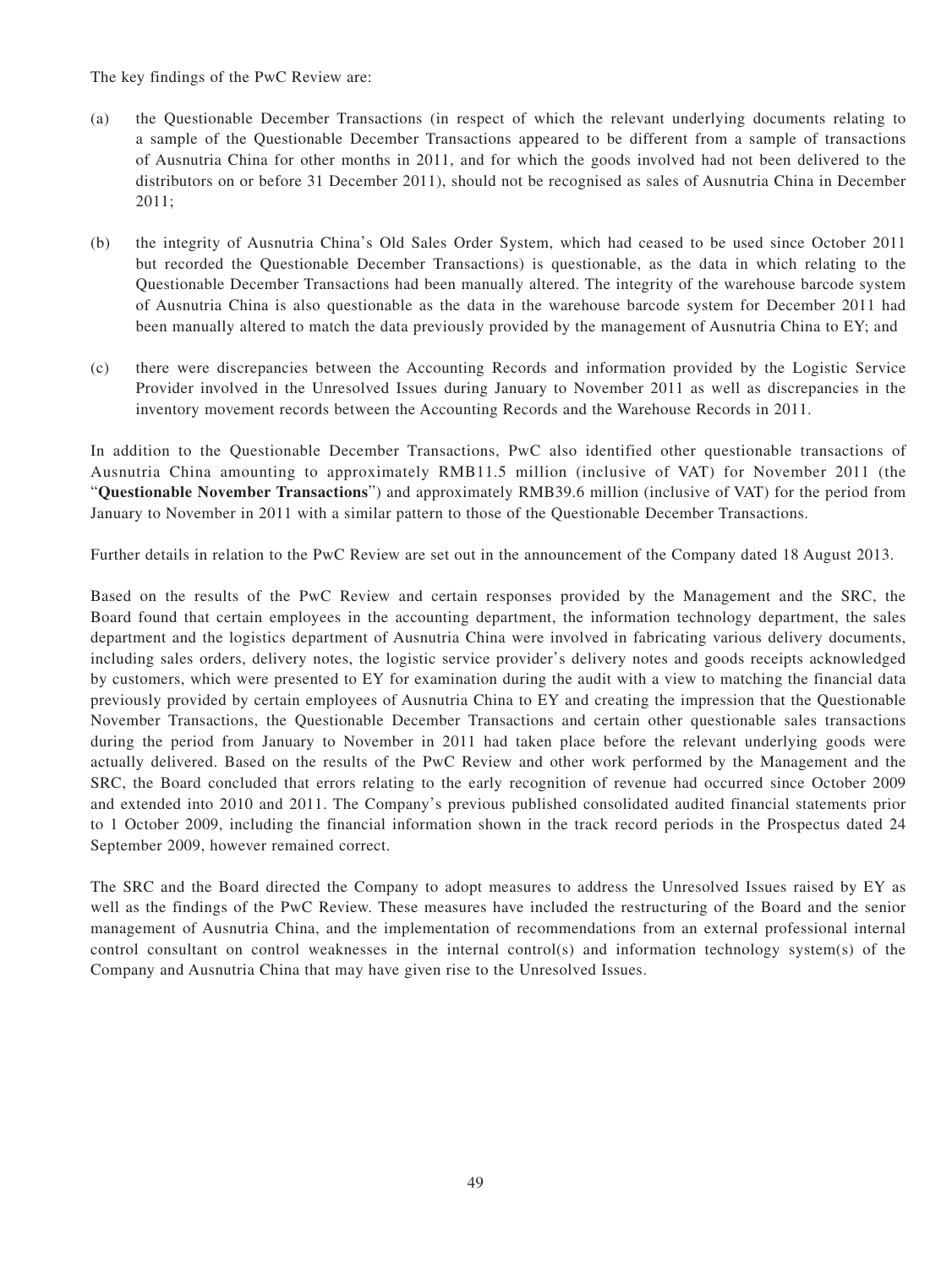Due to the fact that (i) the former chief financial officer of Ausnutria China and a number of employees who might have been involved in the Unresolved Issues had left Ausnutria China and the information gathered from other employees did not appear to be conclusive; (ii) some of the Accounting Records, the Warehouse Records and certain other supporting documents have been manually altered; and (iii) the lack of complete and accurate records of Ausnutria China, as the hard disk which hosted the Old Sales Order System had been inoperable since March 2012 and there was no backed up data available, the SRC and the Board had doubts over the completeness and accuracy of the accounting records in relation to certain sales transactions and the corresponding cost of sales of Ausnutria China for the year ended 31 December 2011 and certain periods prior to that date (as mentioned above) and, accordingly, the related trade receivables and inventories as at 31 December 2011 and the reporting period dates of certain other periods prior to 31 December 2011 (as mentioned above).

The SRC and the Board noted that each of the staff in the sales accounting department (營銷財務部) of Ausnutria China had kept an order book for the distributors that he/she has been responsible for since around 2005. The Order Books were prepared to keep track of the sales order status of and the cash receipts from Ausnutria China's distributors.

In view of the abovementioned doubts over the completeness and accuracy of the accounting records, as the Order Books are the best available alternative information that the SRC and the Board can reasonably rely on, the Management has used the information maintained by the sales accounting department in the Order Books to summarise all the orders and cash receipt information and compared them to the financial statements of Ausnutria China from January 2006 to December 2011. Certain additional procedures were also carried out by the Management, including but not limited to the confirmation and reconciliation of balances with the distributors as at 30 June 2013, certain rollback procedures based on the confirmed balances of trade receivables and reconciling the cash receipts as set out in the Order Books with Ausnutria China's bank statements for the relevant years.

Based on the results of the PwC Review and the information available at the date of approval of these consolidated financial statements, the SRC and the Board believe that the Questionable December Transactions, the Questionable November Transactions and other questionable sales transactions, if any, during the period from January to November in 2011 should have been excluded from this preparation of the consolidated financial statements of the Group for the year ended 31 December 2011 and all significant adjustments in relation to the Unresolved Issues have been put through to adjust the consolidated financial statements for the six month period ended 31 December 2009 (and therefore for the year ended 31 December 2009), and for the year ended 31 December 2010 so as to reflect the errors due to the early recognition of revenue which had occurred since October 2009, the details of such prior year adjustments are set out in note 6 to the financial statements in this announcement.

The Board would like to draw to the attention of the shareholders that while there is no impact of the Unresolved Issues on the issued consolidated financial statements for the track record periods ended 30 June 2009 included in the Prospectus dated 24 September 2009, the previously issued consolidated financial statements for the years ended 31 December 2009 and 2010 cannot be relied on. In order to give the shareholders a clear view on the adjustments to these previous years, along with the restated 2010 consolidated financial statements, the Board decided to additionally disclose the full set of the restated 2009 consolidated financial statements as additional comparative information to the 2011 consolidated financial statements.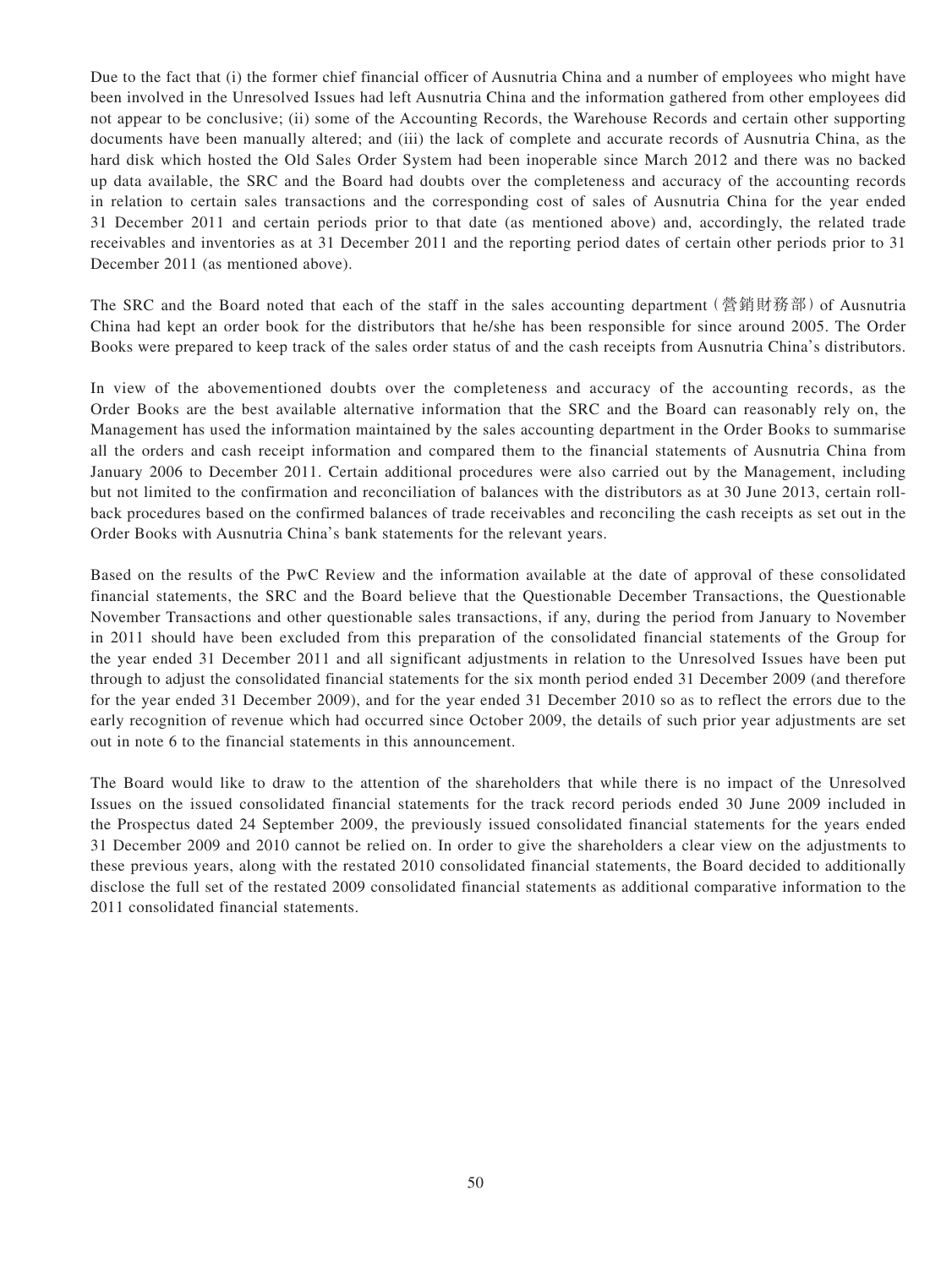#### **3. BASIS OF PRESENTATION**

These financial statements have been prepared in accordance with International Financial Reporting Standards ("**IFRSs**") (which include all International Financial Reporting Standards, International Accounting Standards ("**IASs**") and Interpretations) issued by the International Accounting Standards Board (the "**IASB**"), and the disclosure requirements of Hong Kong Companies Ordinance. They have been prepared under the historical cost convention, except for derivative financial instruments, which have been measured at fair value. These financial statements are presented in RMB and all values are rounded to the nearest thousand (RMB'000) except when otherwise indicated.

#### **Basis of consolidation**

The consolidated financial statements include the financial statements of the Company and its subsidiaries for the year ended 31 December 2011.The financial statements of the subsidiaries are prepared for the same reporting period as the Company, using consistent accounting policies. The results of subsidiaries are consolidated from the date of acquisition, being the date on which the Group obtains control, and continue to be consolidated until the date that such control ceases. All intra-group balances, transactions, unrealised gains and losses resulting from intra-group transactions and dividends are eliminated on consolidation in full.

Total comprehensive income within a subsidiary is attributed to the non-controlling interest even if it results in a deficit balance.

A change in the ownership interest of a subsidiary, without a loss of control, is accounted for as an equity transaction.

If the Group loses control over a subsidiary, it derecognises (i) the assets (including goodwill) and liabilities of the subsidiary, (ii) the carrying amount of any non-controlling interest and (iii) the cumulative translation differences recorded in equity; and recognises (i) the fair value of the consideration received, (ii) the fair value of any investment retained and (iii) any resulting surplus or deficit in profit or loss. The Group's share of components previously recognised in other comprehensive income is reclassified to profit or loss or retained profits, as appropriate.

#### **4. CHANGES IN ACCOUNTING POLICY AND DISCLOSURES**

The Group has adopted the following revised IFRSs for the first time for the current year's financial statements.

| <b>IFRS</b> 1 Amendment    | Amendment to IFRS 1 First-time Adoption of International Financial Reporting |
|----------------------------|------------------------------------------------------------------------------|
|                            | Standards - Limited Exemption from Comparative IFRS 7 Disclosures for        |
|                            | <b>First-time Adopters</b>                                                   |
| IAS 24 (Revised)           | <b>Related Party Disclosures</b>                                             |
| IAS 32 Amendment           | Amendment to IAS 32 Financial Instruments: Presentation – Classification of  |
|                            | Rights Issues                                                                |
| <b>IFRIC 14 Amendments</b> | Amendments to IFRIC 14 Prepayments of a Minimum Funding Requirement          |
| <b>IFRIC 19</b>            | <b>Extinguishing Financial Liabilities with Equity Instruments</b>           |
| Improvements to IFRSs 2010 | Amendments to a number of IFRSs issued in May 2010                           |
|                            |                                                                              |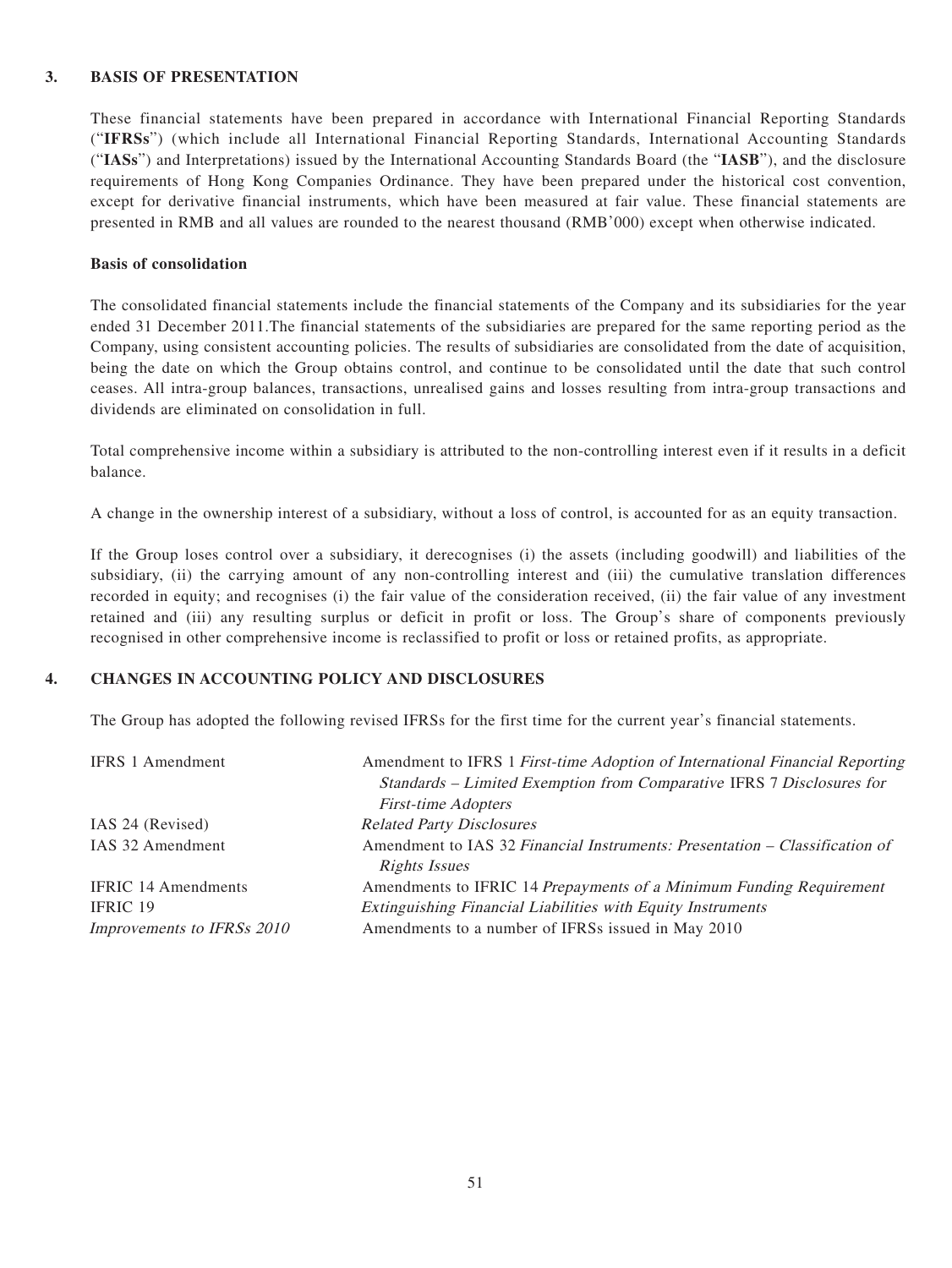#### **5. ISSUED BUT NOT YET EFFECTIVE INTERNATIONAL FINANCIAL REPORTING STANDARDS**

The Group has not applied the following new and revised IFRSs that have been issued but are not yet effective in these financial statements.

| <b>IFRS 1 Amendments</b>                           | Amendments to IFRS 1 First-time Adoption of International Financial                                                             |
|----------------------------------------------------|---------------------------------------------------------------------------------------------------------------------------------|
|                                                    | Reporting Standards - Severe Hyperinflation and Removal of Fixed Dates for<br>First-time Adopters <sup>1</sup>                  |
| <b>IFRS 1 Amendments</b>                           | Amendments to IFRS 1 First-time Adoption of International Financial                                                             |
|                                                    | Reporting Standards - Government Loans <sup>4</sup>                                                                             |
| <b>IFRS 7 Amendments</b>                           | Amendments to IFRS 7 Financial Instruments: Disclosures - Transfers of<br>Financial Assets <sup>1</sup>                         |
| <b>IFRS 7 Amendments</b>                           | Amendments to IFRS 7 Financial Instruments: Disclosures - Offsetting<br>Financial Assets and Financial Liabilities <sup>4</sup> |
| IFRS 9                                             | Financial Instruments <sup>6</sup>                                                                                              |
| <b>IFRS 10</b>                                     | Consolidated Financial Statements <sup>4</sup>                                                                                  |
| <b>IFRS 11</b>                                     | Joint Arrangements <sup>4</sup>                                                                                                 |
| <b>IFRS 12</b>                                     | Disclosure of Interests in Other Entities <sup>4</sup>                                                                          |
| IFRS 10, IFRS 11, and<br><b>IFRS 12 Amendments</b> | Amendments to IFRS 10, IFRS 11 and IFRS 12 - Transition Guidance <sup>4</sup>                                                   |
| IFRS 10, IFRS 12 and                               | Amendments to IFRS 10, IFRS 12 and IAS 27 (Revised) – Investment Entities <sup>5</sup>                                          |
| IAS 27 (Revised) Amendments                        |                                                                                                                                 |
| IFRS 13                                            | Fair Value Measurement <sup>4</sup>                                                                                             |
| <b>IAS 1 Amendments</b>                            | Amendments to IAS 1 Presentation of Financial Statements - Presentation of<br>Items of Other Comprehensive Income <sup>3</sup>  |
| IAS 12 Amendments                                  | Amendments to IAS 12 Income Taxes - Deferred Tax: Recovery of Underlying<br>Assets <sup>2</sup>                                 |
| <b>IAS 19 Amendments</b>                           | Employee Benefits <sup>4</sup>                                                                                                  |
| IAS 27 (Revised)                                   | Separate Financial Statements <sup>4</sup>                                                                                      |
| IAS 28 (Revised)                                   | Investments in Associates and Joint Ventures <sup>4</sup>                                                                       |
| IAS 32 Amendments                                  | Amendments to IAS 32 Financial Instruments: Presentation - Offsetting                                                           |
|                                                    | Financial Assets and Financial Liabilities <sup>5</sup>                                                                         |
| IAS 36 Amendments                                  | Amendments to IAS 36 Impairment of Assets - Recoverable Amount<br>Disclosures for Non-Financial Assets <sup>5</sup>             |
| IAS 39 Amendments                                  | Amendments to IAS 39 Novation of Derivatives and Continuation of Hedge<br>Accounting <sup>5</sup>                               |
| <b>IFRIC 20</b>                                    | Stripping Costs in the Production Phase of a Surface Mine <sup>4</sup>                                                          |
| <b>IFRIC 21</b>                                    | Levies <sup>5</sup>                                                                                                             |
| <b>Annual Improvements</b><br>2009-2011 Cycle      | Amendments to a number of IFRSs issued in May 2012 <sup>4</sup>                                                                 |

<sup>1</sup> Effective for annual periods beginning on or after 1 July 2011

- <sup>2</sup> Effective for annual periods beginning on or after 1 January 2012
- <sup>3</sup> Effective for annual periods beginning on or after 1 July 2012
- <sup>4</sup> Effective for annual periods beginning on or after 1 January 2013
- $5$  Effective for annual periods beginning on or after 1 January 2014
- $6$  Effective for annual periods beginning on or after 1 January 2015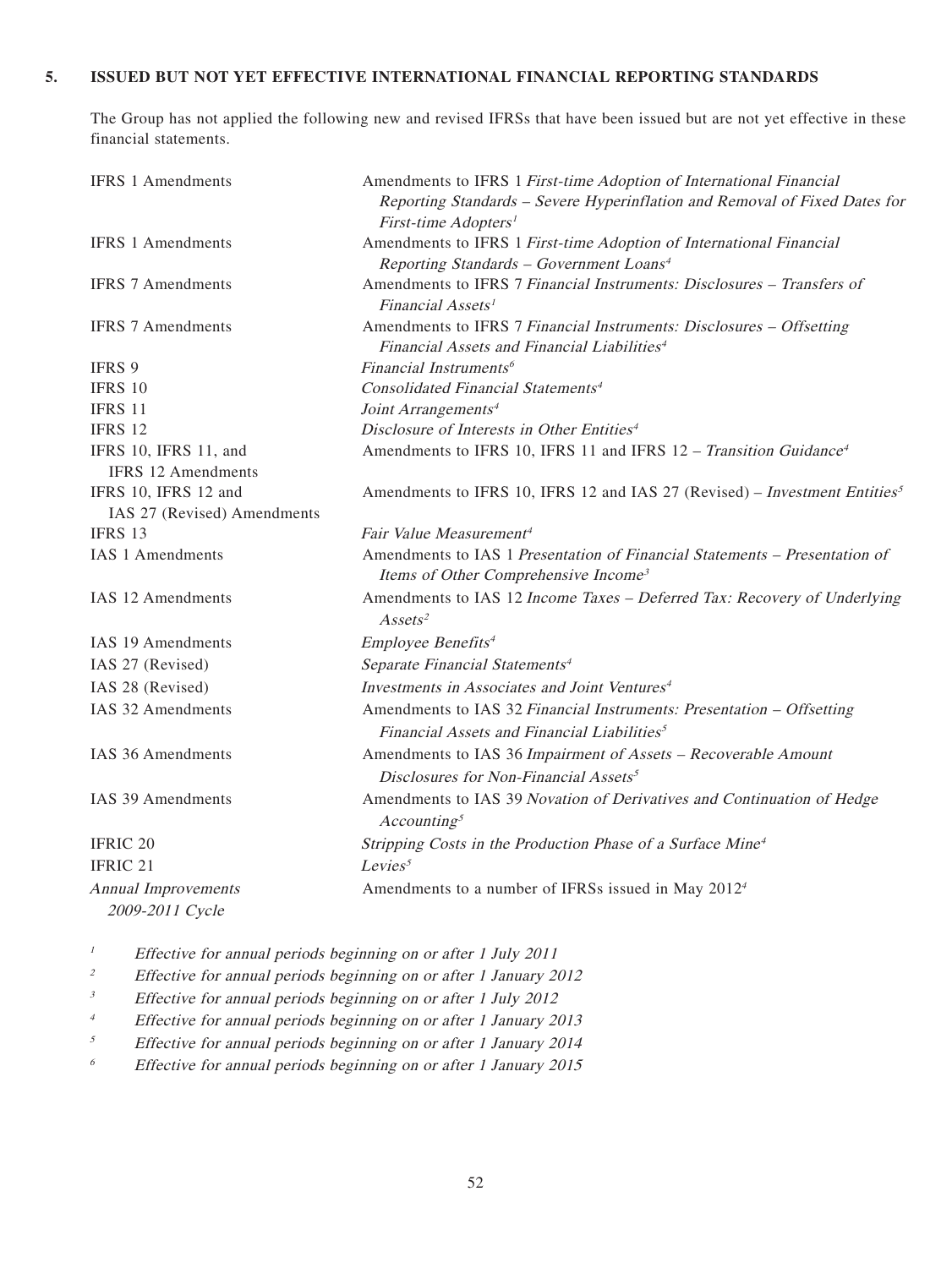#### **6. CORRECTION OF PRIOR YEARS' ERRORS**

As explained in note 2 to the financial statements in this announcement, in certain prior periods, Ausnutria China had recorded certain of its sales in advance of their delivery to customers. Such errors occurred from October 2009. The comparative consolidated financial statements of the Group for the years ended 31 December 2009 and 2010 have been restated to correct the errors based on the Management's best estimation. The effect of the restatement on those financial statements is summarised below:

|                                                                                   | For the<br>year ended<br>31 December<br>2010 | For the<br>year ended<br>31 December<br>2009 |
|-----------------------------------------------------------------------------------|----------------------------------------------|----------------------------------------------|
|                                                                                   |                                              |                                              |
|                                                                                   |                                              |                                              |
|                                                                                   |                                              |                                              |
|                                                                                   |                                              |                                              |
|                                                                                   | <b>RMB'000</b>                               | <b>RMB'000</b>                               |
| Decrease in revenue                                                               | (65, 443)                                    | (78, 193)                                    |
| Decrease in cost of sales                                                         | (11,079)                                     | (38, 306)                                    |
| Decrease in profit before tax                                                     | (54, 364)                                    | (39, 887)                                    |
| Decrease in profit for the year                                                   | (50, 217)                                    | (39, 887)                                    |
| Restated earnings per share attributable to ordinary equity holders of the parent |                                              |                                              |
| $-$ basic and diluted (RMB)                                                       | 5.74 cents                                   | $16.61$ cents                                |
|                                                                                   | As at                                        | As at                                        |
|                                                                                   | 31 December                                  | 31 December                                  |
|                                                                                   | 2010                                         | 2009                                         |
|                                                                                   | <b>RMB'000</b>                               | <b>RMB'000</b>                               |
| Increase in inventories                                                           | 49,385                                       | 38,306                                       |
| Decrease in trade and bills receivables                                           | (61, 918)                                    | (9,300)                                      |
| Increase in prepayments, deposits and other receivables                           | 7,398                                        |                                              |
| Increase in tax recoverable                                                       | 4,148                                        |                                              |
| Increase in deposits received, other payables and accruals                        | 89,117                                       | 68,893                                       |

The directors consider that the errors did not occur prior to 30 June 2009 and, accordingly, no restatements on those financial statements that were issued for the periods/years ended on or before prior to 30 June 2009 is made.

#### **7. OPERATING SEGMENT INFORMATION**

For management purposes, the Group is organised into business units based on their products and services and has two reportable operating segments in 2011 as follows:

- (a) the Ausnutria segment comprises the manufacturing and sale of own-branded paediatric cow milk formula products in Mainland China and Hong Kong; and
- (b) the Ausnutria Hyproca segment comprises the manufacture and sales of dairy products in the Netherlands on a subcontract basis for its customers as well as for the sales of its own-branded products in the PRC and other overseas countries.

In 2010 and 2009, the Group only had a single operating and reportable segment, which was the Ausnutria segment. During 2010 and 2009, all the Group's major operations, customers and non-current assets were located in the PRC.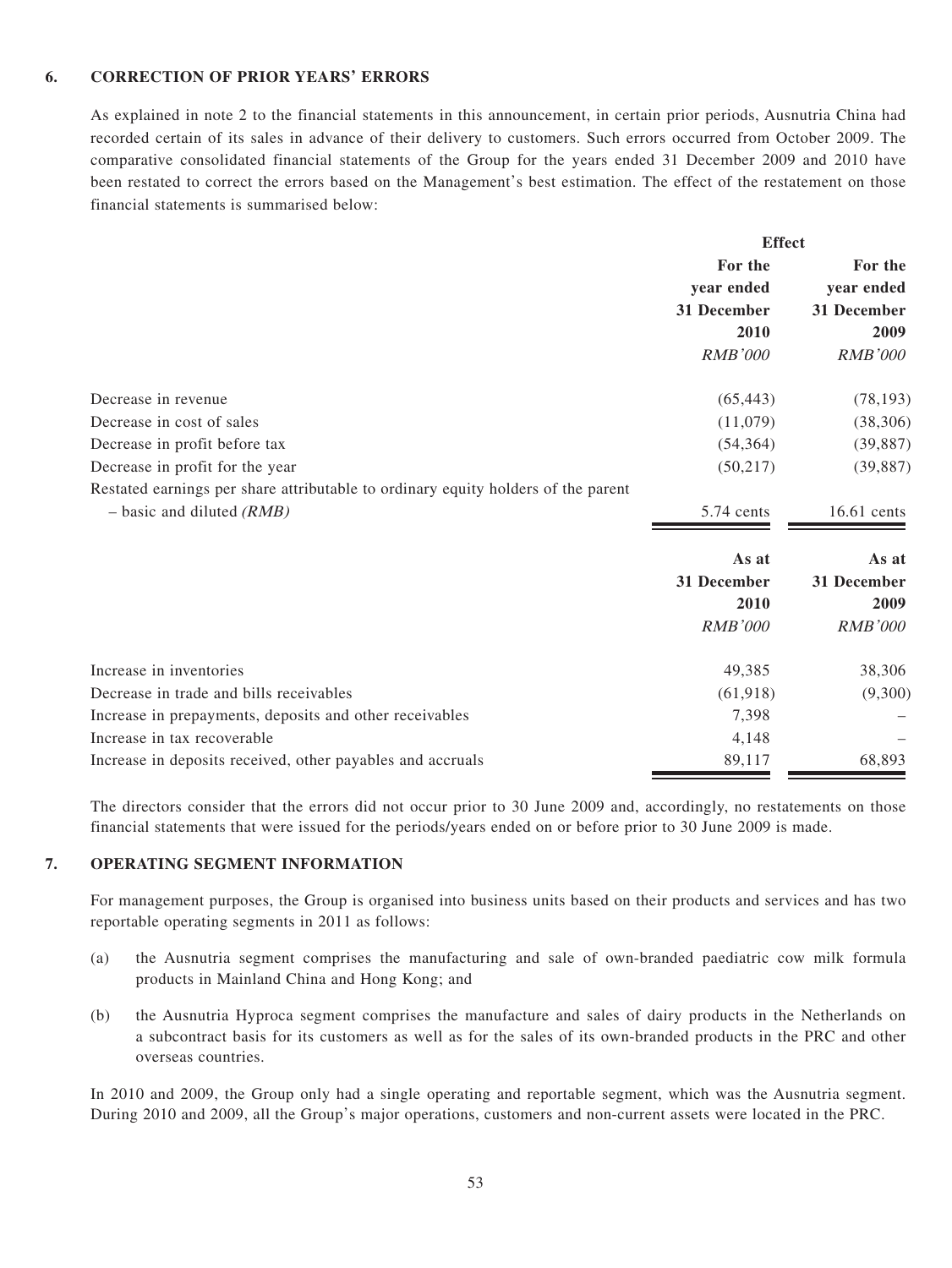Management monitors the results of the Group's operating segments separately for the purpose of making decisions about resources allocation and performance assessment. Segment performance is evaluated based on reportable segment profit which is a measure of adjusted profit before tax from continuing operations. The adjusted profit before tax from continuing operations is measured consistently with the Group's profit before tax from continuing operations except that interest income, finance costs, as well as unallocated head office and corporate results are excluded from such measurement.

Segment assets exclude cash and cash equivalents, time deposits, held-to-maturity investments, and other unallocated head office and corporate assets as these assets are managed on a group basis.

Segment liabilities exclude interest-bearing bank and other borrowings as these liabilities are managed on a group basis.

Year ended 31 December 2011

|                                                  | Ausnutria<br><b>RMB'000</b> | Ausnutria<br>Hyproca<br><b>RMB'000</b> | <b>Total</b><br><b>RMB'000</b> |
|--------------------------------------------------|-----------------------------|----------------------------------------|--------------------------------|
| <b>Segment revenue</b>                           |                             |                                        |                                |
| Sales to external customers                      | 417,310                     | 211,904                                | 629,214                        |
| Revenue from operations                          | 417,310                     | 211,904                                | 629,214                        |
| <b>Segment results</b>                           | 57,986                      | 18,023                                 | 76,009                         |
| Reconciliation:                                  |                             |                                        |                                |
| Interest income                                  |                             |                                        | 5,002                          |
| Finance costs                                    |                             |                                        | (1, 436)                       |
| Corporate and other unallocated expenses         |                             |                                        | (7,688)                        |
| Profit before tax                                |                             |                                        | 71,887                         |
| <b>Segment assets</b>                            | 343,471                     | 552,390                                | 895,861                        |
| Reconciliation:                                  |                             |                                        |                                |
| Elimination of intersegment receivables          |                             |                                        | (27, 804)                      |
| Corporate and other unallocated assets           |                             |                                        | 669,433                        |
| Total assets                                     |                             |                                        | 1,537,490                      |
| <b>Segment liabilities</b>                       | 264,996                     | 198,237                                | 463,233                        |
| Reconciliation:                                  |                             |                                        |                                |
| Elimination of intersegment payables             |                             |                                        | (27, 756)                      |
| Corporate and other unallocated liabilities      |                             |                                        | 91,386                         |
| Total liabilities                                |                             |                                        | 526,863                        |
| Other segment information                        |                             |                                        |                                |
| Share of profits of associates                   | 5,006                       |                                        | 5,006                          |
| Impairment losses recognised in the statement of |                             |                                        |                                |
| comprehensive income                             | 1,307                       |                                        | 1,307                          |
| Investments in associates                        | 1,730                       |                                        | 1,730                          |
| Depreciation and amortisation                    | 5,251                       | 5,468                                  | 10,719                         |
| Capital expenditure*                             | 15,992                      | 8,350                                  | 24,342                         |

\* Capital expenditure consists of additions to property, plant and equipment and intangible assets.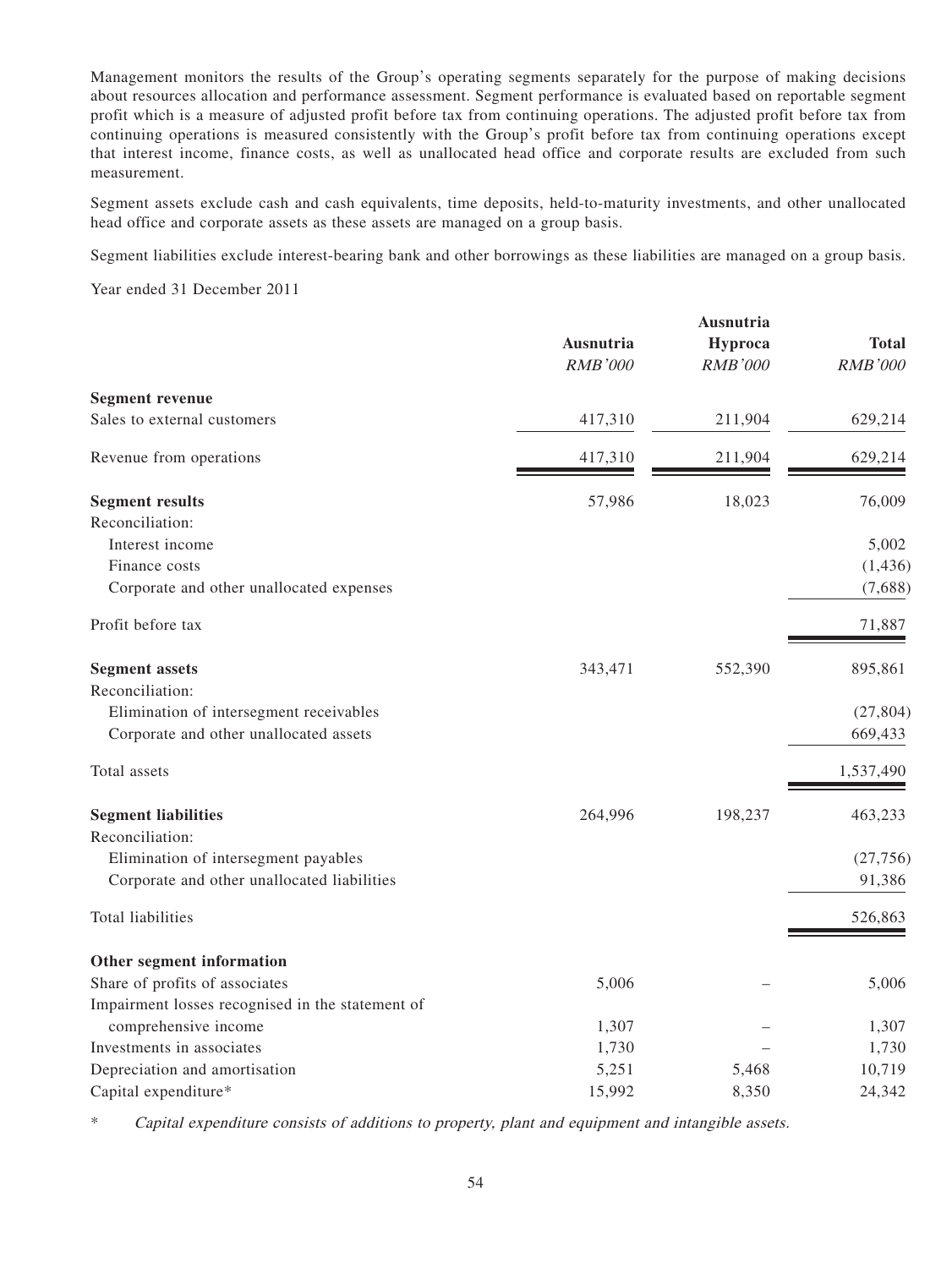#### **Geographical information**

#### **(a) Revenue from external customers**

|                 | 2011<br><b>RMB'000</b> |
|-----------------|------------------------|
| Mainland China  | 441,051                |
| The Netherlands | 148,658                |
| Others          | 39,505                 |
|                 | 629,214                |

The revenue information above is based on the locations of customers.

#### **(b) Non-current assets**

|                 | 2011<br><b>RMB'000</b> |
|-----------------|------------------------|
| Mainland China  | 78,234                 |
| The Netherlands | 291,510                |
|                 | 369,744                |

The non-current asset information above is based on the locations of the assets and excludes deferred tax assets.

#### **Information about major customers**

During the year, there was no revenue from a single external customer which accounted for 10% or more of the Group's total revenue (2010 and 2009: Nil).

#### **8. REVENUE, OTHER INCOME AND GAINS**

Revenue represents the net invoiced value of goods sold, after deduction of allowances for returns and trade discounts.

An analysis of the Group's revenue, other income and gains is as follows:

| <b>Notes</b> | 2011<br><b>RMB'000</b> | 2010<br><b>RMB'000</b> | 2009<br><b>RMB'000</b> |
|--------------|------------------------|------------------------|------------------------|
|              |                        | (Restated)             | (Restated)             |
|              |                        |                        |                        |
|              | 629,214                | 513,890                | 545,584                |
|              |                        |                        |                        |
|              | 5,002                  | 3,892                  | 4,194                  |
|              |                        |                        |                        |
|              | 10,300                 | 9,038                  |                        |
| (i)          | 1,681                  | 4,668                  |                        |
| (ii)         | 8,018                  |                        |                        |
|              | 975                    | 3,922                  | 2,704                  |
|              | 25,976                 | 21,520                 | 6,898                  |
|              |                        |                        |                        |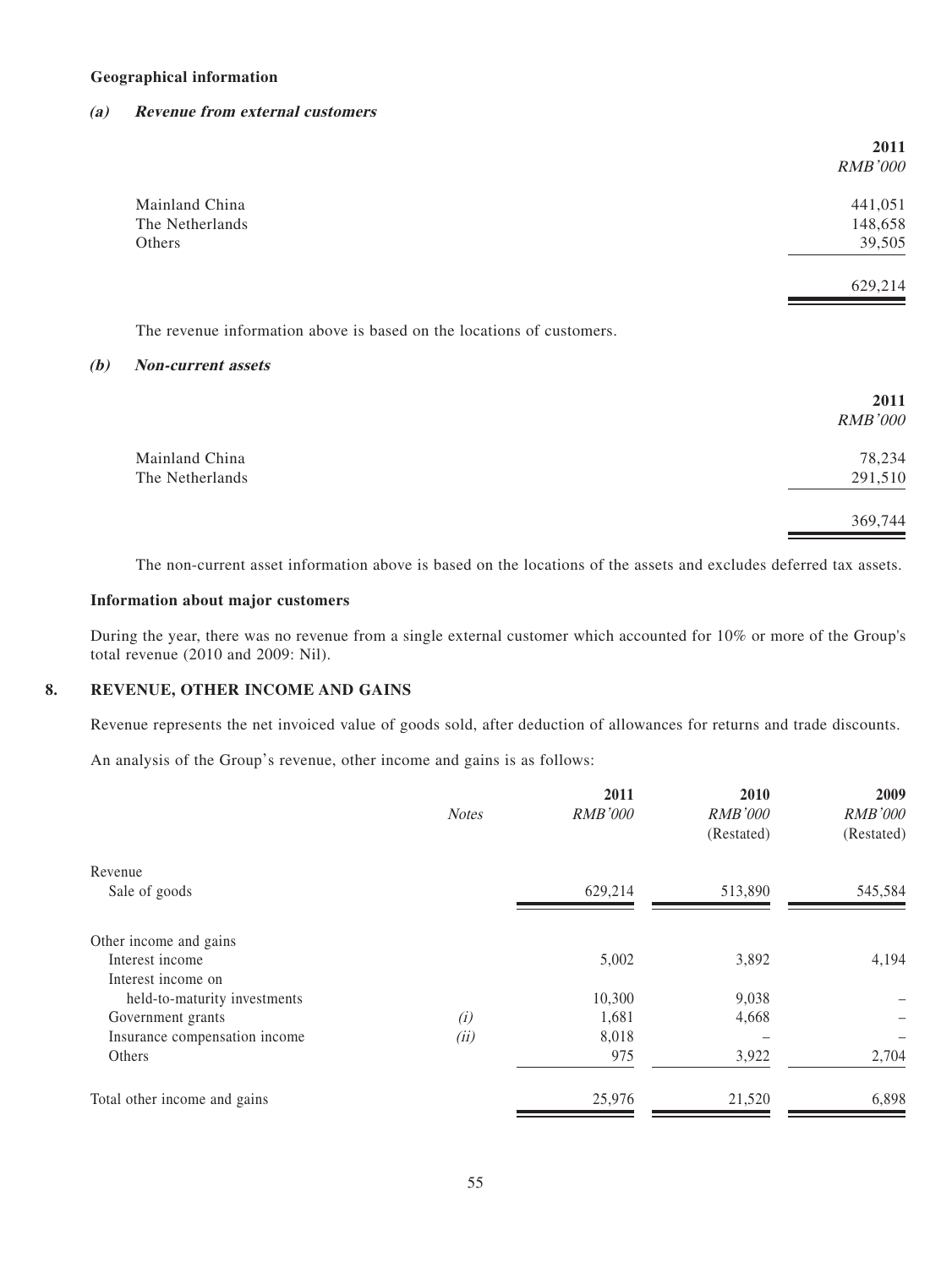- (i) Various government grants have been received for investments in Hunan province in Mainland China in which the Company's subsidiaries operate. There were no unfulfilled conditions or contingencies relating to these grants.
- (ii) During the year ended 31 December 2011, there was an accident out-broken in one of the production facilities of the Ausnutria Hyproca Group located in the Netherlands. The Ausnutria Hyproca Group received a compensation income from the insurance company to cover all its losses incurred as a result of the explosion.

As disclosed in note 2, since the relevant books and records are incomplete, no representation is made by the Board as to the completeness, occurrence and accuracy of the revenue for the year ended 31 December 2011.

#### **9. PROFIT BEFORE TAX**

The Group's profit before tax is arrived at after charging:

|                                                   |              | 2011           | 2010           | 2009       |
|---------------------------------------------------|--------------|----------------|----------------|------------|
|                                                   | <b>Notes</b> | <b>RMB'000</b> | <b>RMB'000</b> | RMB'000    |
|                                                   |              |                | (Restated)     | (Restated) |
| Cost of inventories sold                          |              | 408,435        | 250,710        | 227,224    |
| Write-down of inventories to net realisable value |              | 1,307          |                |            |
| Cost of sales                                     |              | 409,742        | 250,710        | 227,224    |
| Depreciation                                      |              | 9,849          | 2,979          | 2,254      |
| Amortisation of prepaid land lease payments       |              | 57             | 57             | 57         |
| Amortisation of other intangible assets           |              | 813            | 118            | 67         |
| Minimum lease payments under operating leases:    |              |                |                |            |
| <b>Buildings</b>                                  |              | 1,544          | 402            | 420        |
| Loss on disposal of property, plant and equipment |              |                |                | 23         |
| Write-off of trade receivables*                   |              |                | 4,956          |            |
| Foreign exchange differences, net*                |              | 9,541          | 15,355         | 18         |
| Transaction costs of the Subscription and         |              |                |                |            |
| Acquisition*                                      | 18           | 7,257          |                |            |
| Auditors' remuneration                            |              | 4,382          | 1,350          | 900        |
| Advertising and promotion expenses                |              | 78,264         | 134,514        | 65,908     |
| Employee benefit expenses (including directors'   |              |                |                |            |
| remuneration):                                    |              |                |                |            |
| Wages, salaries and staff welfare                 |              | 52,779         | 29,784         | 13,306     |
| Pension scheme contributions**                    |              | 4,454          | 1,349          | 923        |
|                                                   |              | 57,233         | 31,133         | 14,229     |

\* The write-off of trade receivables, transaction costs of the Subscription and Acquisition and foreign exchange differences are included in other expenses in the consolidated statement of comprehensive income.

\*\* At 31 December 2011, the Group had no forfeited contributions available to reduce its contributions to the pension scheme in future years (2010 and 2009: Nil).

As disclosed in note 2, since the relevant books and records are incomplete, no representation is made by the Board as to the completeness, occurrence and accuracy of the cost of sales for the year ended 31 December 2011.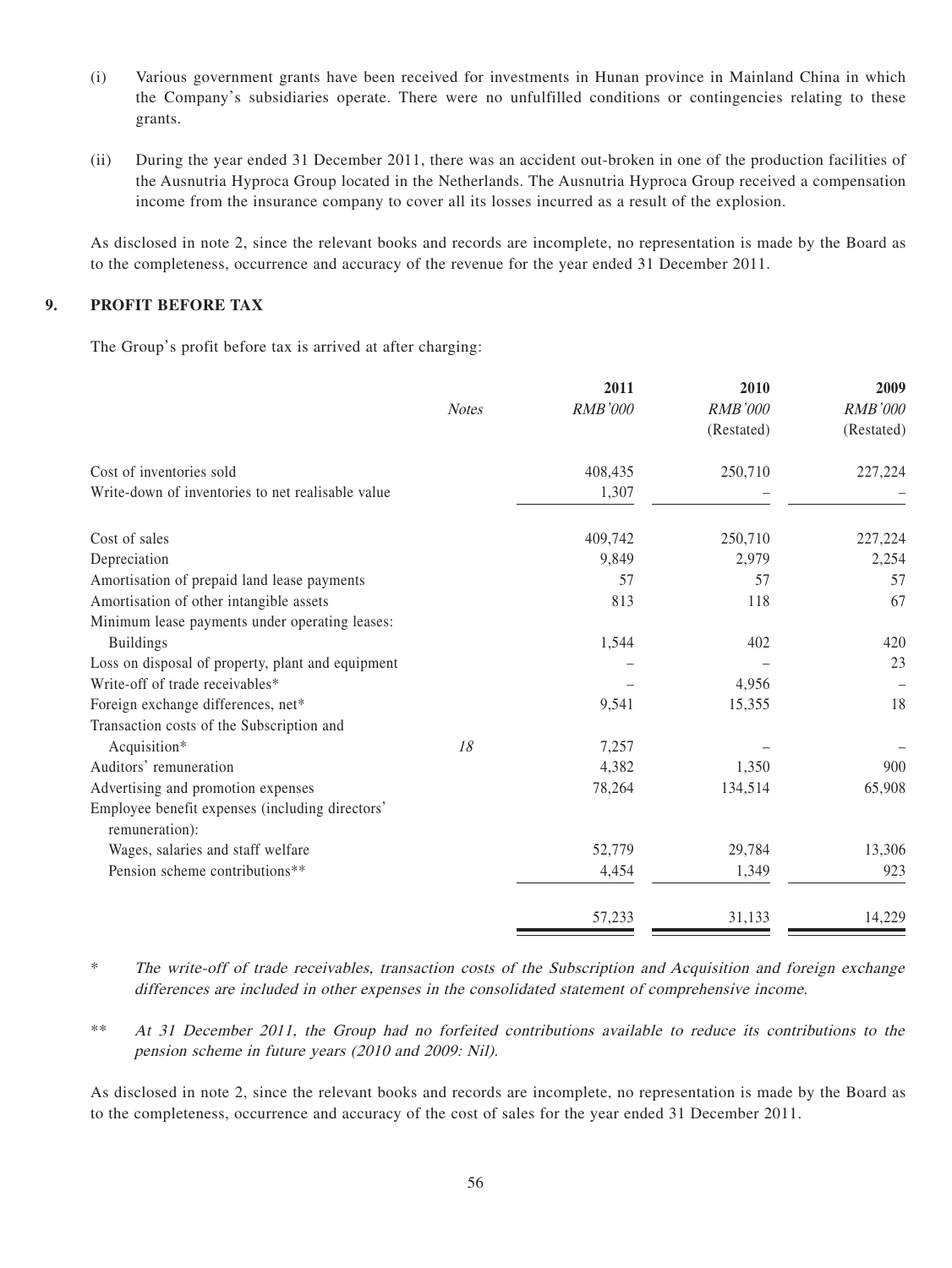#### **10. FINANCE COSTS**

An analysis of finance costs is as follows:

|                                                     | 2011           | 2010           | 2009           |
|-----------------------------------------------------|----------------|----------------|----------------|
|                                                     | <b>RMB'000</b> | <i>RMB'000</i> | <b>RMB'000</b> |
| Interest on bank loans, overdrafts and other loans  | 1,313          | 1,369          | 4,184          |
| Interest on finance leases                          | 13             |                |                |
| Total interest expense on financial liabilities not |                |                |                |
| at fair value through profit or loss                | 1,326          | 1,369          | 4,184          |
| Net fair value loss of interest rate swaps          | 110            |                |                |
|                                                     | 1,436          | 1,369          | 4,184          |
|                                                     |                |                |                |

#### **11. INCOME TAX**

Hong Kong profits tax has not been provided as the Group did not generate any assessable profits arising in Hong Kong during the year (2010: Nil, 2009: RMB424,000).

Taxes on profits assessable elsewhere have been calculated at the rates of tax prevailing in the jurisdictions in which the Group operates. Under the PRC income tax laws, enterprises are subject to CIT at a rate of 25%. Under the Netherlands income tax laws, enterprises are subject to the Netherlands corporate income tax rate of 20% for the first EURO 200,000 taxable profits and 25% for the taxable profits exceeding EURO 200,000.

Pursuant to the then effective relevant PRC income tax laws and regulations, newly established foreign-invested enterprises that were engaged in manufacturing activities with an operation period over 10 years were eligible to apply for a two-year CIT exemption followed by a three-year 50% CIT rate reduction holiday from the first profit-making year. Ausnutria China was granted the CIT exemption for the two years ended 31 December 2007 and a preferential CIT rate of 12.5% for the three years ended 31 December 2010.

Ausnutria China was designated as a High-tech Enterprise from 2010, and was granted a preferential CIT tax rate of 15% for the three years ended 31 December 2012. As at the date of this announcement, Ausnutria China is in the process of renewing its High-tech Enterprise qualification.

|                               | 2011<br><b>RMB'000</b> | 2010<br><i>RMB'000</i><br>(Restated) | 2009<br><b>RMB'000</b><br>(Restated) |
|-------------------------------|------------------------|--------------------------------------|--------------------------------------|
| Current charge for the year   |                        |                                      |                                      |
| <b>Netherlands</b>            | 3,497                  |                                      |                                      |
| Hong Kong                     |                        |                                      | 424                                  |
| Mainland China                | 16,204                 | 10,894                               | 25,864                               |
| Deferred                      | 1,752                  | (4,017)                              |                                      |
| Total tax charge for the year | 21,453                 | 6,877                                | 26,288                               |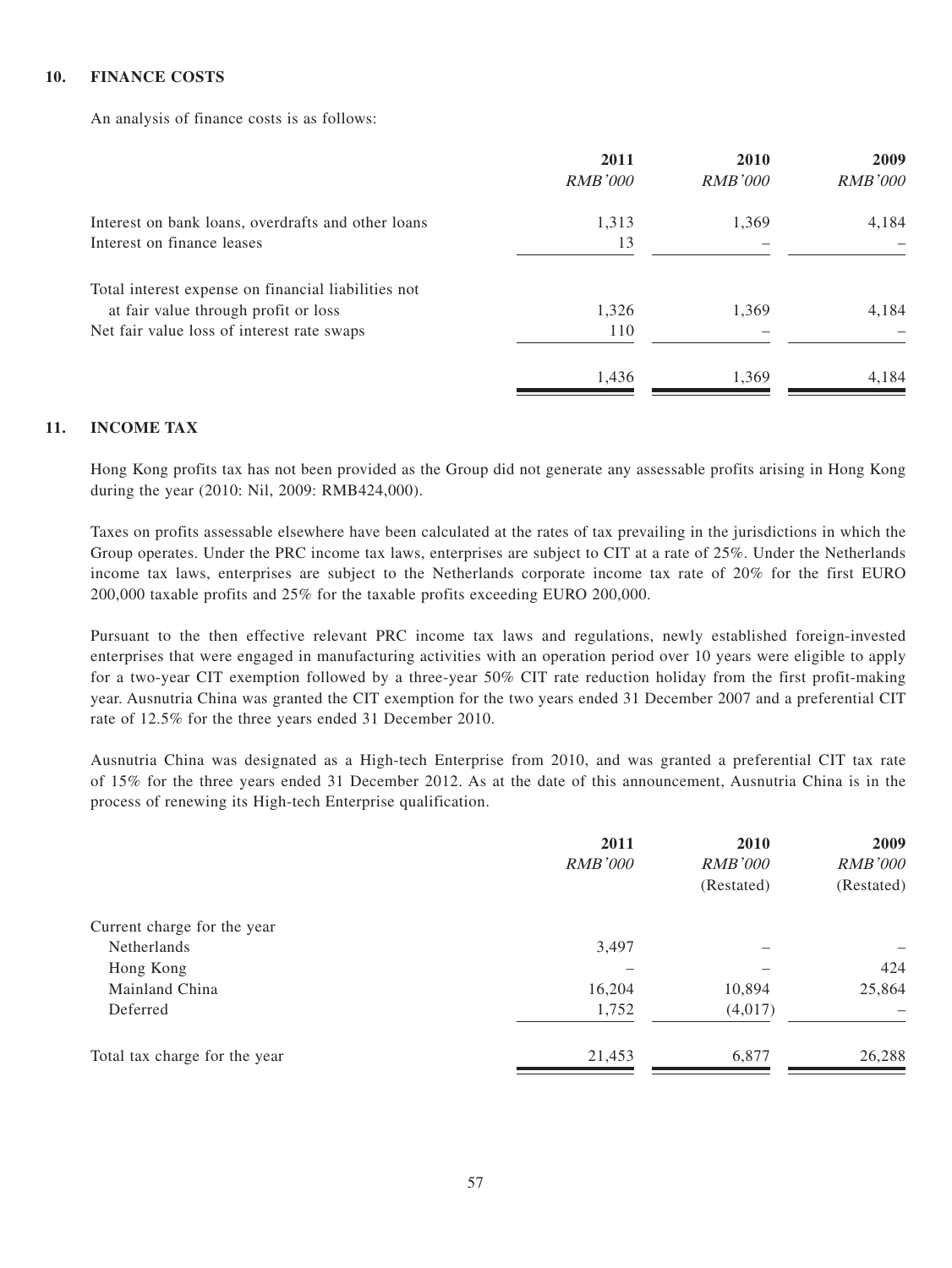| 2011           | 2010           | 2009    |
|----------------|----------------|---------|
| <i>RMB'000</i> | <i>RMB'000</i> | RMB'000 |
|                |                |         |
| -              | 26.676         | 55,206  |
|                |                |         |

#### **13. EARNINGS PER SHARE ATTRIBUTABLE TO ORDINARY EQUITY HOLDERS OF THE PARENT**

The calculation of the basic earnings per share amount is based on the profit for the year attributable to ordinary equity holders of the parent and the weighted average number of ordinary shares of 995,302,438 (2010: 1,045,000,000, 2009: 856,191,781) in issue during the year.

#### **Earnings**

|                                                                                                                   | 2011<br><b>RMB'000</b> | 2010<br>RMB'000<br>(Restated) | 2009<br><i>RMB'000</i><br>(Restated) |
|-------------------------------------------------------------------------------------------------------------------|------------------------|-------------------------------|--------------------------------------|
| Profit attributable to ordinary equity holders of the parent,<br>used in the basic earnings per share calculation | 44,275                 | 59.950                        | 142,233                              |
| <b>Shares</b>                                                                                                     |                        |                               |                                      |
|                                                                                                                   | 2011                   | 2010                          | 2009                                 |
| Weighted average number of ordinary shares in<br>issue during the year used in the basic earnings per             |                        |                               |                                      |
| share calculation                                                                                                 | 995.302.438            | 1.045.000.000                 | 856.191.781                          |

No adjustment has been made to the basic earnings per share amounts presented for the three years ended 31 December 2011, 2010 and 2009 in respect of a dilution as the Company had no potentially dilutive ordinary shares in issue during those years.

As disclosed in note 2, since the relevant books and records are incomplete, no representation is made by the Board as to the completeness, occurrence and accuracy of the earnings per share attributable to ordinary equity holders of the parent for the year ended 31 December 2011.

#### **14. GOODWILL**

|                                                             | 2011<br><b>RMB'000</b> |
|-------------------------------------------------------------|------------------------|
| Acquisition of subsidiaries<br>Exchange realignment         | 92,909<br>(10,018)     |
| Cost and net carrying amount at 31 December 2011            | 82,891                 |
| At $31$ December $2011$ :<br>Cost<br>Accumulated impairment | 82,891                 |
| Net carrying amount                                         | 82,891                 |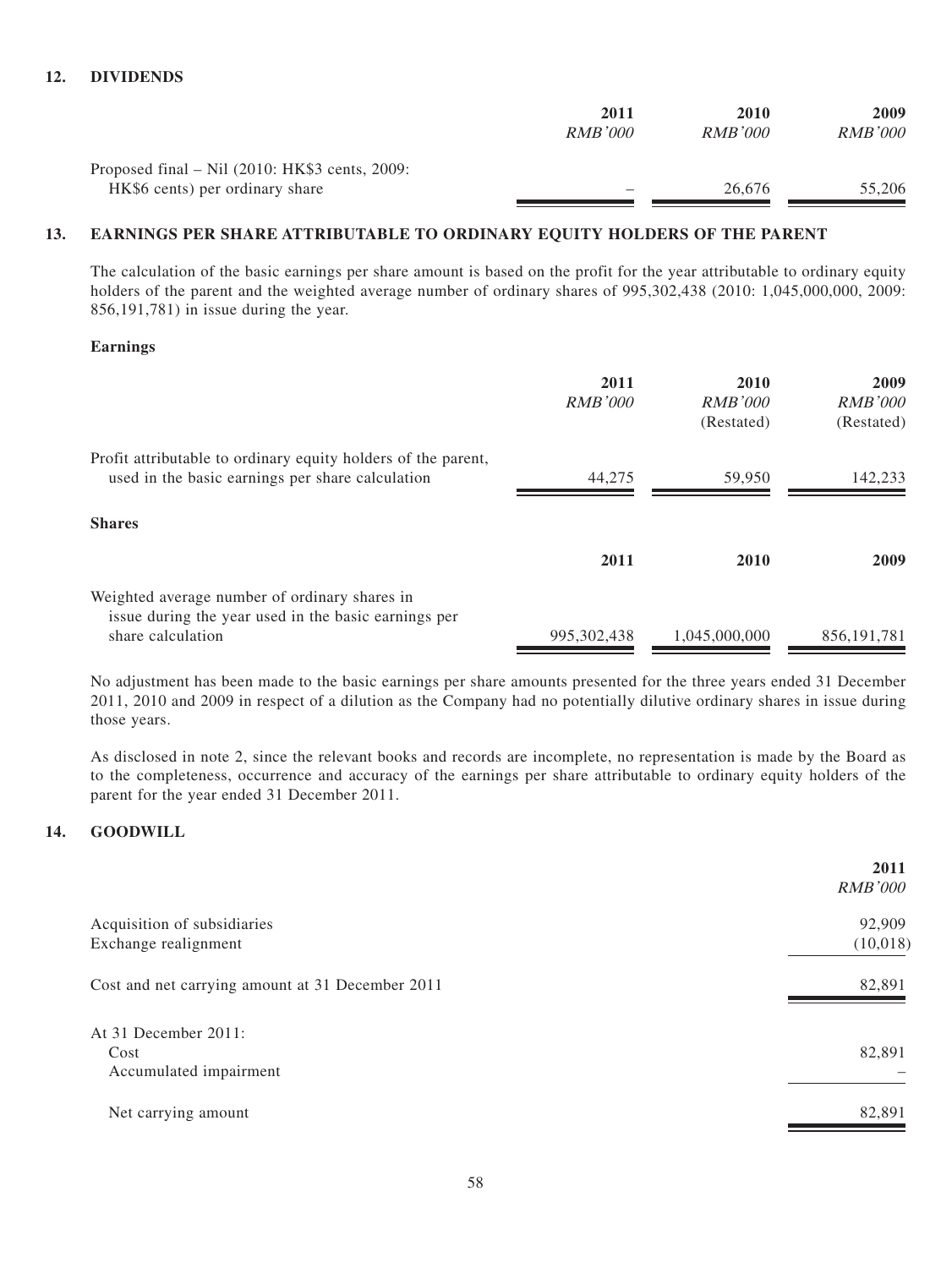#### **15. TRADE AND BILLS RECEIVABLES**

|                   | 2011<br><b>RMB'000</b> | 2010<br><b>RMB'000</b> | 2009<br><b>RMB'000</b> |
|-------------------|------------------------|------------------------|------------------------|
|                   |                        | (Restated)             | (Restated)             |
| Trade receivables | 119,818                | 27,632                 | 8,747                  |
| Bills receivable  | 57,974                 | 31,413                 | -                      |
| Total             | 177,792                | 59,045                 | 8,747                  |

The Group normally allows a credit period form one month to 12 months (2010 (restated): 12 months, 2009 (restated): 3 months) to certain customers. The Group seeks to maintain strict control over its outstanding receivables. Overdue balances are reviewed regularly by senior management. In view of the aforementioned and the fact that the Group's trade receivables relate to a large number of diversified customers, there is no significant concentration of credit risk. Trade receivables are non-interest-bearing.

An aged analysis of the trade receivables of the Group as at the end of the reporting period, based on the invoice date, is as follows:

|                    | 2011<br><b>RMB'000</b> | 2010<br><b>RMB'000</b><br>(Restated) | 2009<br><b>RMB'000</b><br>(Restated) |
|--------------------|------------------------|--------------------------------------|--------------------------------------|
| Within 3 months    | 113,622                | 23,214                               | 6,772                                |
| 3 to 6 months      | 3,591                  | 473                                  | 291                                  |
| 6 months to 1 year | 2,333                  | 3,922                                | 1,684                                |
| Over 1 year        | 272                    | 23                                   | $\overline{\phantom{0}}$             |
| Total              | 119,818                | 27,632                               | 8,747                                |

There was no provision for impairment as of 31 December 2011 (2010 (restated) and 2009 (restated): Nil). The carrying amounts of the trade and bills receivables approximate to their fair values.

The aged analysis of the trade receivables that are not considered to be impaired is as follows:

|                               | 2011<br><i>RMB'000</i> | 2010<br><i>RMB'000</i><br>(Restated) | 2009<br><b>RMB'000</b><br>(Restated) |
|-------------------------------|------------------------|--------------------------------------|--------------------------------------|
| Neither past due nor impaired | 92,491                 | 27,609                               | 6,772                                |
| Within 3 months past due      | 26,053                 |                                      | 291                                  |
| 3 months to 1 year past due   | 1,274                  | 23                                   | 1,684                                |
| Total                         | 119,818                | 27,632                               | 8,747                                |

Receivables that were neither past due nor impaired relate to a large number of diversified customers for whom there were no recent history of default.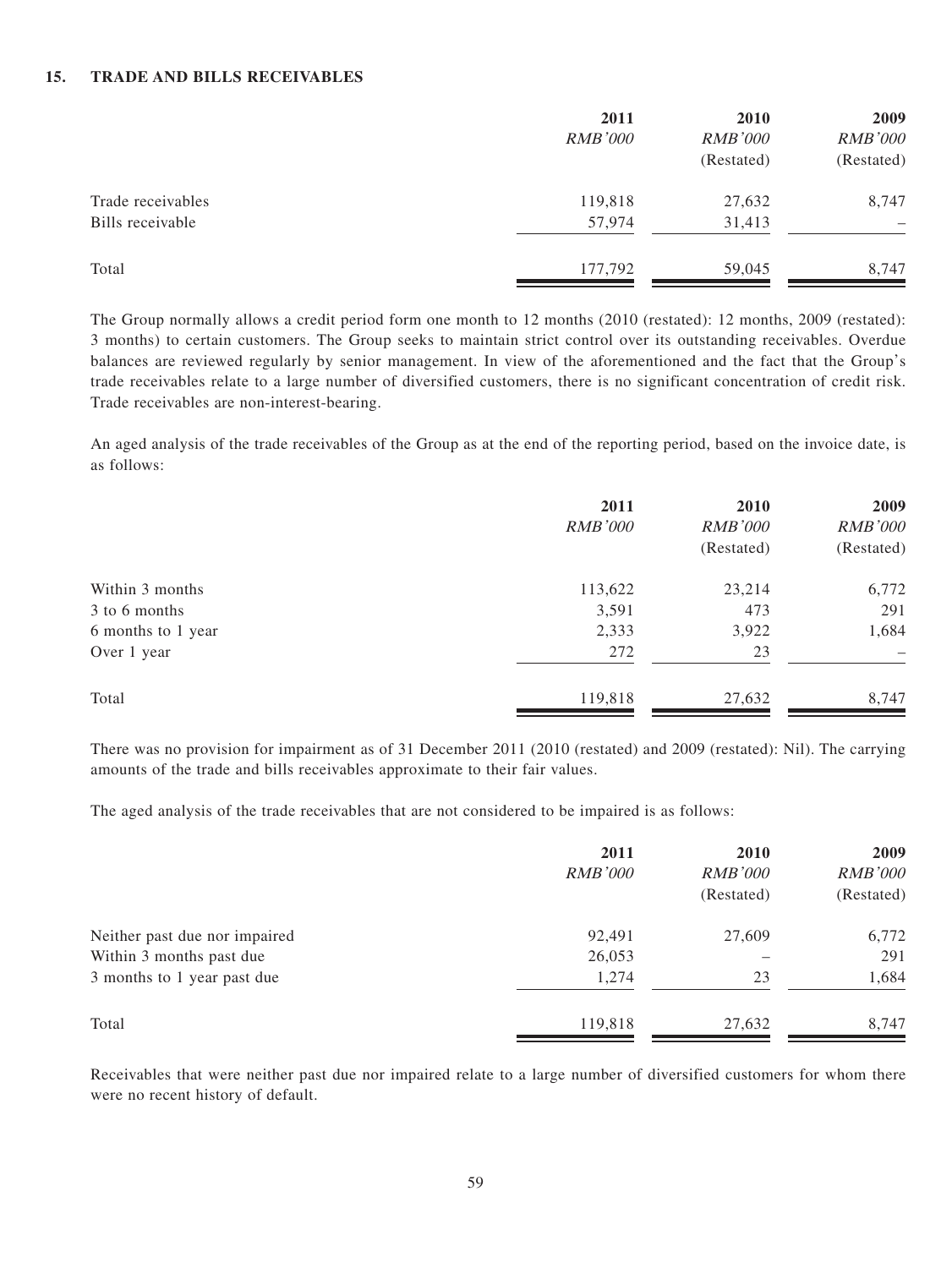Receivables that were past due but not impaired related to a number of independent customers that have a good track record with the Group. Based on past experience, the directors of the Company are of the opinion that no provision for impairment is necessary in respect of these balances at this stage because there has not been a significant change in the credit quality of the individual debtors and the balances are considered fully recoverable.

Included in the Group's trade receivables are amounts due from the Group's associates of RMB2,205,000 (2010: (restated) RMB2,888,000, 2009 (restated): Nil), which are repayable on similar credit terms to those offered to the major customers of the Group.

At 31 December 2011, certain of the Group's trade receivables that were attributed to the Ausnutria Hyproca Group with a net carrying amount of EURO 11,941,000 (equivalent to approximately RMB97,469,000, 2010 (restated) and 2009 (restate): Nil) were pledged to secure general banking facilities granted to the Ausnutria Hyproca Group.

As disclosed in note 2, since the relevant books and records are incomplete, no representation is made by the Board as to the completeness, existence and accuracy of the trade and bills receivables at 31 December 2011.

#### **16. TRADE PAYABLES**

An aged analysis of the trade payables of the Group as at the end of the reporting period, based on the invoice date, is as follows:

|                  | 2011           | <b>2010</b>    | 2009           |
|------------------|----------------|----------------|----------------|
|                  | <b>RMB'000</b> | <b>RMB'000</b> | <b>RMB'000</b> |
| Within 12 months | 84,250         | 8,784          | 25,358         |
| Over 12 months   | 47             |                |                |
|                  | 84,297         | 8,784          | 25,358         |

Trade payables are interest-free and are normally settled within 12 months.

#### **17. SHARE CAPITAL**

#### **Shares**

|                                                                                  |                 |                              | 2011<br><b>HK\$'000</b> | <b>HK\$'000</b>              | 2010            | 2009<br><b>HK\$'000</b>      |
|----------------------------------------------------------------------------------|-----------------|------------------------------|-------------------------|------------------------------|-----------------|------------------------------|
| Authorised:                                                                      |                 |                              |                         |                              |                 |                              |
| 1,500,000,000 (2010 and 2009: 1,500,000,000)<br>ordinary shares of HK\$0.10 each |                 |                              | 150,000                 | 150,000                      |                 | 150,000                      |
|                                                                                  | 2011            |                              | 2010                    |                              | 2009            |                              |
|                                                                                  | <b>HK\$'000</b> | <i>RMB'000</i><br>equivalent | <b>HK\$'000</b>         | <i>RMB'000</i><br>equivalent | <b>HK\$'000</b> | <i>RMB'000</i><br>equivalent |
| Issued and fully paid 986,843,000                                                |                 |                              |                         |                              |                 |                              |
| $(2010 \text{ and } 2009: 1,045,000,000)$<br>ordinary shares of HK\$0.10 each    | 98,684          | 86,866                       | 104,500                 | 92,066                       | 104,500         | 92,066                       |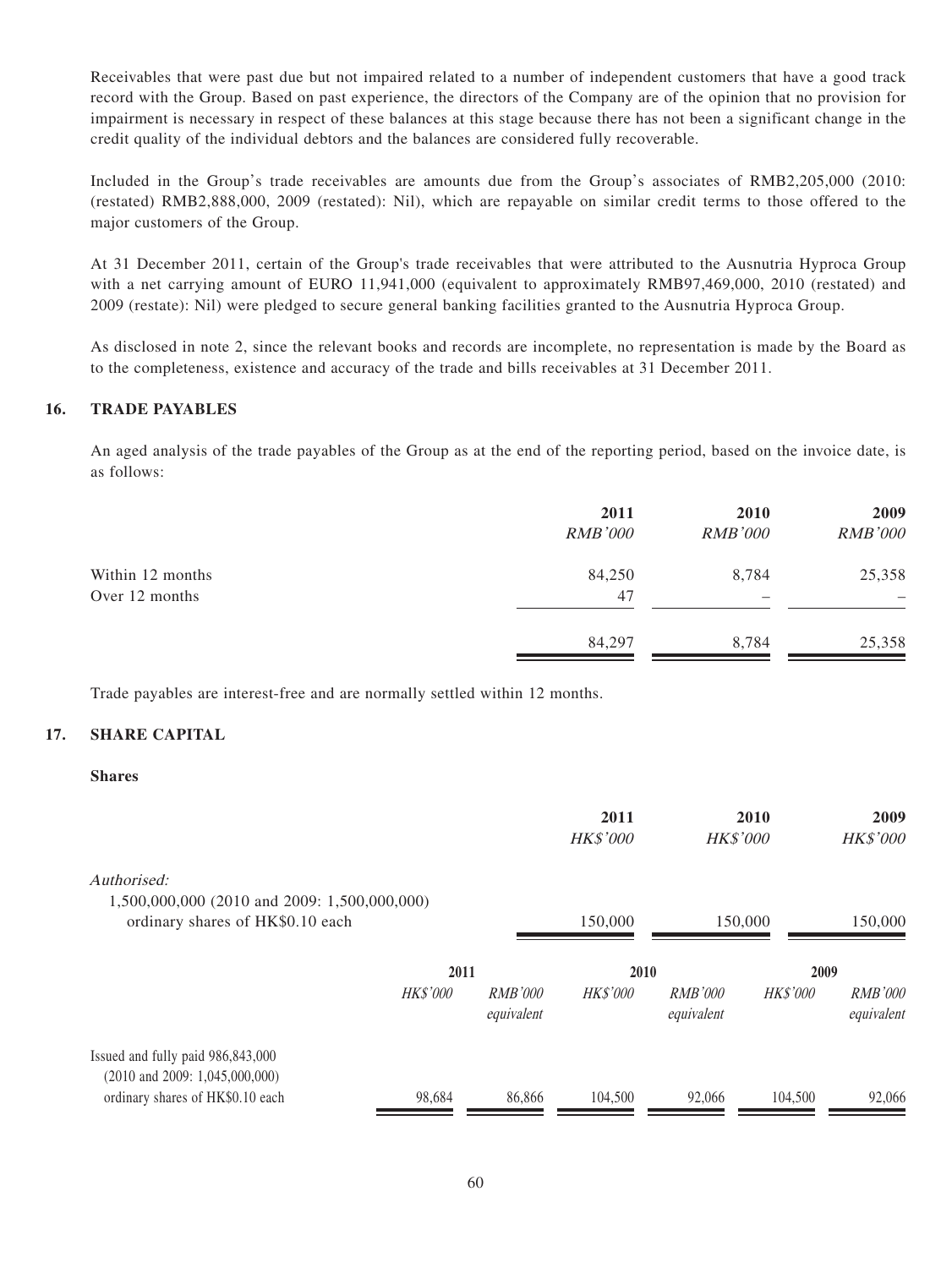During the year, the movements in share capital were as follows:

- (a) The Company repurchased 69,157,000 Shares, at prices ranging from HK\$1.24 to HK\$2.85 per share during the current year. The total cost was HK\$159,320,000 (equivalent to RMB134,527,000) and the Shares repurchased have been cancelled.
- (b) The Company issued 11,000,000 Shares at HK\$1.36, amounting to HK\$14,960,000 (equivalent to RMB12,140,000) for the Acquisition. Details of the Acquisition are included in note 18 to the financial statements in this announcement.

A summary of the transactions during the year with reference to the above movements in the Company's issued share capital is as follows:

|                                        | Number of<br>shares<br>in issue | <b>Issued capital</b> | <b>Share</b><br>premium<br>account | <b>Total</b>   |
|----------------------------------------|---------------------------------|-----------------------|------------------------------------|----------------|
|                                        |                                 | <b>RMB'000</b>        | <i>RMB'000</i>                     | <i>RMB'000</i> |
| At 1 January 2010                      | 1,045,000,000                   | 92,066                | 675,843                            | 767,909        |
| Proposed final 2010 dividend           |                                 |                       | (26,676)                           | (26, 676)      |
| At 31 December 2010 and 1 January 2011 | 1,045,000,000                   | 92,066                | 649,167                            | 741,233        |
| Repurchase of Shares (a)               | (69, 157, 000)                  | (6,093)               | (128, 434)                         | (134, 527)     |
| Issue of Shares $(b)$                  | 11,000,000                      | 893                   | 11.247                             | 12,140         |
| At 31 December 2011                    | 986,843,000                     | 86,866                | 531,980                            | 618,846        |

#### **18. BUSINESS COMBINATION**

On 30 June 2011, the Group and DDI entered into the Subscription Agreement, to subscribe approximately 19.44% of the equity interests in Ausnutria Hyproca from DDI through its investment vehicle Ausnutria Dutch at a consideration of EURO 6,282,500 (equivalent to RMB59,468,000). The Subscription was completed on 3 July 2011 and Ausnutria Hyproca was accounted for as an associate of the Group thereafter.

On 19 July 2011, the Group and DDI entered into the Acquisition Agreement for the Acquisition of approximately 31.56% of the equity interests in Ausnutria Hyproca from DDI at a consideration of EURO 10,369,000 (equivalent to RMB94,745,000), which was settled by (a) payment of EURO 7,419,000 (equivalent to RMB69,395,000); and (b) an allotment and issuance of 11,000,000 new ordinary shares by the Company to DDI. The Acquisition was completed on 17 October 2011. Taking into account of the approximately 19.44% equity interests subscribed on 3 July 2011, the Company, through Ausnutria Dutch, holds a total of 51% of the issued share capital of Ausnutria Hyproca upon completion of the Acquisition and Ausnutria Hyproca became an indirect non-wholly-owned subsidiary of the Company thereafter.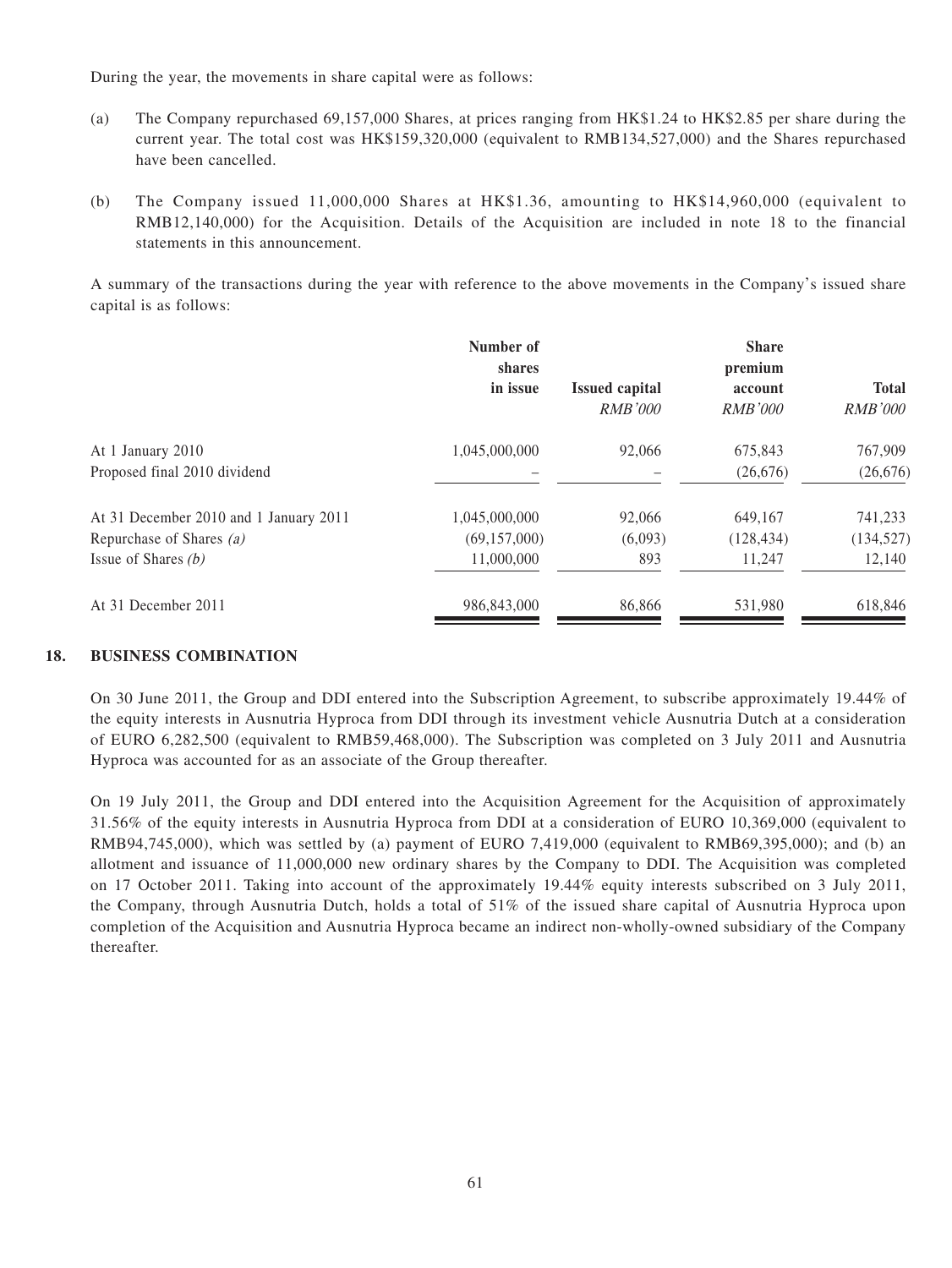The fair values of the identifiable assets and liabilities of the Ausnutria Hyproca Group as at the acquisition date were as follows:

|                                                                   | <b>Note</b> | Fair value<br>recognised<br>on Acquisition<br><b>RMB'000</b> |
|-------------------------------------------------------------------|-------------|--------------------------------------------------------------|
| Property, plant and equipment                                     |             | 199,756                                                      |
| Other intangible assets                                           |             | 23,289                                                       |
| Cash and cash equivalents                                         |             | 90                                                           |
| Deferred tax assets                                               |             | 14,093                                                       |
| Inventories                                                       |             | 104,670                                                      |
| Trade and bills receivables                                       |             | 84,825                                                       |
| Prepayments, deposits and other receivables                       |             | 63,932                                                       |
| Interest-bearing bank loans and other borrowings                  |             | (154, 491)                                                   |
| Trade and bills payables                                          |             | (59, 341)                                                    |
| Other payables and accruals                                       |             | (38, 497)                                                    |
| Tax payable                                                       |             | (2,774)                                                      |
| Non-controlling interests                                         |             | (2,451)                                                      |
| Deferred tax liabilities                                          |             | (23,099)                                                     |
| Derivative financial instruments                                  |             | (1,157)                                                      |
| Defined benefit plans                                             |             | (13, 411)                                                    |
| Dividends payable                                                 |             | (18, 452)                                                    |
| Total identifiable net assets at fair value                       |             | 176,982                                                      |
| 51% of net assets at fair value                                   |             | 90,261                                                       |
| Goodwill on Acquisition                                           | 14          | 92,909                                                       |
| Gain on remeasurement of the then 19.44% equity interests         |             |                                                              |
| in the Ausnutria Hyproca Group upon completion of the Acquisition |             | (14, 126)                                                    |
| Dividend receivable during the first purchase stage               |             | 3,588                                                        |
| Share of profit as an associate                                   |             | (4,763)                                                      |
|                                                                   |             | 167,869                                                      |
|                                                                   |             |                                                              |
| Satisfied by:                                                     |             |                                                              |
| Cash                                                              |             | 128,863                                                      |
| <b>Issuance of Shares</b>                                         |             | 12,140                                                       |
| Contingent consideration (as explained below)                     |             | 26,866                                                       |
|                                                                   |             | 167,869                                                      |

The Group incurred transaction costs of a total of RMB7,257,000 for the Subscription and the Acquisition. These transaction costs have been expensed and are included in other expenses in the consolidated statement of comprehensive income.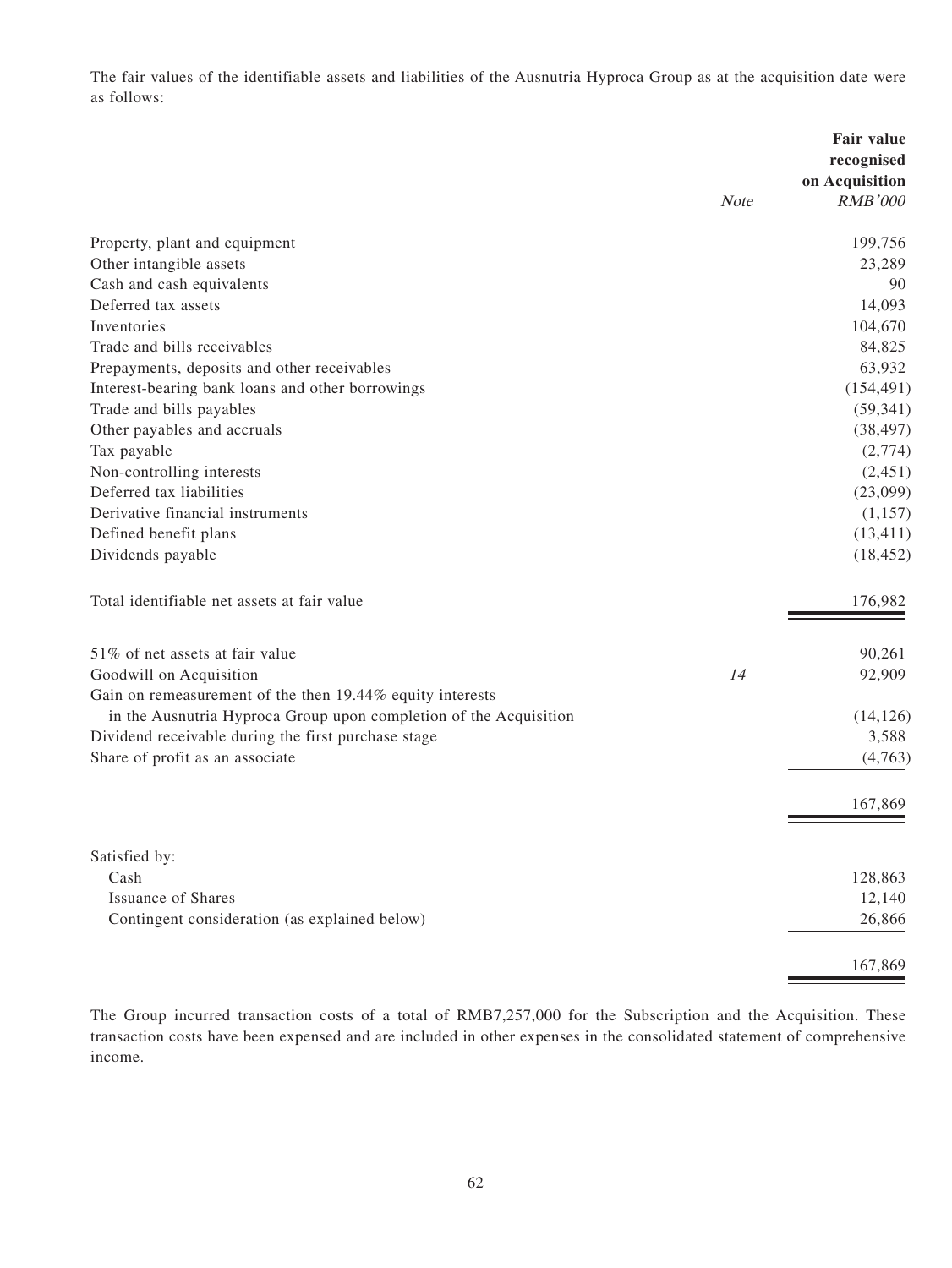An analysis of the cash flows in respect of the Acquisition is as follows:

| <i>RMB'000</i> |
|----------------|
| (128, 863)     |
| 90             |
| (128, 773)     |
| (7,257)        |
| (136,030)      |
|                |

Since the Acquisition, the Ausnutria Hyproca Group contributed RMB211,904,000 to the Group's revenue and RMB12,361,000 to the consolidated profit for the year ended 31 December 2011.

#### **Contingent consideration**

As part of the Subscription Agreement of 19.44% equity interests with DDI, a contingent consideration has been agreed. If the average of net profit after taxation of the Ausnutria Hyproca Group for the two years ended 31 December 2010 and 2011 (as calculated and adjusted in accordance with the terms set out in Subscription Agreement and as to be agreed between Ausnutria Dutch and DDI or as determined by an independent accountant) (the "**Adjusted Results**") were above or below 10% of EURO 2,600,000, the parties should adjust the consideration in accordance with the formula below:

- (a) In the event and to the extent that the Adjusted Results were above EURO 2,600,000 by more than 10%, the difference in excess of 10% multiplied by 10 times, up to a maximum amount of EURO 710,000 (equivalent to RMB6,649,000) should be payable by Ausnutria Dutch to Ausnutria Hyproca; or
- (b) In the event and to the extent that the Adjusted Results were below EURO 2,600,000 by more than 10%, the difference in excess of 10% multiplied by 10 times and 19.44% should be payable by DDI to Ausnutria Dutch.

As part of the Acquisition Agreement with DDI, a total contingent consideration, including the consideration agreed in the first step has been agreed. If the Adjusted Results were above or below 10% of EURO 2,600,000, the parties should adjust the consideration in accordance with the formula below:

- (a) In the event and to the extent that the Adjusted Results were above EURO 2,600,000 by more than 10%, the difference in excess of 10% multiplied by 10 times, up to a maximum amount of EURO 3,000,000 (equivalent to RMB26,866,000) should be payable by Ausnutria Dutch to Ausnutria Hyproca; or
- (b) In the event and to the extent that the Adjusted Results were below EURO 2,600,000 by more than 10%, the difference in excess of 10% multiplied by 10 times and 51% of that amount should be payable by DDI to Ausnutria Dutch.

As at the acquisition date, the fair value of the contingent consideration payable by Ausnutria Dutch to Ausnutria Hyproca was estimated to be EURO 3,000,000 (equivalent to RMB26,866,000).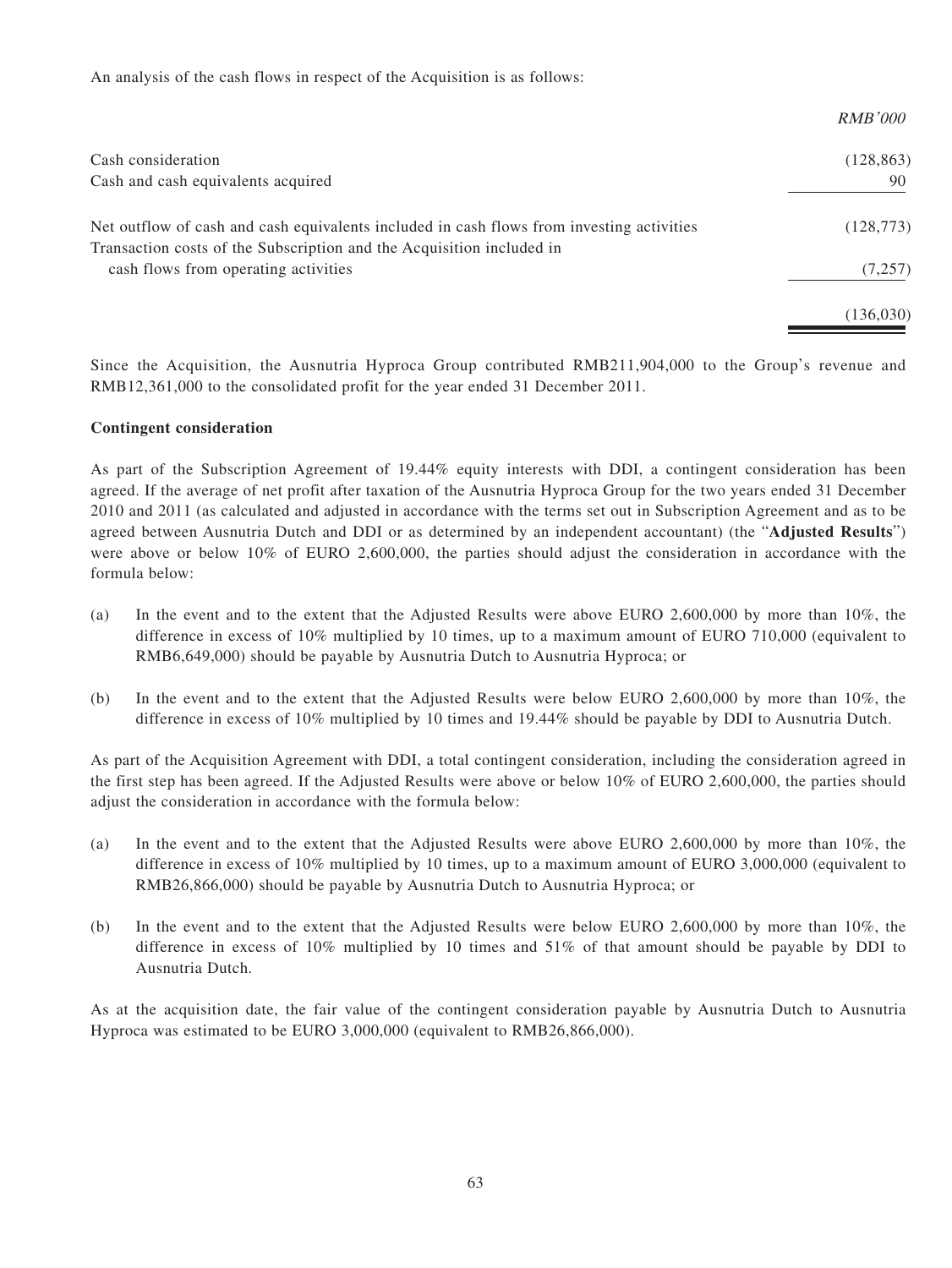As at 31 December 2011, the key performance indicators of the Ausnutria Hyproca Group showed clearly that the Adjusted Results had been achieved. Accordingly, no adjustment of the fair value of the consideration has been made.

Subsequent to the end of the reporting period, on 13 April 2012, Ausnutria Dutch paid an additional consideration of EURO 3,000,000 to Ausnutria Hyproca as the Adjusted Results were concluded to be approximately EURO 3,220,000.

#### **19. EVENTS AFTER THE REPORTING PERIOD**

Save as disclosed elsewhere in this announcement, the Group has the following events took place subsequent to 31 December 2011:

- (a) On 19 October 2012, the Ausnutria Hyproca Group acquired the remaining 8.4% equity interests in Hyproca Lyempf, a 91.6% owned subsidiary of Ausnutria Hyproca, at a consideration of EURO 2.8 million (equivalent to approximately RMB22.8 million).
- (b) On 7 June 2013, the Company, Ausnutria Dutch and DDI, entered into the COA pursuant to which DDI has granted a call option to Ausnutria Dutch or its designated nominee at a premium of HK\$1.00 to acquire the remaining 49% equity interest in Ausnutria Hyproca from DDI by the issuance of 202,125,000 new Shares, representing approximately 17% of the enlarged issued share capital of the Company. The option has a life of 12 months from the date of the COA which is extendable for a further 12 months' period at the unilateral right of DDI. Upon exercise of the call option, Ausnutria Hyproca will become an indirect wholly-owned subsidiary of the Company.

Further details of the COA are set out in the announcement of the Company dated 7 June 2013.